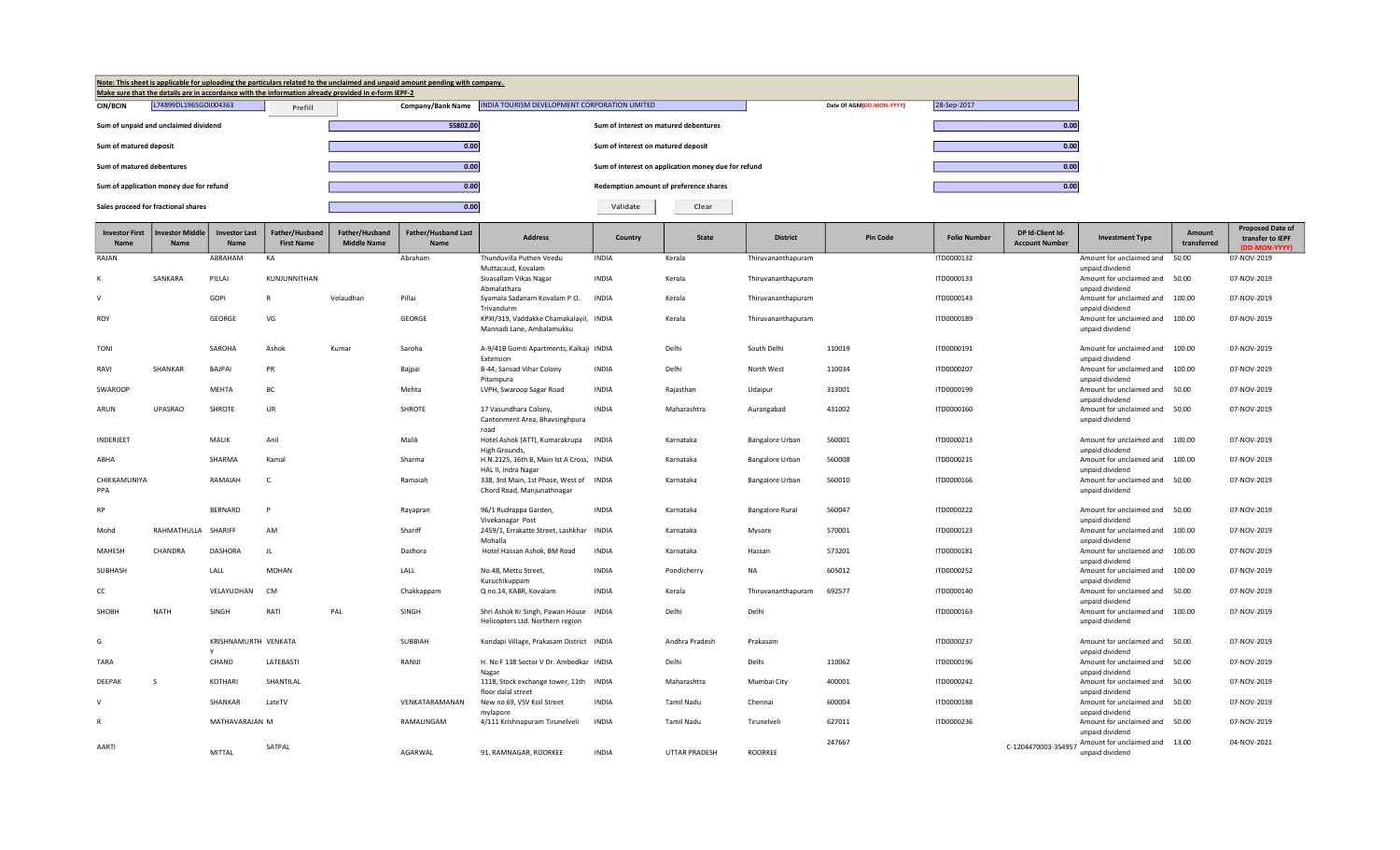| ABHA                    |                      | <b>SHARMA</b>   |                  |              | NA              | HOUSE NO.2125, 16TH B MAIN<br>1ST A CROSS, HALL II, INDRA<br>NAGAR, | <b>INDIA</b> | <b>KARNATAKA</b>      | <b>BANGALORE,</b> | 560008 | ITD0000215 |                                       | Amount for unclaimed and 100.00<br>unpaid dividend                     |        | 04-NOV-2021 |
|-------------------------|----------------------|-----------------|------------------|--------------|-----------------|---------------------------------------------------------------------|--------------|-----------------------|-------------------|--------|------------|---------------------------------------|------------------------------------------------------------------------|--------|-------------|
| ADITYA                  |                      |                 | PRAKASH          |              |                 | ORE APPARTMENT NO 3, BIRLA<br>ROAD                                  |              |                       |                   | 444001 | <b>NA</b>  |                                       | Amount for unclaimed and 3.00<br>unpaid dividend                       |        | 04-NOV-2021 |
|                         | PRAKASH              | BHAIYA          |                  | RADHAKISHAN  | BHAIYA          | SATAV CHOWK, AKOLA,                                                 | <b>INDIA</b> | Maharashtra           | Akola             | 462039 |            |                                       | Amount for unclaimed and 5.00                                          |        | 04-NOV-2021 |
| AJAY                    |                      | RATHI           | KAMAL            |              | <b>NARAYAN</b>  | H. NO. 33. PRIYADARSHINI. RISHI<br>VALLEY BAWADIYA KALAN,           | <b>INDIA</b> | <b>MADHYA PRADESH</b> | <b>BHOPAL</b>     |        |            | C-1203160000-145152 unpaid dividend   |                                                                        |        |             |
| <b>ALOK</b>             |                      | KOTHARI         |                  |              | NA              | 446, SALT LAKE BLOCK-FE(S),<br>NORTH 24 PARGANAS,                   | <b>INDIA</b> | <b>WEST BENGAL</b>    | <b>KOLKATA</b>    | 700091 |            | IN-IN301250-13838236                  | Amount for unclaimed and 100.00<br>unpaid dividend                     |        | 04-NOV-2021 |
| ANJU                    |                      |                 | RAM              |              |                 | HOUSE NO :- 570, KATRAMEERA,                                        |              |                       |                   | 205135 |            | C-1201640000-048283 unpaid dividend   | Amount for unclaimed and 10.00                                         |        | 04-NOV-2021 |
|                         |                      | <b>GUPTA</b>    |                  | <b>KUMAR</b> | <b>GUPTA</b>    | GURDWARA WALI GALI,<br>C-4C-14-120, JANAKPURI, NEW                  | <b>INDIA</b> | <b>Uttar Pradesh</b>  | Siddharthnagar    |        |            |                                       | Amount for unclaimed and                                               | 100.00 | 04-NOV-2021 |
| <b>ANVINDER</b>         | <b>KAUR</b>          | <b>ARORA</b>    |                  |              | NA              | DELHI.                                                              | <b>INDIA</b> | DELHI                 | NEW DELHI         |        | ITD0000254 |                                       | unpaid dividend                                                        |        |             |
| ARUN                    |                      |                 |                  |              |                 | 17 VASUNDHARA<br>COLONY, NEAR NANDANWAN<br>COLONY, CANTONMENT AR,   |              |                       |                   |        | ITD0000160 |                                       | Amount for unclaimed and<br>unpaid dividend                            | 50.00  | 04-NOV-2021 |
|                         | <b>UPASRAO</b>       | <b>SHROTE</b>   |                  |              | NA              | BHAVSINGHPURA ROAD,                                                 | <b>INDIA</b> | Maharashtra           | Aurangabad        |        |            |                                       |                                                                        |        |             |
| ARUNACHALAM             |                      |                 |                  |              | ACHAMTHAVIRTHAN | C-215, 2ND FLOOR, 2ND TOWER,                                        |              |                       |                   | 400705 |            | C-1201060000-593689 unpaid dividend   | Amount for unclaimed and 2.00                                          |        | 04-NOV-2021 |
|                         | ACHAMTHAVIRTI PILLAI |                 |                  |              |                 | INTERNATIONAL INFOTECH PARK, INDIA                                  |              | Maharashtra           | Aurangabad        |        |            |                                       |                                                                        |        |             |
| ARUP                    |                      |                 | LATESAHAYA       |              |                 | 205/3 MITRA PARA ROAD,<br>PANCHANANTALA                             |              |                       |                   | 743165 |            | IN-IN301250-IN2833663 unpaid dividend | Amount for unclaimed and 25.00                                         |        | 04-NOV-2021 |
|                         | <b>KUMAR</b>         | PAUL            |                  | RAM          | PAUL            | PO NAIHATI,                                                         | <b>INDIA</b> | <b>WEST BENGAL</b>    | DIST 24 PGS(N),   |        |            |                                       |                                                                        |        |             |
| <b>ASHA</b>             |                      |                 | $\mathbf P$      |              |                 | 3/1, MALVIYA NAGAR, NEW                                             |              |                       |                   | 110017 |            |                                       | C-1201130000-388452 Amount for unclaimed and 1.00                      |        | 04-NOV-2021 |
|                         |                      | CHACHRA         |                  | $\,c\,$      | CHACHRA         | DELHI,<br>PARVATI NAGAR, BALAPUR ROAD                               | <b>INDIA</b> | DELHI                 | NEW DELHI         | 444001 |            |                                       | unpaid dividend<br>Amount for unclaimed and 13.00                      |        | 04-NOV-2021 |
| ATUL                    |                      |                 | GOKUL            |              |                 | OLD CITY                                                            |              |                       |                   |        |            | IN-IN301774-IN1740121 unpaid dividend |                                                                        |        |             |
|                         | <b>GOKUL</b>         | CHANDURKAR      |                  |              | PCHANDURKAR     | AKOLA, 444001                                                       | <b>INDIA</b> | Maharashtra           | Akola             | 201301 |            | IN-IN301330-                          | Amount for unclaimed and 750.00                                        |        | 04-NOV-2021 |
| <b>AVTAR</b>            |                      | <b>SINGH</b>    | SHRIGURBACHAN    |              | <b>SINGH</b>    | C 4/103, SECTOR 31, NOIDA,                                          | <b>INDIA</b> | <b>Uttar Pradesh</b>  | Firozabad         |        |            | IN18817247                            | unpaid dividend                                                        |        |             |
| <b>BHARAT</b>           |                      |                 | <b>BHATUKLAL</b> |              |                 | ONI POLE NO 4, WADI,                                                |              |                       |                   | 390017 |            | IN-IN300513-                          | Amount for unclaimed and                                               | 1.00   | 04-NOV-2021 |
|                         |                      | <b>VYAS</b>     |                  |              | VYAS            | VADODARA,<br>ASH KUNJ RAM NAGAR, NEAR LIC                           | <b>INDIA</b> | Gujarat               | Vadodara          | 444001 |            | IN14311705                            | unpaid dividend                                                        |        | 04-NOV-2021 |
| BHAVANA                 |                      |                 | NITESHL          |              |                 | OFFICE                                                              |              |                       |                   |        |            | IN-IN301774-                          | Amount for unclaimed and 3.00<br>unpaid dividend                       |        |             |
|                         | NITESH               | <b>BHUTADA</b>  |                  |              | BHUTADA         | RATANLAL PLOT,                                                      | <b>INDIA</b> | Maharashtra           | Akola             |        |            | IN17330567                            |                                                                        |        |             |
| <b>BILGRAMI</b>         |                      |                 |                  |              |                 | SAKINA MANZIL, MOHANLAL                                             |              |                       |                   | 431001 | ITD0000161 |                                       | Amount for unclaimed and 50.00                                         |        | 04-NOV-2021 |
|                         | <b>SYED</b>          | <b>MAHMOOD</b>  |                  |              | NA              | NAGAR, DAMDI MAHEL,                                                 | <b>INDIA</b> | Maharashtra           | Aurangabad        |        |            |                                       | unpaid dividend                                                        |        |             |
|                         |                      |                 |                  |              |                 | <b>ENVISION INFORMATION</b>                                         |              |                       |                   | 600017 |            | IN-IN300214-                          | Amount for unclaimed and 5.00                                          |        | 04-NOV-2021 |
| CHANDRAMOHAN            |                      | $\mathbf{P}$    | POONRAJAN        |              | $_{\rm K}$      | SYSTEMS 13 7, VASAN STREET T<br>NAGAR,                              | <b>INDIA</b> | Tamil Nadu            | Chennai           |        |            | IN12848265                            | unpaid dividend                                                        |        |             |
| CHANDRIKABEN            |                      |                 | CHAMPAKBHAI      |              |                 | PARVATI NIWAS, SAMROLI STREET                                       |              |                       |                   | 396521 |            | IN-IN301127-IN1559591                 | Amount for unclaimed and 25.00                                         |        | 04-NOV-2021 |
|                         | CHAMPAKBHAI MISTRY   |                 |                  | DAHYABHAI    | <b>MISTRY</b>   | AT PO CHIKHLI,                                                      | <b>INDIA</b> | Gujarat               | Navsari           |        |            |                                       | unpaid dividend                                                        |        |             |
| CHFTAN                  |                      | CHADHA          | KRISHAN          | LAL          | CHADHA          | 9/38 A, MOTI NAGAR, NEW DELHI, INDIA                                |              | DELHI                 | NEW DELHI         | 110015 |            |                                       | IN-IN300118-IN1082662 Amount for unclaimed and 1.00<br>unpaid dividend |        | 04-NOV-2021 |
|                         |                      |                 |                  |              |                 |                                                                     |              |                       |                   | 110032 |            |                                       | Amount for unclaimed and 3.00                                          |        | 04-NOV-2021 |
| DAVINDER                |                      | KAUR            | <b>BALBIR</b>    |              | SINGH           | 1/9157 GALI NO-4, WEST ROHTASH<br>NAGAR, SHAHDARA, DELHI,           | <b>INDIA</b> | DELHI                 | NEW DELHI         |        |            | C-1201910101-967391 unpaid dividend   |                                                                        |        |             |
|                         |                      |                 |                  |              |                 | 1118, STOCK EXCHANGE                                                |              |                       |                   | 400001 |            |                                       | Amount for unclaimed and 50.00                                         |        | 04-NOV-2021 |
| <b>DEEPAK</b>           | $\mathbf S$          | KOTHARI         |                  |              | NA              | TOWER, DALAL STREET,                                                | <b>INDIA</b> | Maharashtra           | Mumbai City       |        | ITD0000242 |                                       | unpaid dividend                                                        |        |             |
|                         |                      |                 |                  |              |                 | B 7/8 SARITA DARSHAN SOCI,<br>SHRIRANG NAGAR OLD                    |              |                       |                   | 422005 |            | C-49200-                              | Amount for unclaimed and 1.00                                          |        | 04-NOV-2021 |
| <b>DINKAR</b>           |                      |                 | <b>GANPAT</b>    |              |                 | GANGAPUR, NAKA                                                      |              |                       |                   |        |            | 1204920000067753                      | unpaid dividend                                                        |        |             |
|                         | <b>GANPAT</b>        | <b>DHANWATE</b> |                  |              | <b>DHANWATE</b> | GANGAPUR ROAD,                                                      | <b>INDIA</b> | Maharashtra           | Nashik            |        |            |                                       |                                                                        |        |             |
| <b>GIRISHRAMNIKBHAI</b> |                      | MAKAWANA        | RAMNIKBHAI       |              | MAKAWANA        | K TAILOR, SARAF BAZAR,                                              | <b>INDIA</b> | Maharashtra           | Akola             | 444001 |            | IN-IN301774-<br>IN15724323            | Amount for unclaimed and 150.00<br>unpaid dividend                     |        | 04-NOV-2021 |
|                         |                      |                 |                  |              |                 | H.NO.216, MUKESH NAGAR, GALI                                        |              |                       |                   | 110032 |            |                                       | Amount for unclaimed and 1.00                                          |        | 04-NOV-2021 |
| GIRVAR                  |                      |                 | RAGHUBIR         |              |                 | NO.4, CIRCULAR ROAD,                                                |              |                       |                   |        |            | IN-IN302365-IN1042207 unpaid dividend |                                                                        |        |             |
|                         | PARSHAD              | SHARMA          |                  | PRASHAD      | SHARMA          | SHAHDARA,<br>10, SHYAMPARK SOCIETY,                                 | <b>INDIA</b> | DELHI                 | NEW DELHI         | 382346 |            |                                       | Amount for unclaimed and 125.00                                        |        | 04-NOV-2021 |
| <b>HEMANT</b>           |                      |                 | ISHWARLAL        |              |                 | KRISHNANAGAR                                                        |              |                       |                   |        |            | IN-IN301233-IN1025793 unpaid dividend |                                                                        |        |             |
|                         |                      | <b>JOSHI</b>    |                  | NANALAL      | <b>JOSHI</b>    | SAIJPUR,                                                            | <b>INDIA</b> | Gujarat               | Ahmedabad         |        |            |                                       |                                                                        |        |             |
|                         |                      |                 |                  |              |                 | 62 14TH A MAIN, 2ND STAGE 2ND                                       |              |                       |                   | 560086 |            |                                       | Amount for unclaimed and                                               | 100.00 | 04-NOV-2021 |
| К                       |                      |                 | LATE             |              |                 | PHASE<br>WOC ROAD                                                   |              |                       |                   |        |            | IN-IN302148-IN1057788 unpaid dividend |                                                                        |        |             |
|                         | P                    | SIDDAPPA        |                  |              | VEERAPPA        | MAHALAKSHMIPURAM,                                                   | <b>INDIA</b> | Karnataka             | Bangalore Urban   |        |            |                                       |                                                                        |        |             |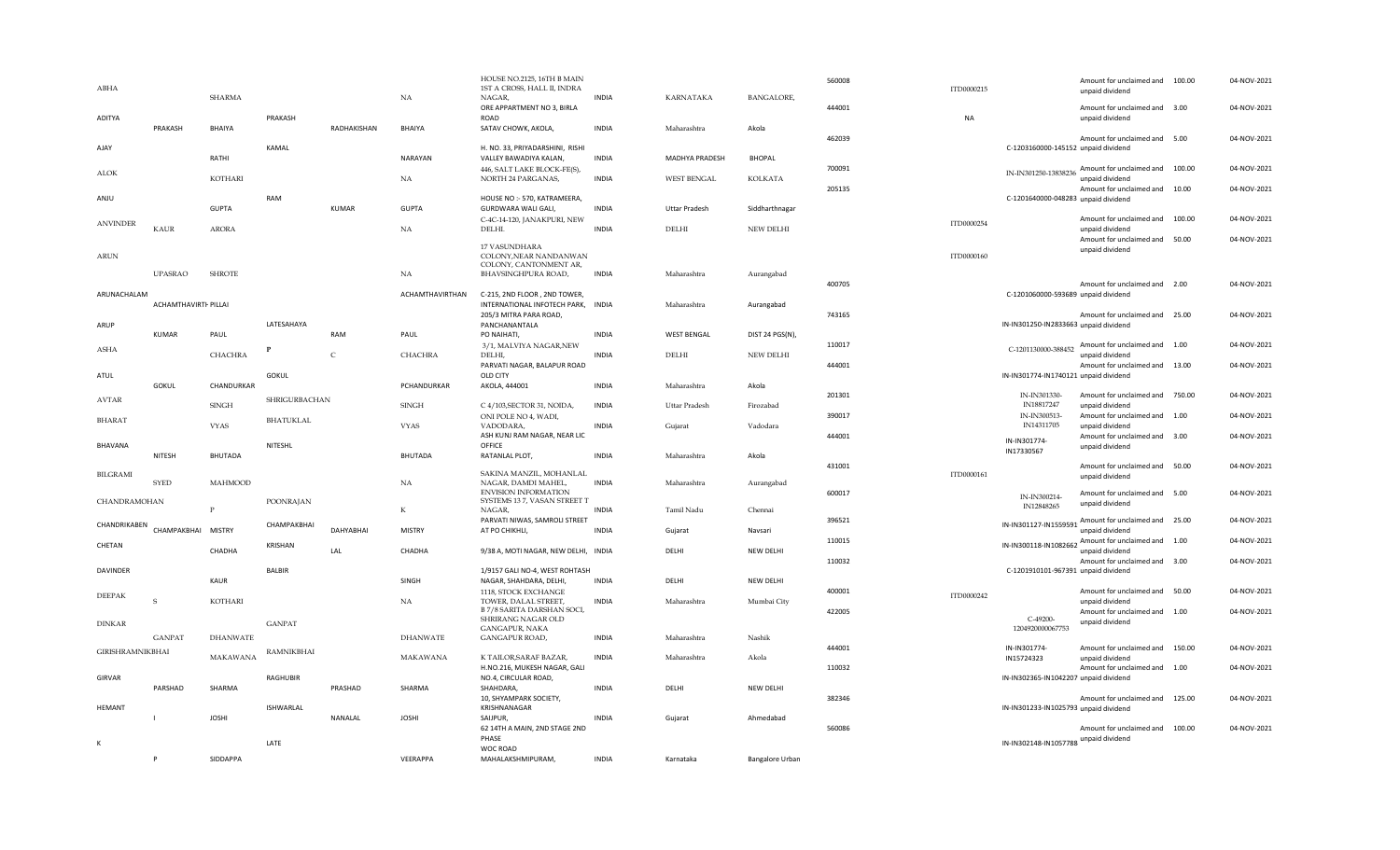| <b>KESHAV</b>     |                    | <b>AGGARWAL</b> |                   |                   | NA                | 1035, URBAN ESTATE, PHASE-I, INDIA                          |              | Punjab               | Jalandhar        | 144022 | ITD0000003 |                                        | Amount for unclaimed and 50.00<br>unpaid dividend                       |        | 04-NOV-2021 |
|-------------------|--------------------|-----------------|-------------------|-------------------|-------------------|-------------------------------------------------------------|--------------|----------------------|------------------|--------|------------|----------------------------------------|-------------------------------------------------------------------------|--------|-------------|
|                   |                    |                 |                   |                   |                   | C/3, H-WING, FLAT NO-81 3RD<br>FLOOR, AHAVIR                |              |                      |                  | 400067 |            |                                        | Amount for unclaimed and 6.00                                           |        | 04-NOV-2021 |
| <b>KIRTI</b>      |                    |                 | <b>JAYANTILAL</b> |                   |                   | NAGAR, SHANKER LANE,                                        |              |                      |                  |        |            | IN-IN303735-<br>IN10001518             | unpaid dividend                                                         |        |             |
|                   |                    | <b>SHAH</b>     |                   | <b>KAPURCHAND</b> | <b>SHAH</b>       | KANDIVALI-WEST,                                             | <b>INDIA</b> | Maharashtra          | Mumbai City      | 110015 |            |                                        | $C-14100-12014100000100$ Amount for unclaimed and 1.00                  |        | 04-NOV-2021 |
| <b>KRISHAN</b>    | LAL                | CHADHA          | <b>GURDAS</b>     | MAL               | CHADHA            | 9/38A, MOTI NAGAR, NEW DELHI,<br>H NO 185 WARD NO 2         | <b>INDIA</b> | Delhi                | New Delhi        | 125051 |            |                                        | unpaid dividend                                                         |        |             |
| LAXYA             |                    |                 | SURENDER          |                   |                   | <b>GURUDWARA STREET</b>                                     |              |                      |                  |        |            | IN-IN300484-IN1713481 unpaid dividend  | Amount for unclaimed and 15.00                                          |        | 04-NOV-2021 |
|                   |                    | <b>GROVER</b>   |                   |                   | <b>GROVER</b>     | RATIA,                                                      | <b>INDIA</b> | Haryana              | Fatehabad        | 573201 |            |                                        | Amount for unclaimed and 100.00                                         |        | 04-NOV-2021 |
| <b>MAHESH</b>     | <b>CHANDRA</b>     | <b>DASHORA</b>  |                   |                   | NA                | ASSTT MANAGER(A/CS) HOTEI<br>HASSAN ASH, B M ROAD,          | INDIA        | Karnataka            | Hassan           |        | ITD0000181 |                                        | unpaid dividend                                                         |        |             |
|                   |                    |                 |                   |                   |                   | 2459/1, ERRAKATTE STREET,                                   |              |                      |                  | 570001 |            |                                        | Amount for unclaimed and                                                | 100.00 | 04-NOV-2021 |
| $\rm MD$          | RAHMATHULL/SHARIFF |                 |                   |                   | NA                | LASHKHAR MOHALLA                                            | <b>INDIA</b> | Karnataka            | Mysore           |        | ITD0000123 |                                        | unpaid dividend                                                         |        |             |
| <b>MEHTA</b>      |                    | SWAROOP         |                   |                   | <b>NA</b>         | LAXMI VILAS PALACE HOTEL,<br>SWAROOP SAGAR ROAD,            | <b>INDIA</b> | Rajasthan            | Udaipur          | 313001 | ITD0000199 |                                        | Amount for unclaimed and<br>unpaid dividend                             | 50.00  | 04-NOV-2021 |
| <b>MERCY</b>      |                    |                 | <b>BABY</b>       |                   |                   | THARAKUNNEL<br>HOUSE, EDAMARUKU PO                          |              |                      |                  | 686652 |            | IN-IN301895-                           | Amount for unclaimed and 5.00                                           |        | 04-NOV-2021 |
|                   |                    | BABY            |                   |                   | <b>THOMAS</b>     | MELUKAVU                                                    | <b>INDIA</b> | Kerala               | Kottayam         |        |            | IN10218682                             | unpaid dividend                                                         |        |             |
| <b>MITESH</b>     |                    |                 | G                 |                   |                   | B/502, GREEN ASH, VASANT<br>GARDEN                          |              |                      |                  | 400080 |            | C-59100-12059100000672 unpaid dividend | Amount for unclaimed and 3.00                                           |        | 04-NOV-2021 |
|                   | GULABCHAND         | GUDKA           |                   | $\mathbf{L}$      | <b>GUDKA</b>      |                                                             | <b>INDIA</b> | Maharashtra          | Mumbai City      |        |            |                                        |                                                                         |        |             |
| MITESHKUMAR       |                    |                 | <b>DINESHBHAI</b> |                   |                   | KHARIWADI. FATEH DARWAJA.<br>DIST ANAND                     |              |                      |                  | 388620 |            | C-1202680000-071798 unpaid dividend    | Amount for unclaimed and 25.00                                          |        | 04-NOV-2021 |
|                   | DINESHBHAI         | PRAJAPATI       |                   | BHAILALBHAI       | PRAJAPATI         | KARIYA KUNJ, BEHIND NEW                                     | <b>INDIA</b> | Gujarat              | Bharuch          | 444001 |            |                                        | Amount for unclaimed and 1.00                                           |        | 04-NOV-2021 |
| <b>MITHUN</b>     |                    |                 | <b>RASIKLAL</b>   |                   |                   | JAIN MANDIR, DEVRAO BABA                                    |              |                      |                  |        |            | C-1201090001-686151 unpaid dividend    |                                                                         |        |             |
|                   | <b>RASIKLAL</b>    | <b>KARIYA</b>   |                   |                   | <b>KARIYA</b>     | CHAL AKOLA, ,                                               | <b>INDIA</b> | Maharashtra          | Akola            | 421004 |            |                                        | Amount for unclaimed and 1.00                                           |        | 04-NOV-2021 |
| <b>NARAIN</b>     | KHEMANI            | GOPALDAS        | <b>GOPALDAS</b>   |                   | KHEMANI           | NANIK NIWAS SOCIETY, FLAT NO.8,<br>DT. SECTION, ULHASNAGAR, | <b>INDIA</b> | Maharashtra          | Thane            |        |            | C-1202810000-064401 unpaid dividend    |                                                                         |        |             |
| NEELISETTY        |                    |                 |                   |                   | <b>SRIHARI</b>    | DOOR NO 4-2-127, USMAN                                      |              |                      |                  | 524002 |            | C-1204770000-016231                    | Amount for unclaimed and 750.00                                         |        | 04-NOV-2021 |
|                   |                    | <b>RADHA</b>    |                   |                   |                   | SAHEB PET STONEHOUSEPET,                                    | <b>INDIA</b> | Andhra Pradesh       | Nellore          | 302006 |            |                                        | unpaid dividend<br>C-1203140000-035151 Amount for unclaimed and 125.00  |        | 04-NOV-2021 |
| NEETU             |                    | SONI            | AMIT              |                   | SONI              | B-4/D, SHIV MARG, BANI PARK,                                | <b>INDIA</b> | Rajasthan            | Jaipur           | 110058 |            |                                        | unpaid dividend<br>Amount for unclaimed and 50.00                       |        | 04-NOV-2021 |
| PARMOD            | <b>KUMAR</b>       | AHLUWALIA       |                   |                   | NA                | WZ-182, VIRENDER NAGAR,<br>POST OFFICE , ANAKPURI,          | <b>INDIA</b> | DELHI                | NEW DELHI        |        | ITD0000158 |                                        | unpaid dividend                                                         |        |             |
| PERMANAND         |                    | RAJU            | LATE              | <b>HARI</b>       | <b>SINGH</b>      | RZ 535/24, TUGLAKABAD EXTN.<br>KALKAJI NEW DELHI,           | <b>INDIA</b> | DELHI                | NEW DELHI        | 110019 |            | IN-IN300206-<br>IN10489618             | Amount for unclaimed and 1.00<br>unpaid dividend                        |        | 04-NOV-2021 |
| PRAKASH           |                    |                 |                   |                   | <b>RADHAKISAN</b> | GORE APPT NO. 3, FLAT NO. 3,                                |              |                      |                  | 444005 |            | C-1302310000-083694                    | Amount for unclaimed and 51.00                                          |        | 04-NOV-2021 |
|                   | RADHAKISAN BHAIYA  |                 |                   |                   |                   | JATHARPETH,<br>C/113, GIRDHAR PARK                          | <b>INDIA</b> | Maharashtra          | Akola            | 390010 |            |                                        | unpaid dividend<br>Amount for unclaimed and 50.00                       |        | 04-NOV-2021 |
| PRITESH           |                    |                 |                   |                   | YOGESHBHAI        | SOCIETY, OPP. NEW ERA<br>SCHOOL, B/H, MAKARPURA             |              |                      |                  |        |            | C-1301670000-349445 unpaid dividend    |                                                                         |        |             |
|                   | YOGESHBHAI PATEL   |                 |                   |                   |                   | ,DEPOT, MAKARPURA,<br>H NO 216, KANPUR ROAD                 | <b>INDIA</b> | Gujarat              | Vadodara         | 284001 |            |                                        |                                                                         |        | 04-NOV-2021 |
| PURSOTTAM         | DAS                | SHARMA          | RAM               | SWAROOP           | SHARMA            | ,TALPURA,                                                   | <b>INDIA</b> | <b>Uttar Pradesh</b> | Ihansi           |        |            |                                        | IN-IN301696-IN1049253 Amount for unclaimed and 50.00<br>unpaid dividend |        |             |
| R                 |                    | MATHAVARAJAN    |                   |                   | NA.               | 4/111, KRISHNAPURAM,<br>TIRUNELVELI,                        | <b>INDIA</b> | Tamil Nadu           | Tirunelveli      | 627011 | ITD0000236 |                                        | Amount for unclaimed and 50.00<br>unpaid dividend                       |        | 04-NOV-2021 |
|                   |                    |                 |                   |                   |                   | THUNDUVILA PUTHEN VEEDU,                                    |              |                      |                  |        |            |                                        | Amount for unclaimed and 50.00                                          |        | 04-NOV-2021 |
| RAJAN             |                    |                 |                   |                   |                   | MUTTACAUD, KOVALAM P.O,<br>TRIVANDRUM                       |              |                      |                  |        | ITD0000132 |                                        | unpaid dividend                                                         |        |             |
|                   |                    | AMBAHAM         |                   |                   | <b>NA</b>         | 603 PARIVAR APARTMENTS,I P                                  | <b>INDIA</b> | Kerala               | Kannur           | 110092 |            |                                        | Amount for unclaimed and 125.00                                         |        | 04-NOV-2021 |
| <b>RAJEEV</b>     | <b>KUMAR</b>       | <b>BADHWAR</b>  | OM                |                   | PRAKASH           | <b>EXTENSION</b><br>PATPAR GANJ, DELHI,                     | <b>INDIA</b> | <b>DELHI</b>         | <b>NEW DELHI</b> |        |            | IN-IN301055-<br>IN10530130             | unpaid dividend                                                         |        |             |
| RAJEEV            |                    |                 | <b>HARVIR</b>     |                   |                   |                                                             |              |                      |                  | 110053 |            | IN-IN300966-                           | Amount for unclaimed and                                                | 1.00   | 04-NOV-2021 |
|                   |                    | PUNIA           |                   | SINGH             | PUNIA             | C-2/24, YAMUNA VIHAR, DELHI,<br>5/2226, KATRA KHUSHHAL ROY, | <b>INDIA</b> | DELHI                | NEW DELHI        | 110006 |            | IN10484305                             | unpaid dividend<br>IN-IN301143-IN1101609 Amount for unclaimed and 3.00  |        | 04-NOV-2021 |
| RAJESHWAR         | PRASAD             | <b>BHARGAVA</b> | LAXMI             | <b>VNARAIN</b>    | BHARGAVA          | CHANDNI CHOWK, DELHI,                                       | <b>INDIA</b> | DELHI                | NEW DELHI        |        |            |                                        | unpaid dividend                                                         |        |             |
| <b>RAJNEESH</b>   |                    |                 |                   |                   |                   | 1/46, SADAR BAZAR, DELHI<br>CANTT, NEW DELHI                |              |                      |                  | 110010 | ITD0000203 |                                        | Amount for unclaimed and 100.00<br>unpaid dividend                      |        | 04-NOV-2021 |
|                   | <b>KUMAR</b>       | <b>UPMANYU</b>  |                   |                   | NA.               | CHIMPA MARG, SARDARSHAHR,                                   | <b>INDIA</b> | <b>DELHI</b>         | <b>NEW DELHI</b> | 331403 |            |                                        | Amount for unclaimed and 13.00                                          |        | 04-NOV-2021 |
| RAMESH            |                    |                 | LATEGANGADHAR     |                   |                   | <b>DIST CHURU</b>                                           |              |                      |                  |        |            | IN-IN301127-<br>IN16617867             | unpaid dividend                                                         |        |             |
|                   | CHANDRA            | <b>MUNDHRA</b>  |                   |                   | <b>MUNDHRA</b>    | SUYOG NAGAR, BEHIND                                         | <b>INDIA</b> | Rajasthan            | Churu            | 444001 |            |                                        | Amount for unclaimed and 98.00                                          |        | 04-NOV-2021 |
| <b>RAMKRISHNA</b> | <b>SADASHIV</b>    | <b>INGLE</b>    |                   |                   | <b>SADASHIV</b>   | MALKAPUR GRAM<br>PANCHAYAT, AKOLA MS,                       | <b>INDIA</b> | Maharashtra          | Akola            |        |            | C-1203840001-597113 unpaid dividend    |                                                                         |        |             |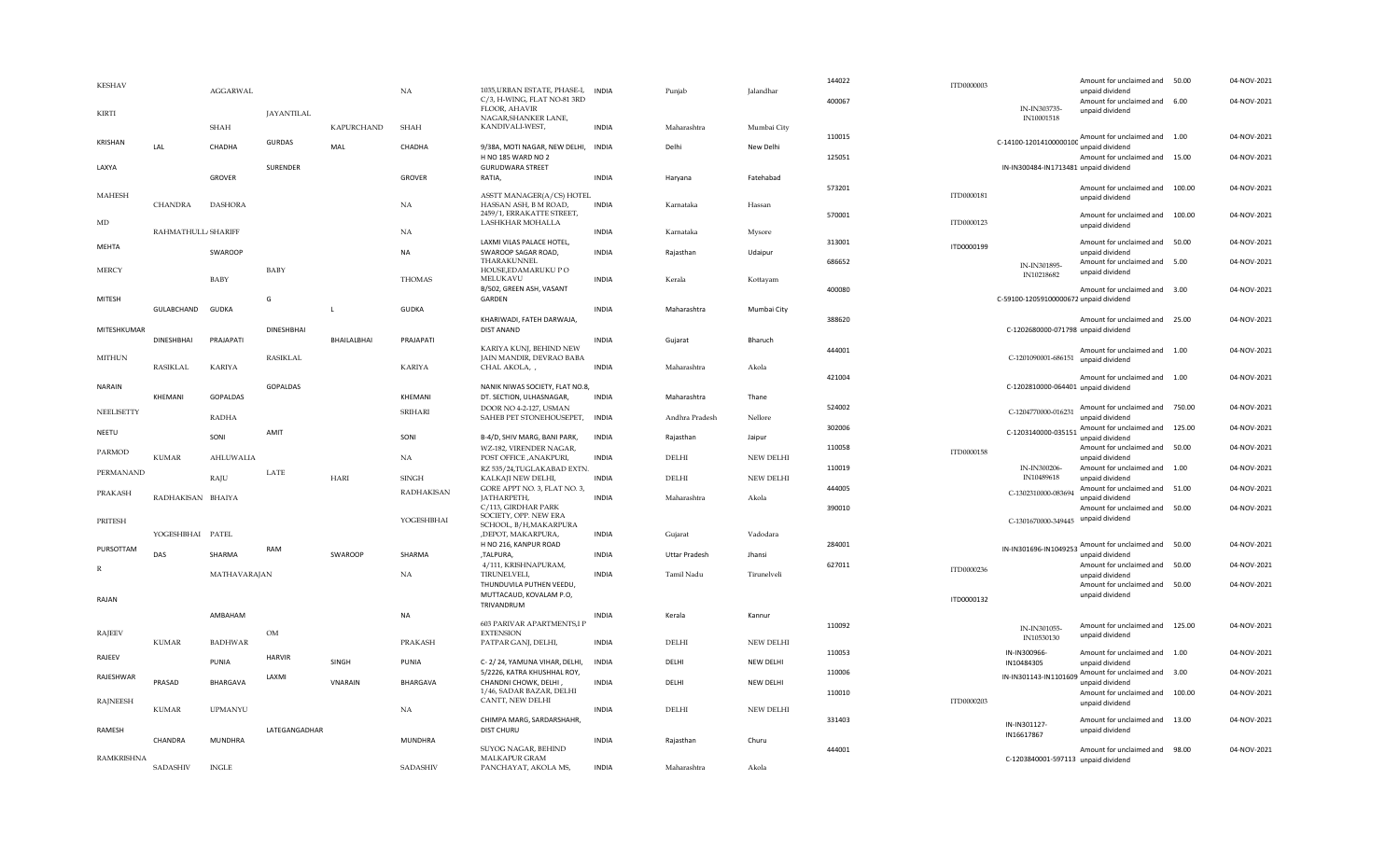|                 |                 | ABHILASH         | SATPAL                 |               | SINGH           | H.NO. 439, WARD NO. 5,                                                                               | <b>INDIA</b> | Haryana              | Hissar           |
|-----------------|-----------------|------------------|------------------------|---------------|-----------------|------------------------------------------------------------------------------------------------------|--------------|----------------------|------------------|
|                 |                 | KAVITA           | <b>GIRDHARI</b>        | LAL           | SHARMA          | 31, Ratnapuri Colony, Sodala,                                                                        | <b>INDIA</b> | Rajasthan            | Jaipur           |
| VISHWESHWAR     | R               | <b>BHAT</b>      | RAMACHANDRA            | MAHADEV       | <b>BHAT</b>     | MADGUNI, HALKAR, KUMTA,                                                                              | <b>INDIA</b> | Rajasthan            | Jaipur           |
|                 |                 | <b>MATHUR</b>    |                        | PRAKASH       | <b>MATHUR</b>   |                                                                                                      | <b>INDIA</b> | Rajasthan            | Jaipur           |
| <b>VISHAL</b>   |                 |                  | <b>SURAJ</b>           |               |                 | ASHOK, RESIDENTIAL<br>COMPLEX JAI SINGH CIRCLE,<br><b>BANI PARK,,</b>                                |              |                      |                  |
| <b>VIDHYA</b>   |                 | <b>DUGAR</b>     | <b>ASHOK</b>           | <b>KUMAR</b>  | <b>DUGAR</b>    | 1/57A GALI NO 3, VISWAS<br>NAGAR SAHADARA,<br><b>HOTEL JAIPUR</b>                                    | <b>INDIA</b> | Delhi                | New Delhi        |
| VASANT          |                 | GARG             | А                      | ${\sf R}$     | GARG            | 186 11, ARYA PURI,<br>MUZAFFARNAGAR                                                                  | <b>INDIA</b> | <b>Uttar Pradesh</b> | Muzaffarnagar    |
|                 |                 | VORA             |                        |               | VORA            | ELLIS BRIDGE,                                                                                        | <b>INDIA</b> | Gujarat              | Ahmedabad        |
| VAGHAJIBHAI     | BHAN            | TIWARI           | MALUKCHAND             |               | <b>NA</b>       | <b>DISTT</b><br>401- VASUNDHARA FLAT,12- JAIN<br>SOCIETY, NEAR PRITAM NAGAR,                         | <b>INDIA</b> | <b>Uttar Pradesh</b> | Saharanpur       |
| UDAI            |                 |                  |                        |               |                 | VILLAGE & PO DADRA, MUSAFIRA<br>KHANA                                                                |              |                      |                  |
| UJ              | SOMASHEKARA RAO |                  |                        |               | NA              | 223 SURABHI 9TH CROSS, C BLOCK<br>J P NAGAR                                                          | <b>INDIA</b> | Karnataka            | <b>MYSORE</b>    |
| <b>THOMAS</b>   |                 | <b>MOMIN</b>     |                        |               | NA              | DELHI                                                                                                | <b>INDIA</b> | DELHI                | <b>NEW DELHI</b> |
| <b>TARA</b>     |                 | <b>CHAND</b>     |                        |               | <b>NA</b>       | HOUSE NO. F-138, SECTOR V, DR<br>AMBEDKAR NAGAR<br>NEW DELHI,<br>591/KG-1, VIKAS PURI, NEW           | <b>INDIA</b> | <b>DELHI</b>         | <b>NEW DELHI</b> |
| <b>SURJIT</b>   | PAL             | SINGH            | S                      | <b>GURBUX</b> | <b>SINGH</b>    | 7A, FIRST FLOOR, BLOCK-EL,<br>HARI NAGARN, NEW DELHI                                                 | <b>INDIA</b> | DELHI                | <b>NEW DELHI</b> |
| SUBHASH         |                 | AGARWAL          | SHYAM                  | LAL           | AGARWAL         | ALLAHABAD                                                                                            | <b>INDIA</b> | <b>Uttar Pradesh</b> | Allahabad        |
| <b>SHIBDAS</b>  |                 | <b>GHOSAL</b>    |                        |               | NA              | B-759, PALAM VIHAR,<br>9/103 AVC YOJNA 3, JHUNSI,                                                    | <b>INDIA</b> | Haryana              | Gurgaon          |
| <b>SHV</b>      |                 | <b>SHANKAR</b>   |                        |               | NA              | MYLAPORE,                                                                                            | <b>INDIA</b> | Tamil Nadu           | Chennai          |
| SANTHANAGOPALAN |                 | G                |                        |               | NA              | PALYA, SULTANPALYA MAIN<br>ROAD, R T NAGAR,<br>NEW NO 69, V S V KOIL STREET,                         | <b>INDIA</b> | Karnataka            | Bangalore Urban  |
|                 | <b>SINGH</b>    | TIWARI           |                        | <b>SINGH</b>  | TIWARI          | DARSHAN CHSLTD, MILITARY<br>ROAD, MAROL(EAST),<br>EX DY GM (E&M), ENGAN<br>NIVAS, 38/5, , MANORAYANA | <b>INDIA</b> | Maharashtra          | Mumbai City      |
| SANJAY          |                 |                  | $\mathbb{R}\mathbb{N}$ |               |                 | FLAT NO. 410, SARITA LOK,                                                                            |              |                      |                  |
| S               |                 | <b>DASTAGIRI</b> |                        |               | NA              | D NO 7/451-A,N G O COLONY,<br>CUDDAPAH                                                               | <b>INDIA</b> | Andhra Pradesh       | Kadapa           |
| ROY             |                 | GEORGE           |                        |               | NA              | CHAMAKALAYIL,<br>MANNADI LANE, AMBALAMUKKU                                                           | <b>INDIA</b> | DELHI                | NEW DELHI        |
|                 |                 |                  |                        |               |                 | KPXI/319 VADDAKKE                                                                                    |              |                      |                  |
| <b>RENI</b>     |                 | <b>TANDON</b>    |                        |               | NA              | J-175, R B I ENCLAVE, PASHIM<br>VIHAR, NEW DELHI                                                     | <b>INDIA</b> | DELHI                | <b>NEW DELHI</b> |
| RAVIRATANLAL    |                 | <b>AGRAWAL</b>   |                        |               | <b>RATANLAL</b> | NAGAR, NEAR JALARAM<br>SCHOOL,                                                                       | <b>INDIA</b> | Maharashtra          | Akola            |
|                 | <b>KUMAR</b>    | <b>RAO</b>       |                        |               | NA              | FLAT NO.3 , JALARAM<br>HOU.SOCIETY, NO.2, MARATHA                                                    | <b>INDIA</b> | Rajasthan            | Jaipur           |
| <b>RATAN</b>    | S               | <b>MODI</b>      |                        | V             | <b>MODI</b>     | CHOWKI, VEJALPUR<br>42/40/2, SWARAN PATH,<br><b>MANSAROVER</b>                                       | <b>INDIA</b> | Gujarat              | Ahmedabad        |
| RANJANBEN       |                 |                  | SOMABHAI               |               |                 | H/55 GOKULDHAM, NR<br>VEJALPUR POLICE                                                                |              |                      |                  |

|                         | Ahmedabad                     | 380051 |            | IN-IN300513-<br>IN13368495               | Amount for unclaimed and<br>unpaid dividend                        | 4.00    | 04-NOV-2021 |
|-------------------------|-------------------------------|--------|------------|------------------------------------------|--------------------------------------------------------------------|---------|-------------|
| Gujarat                 |                               | 302020 | ITD0000210 |                                          | Amount for unclaimed and<br>unpaid dividend                        | 100.00  | 04-NOV-2021 |
| Rajasthan               | Jaipur                        | 444005 | ITD0000331 |                                          | Amount for unclaimed and<br>unpaid dividend                        | 5.00    | 04-NOV-2021 |
| Maharashtra<br>DELHI    | Akola<br><b>NEW DELHI</b>     | 110063 | ITD0000193 |                                          | Amount for unclaimed and<br>unpaid dividend                        | 100.00  | 04-NOV-2021 |
|                         |                               |        | ITD0000189 |                                          | Amount for unclaimed and<br>unpaid dividend                        | 100.00  | 04-NOV-2021 |
| DELHI                   | NEW DELHI                     | 516001 |            | IN-IN300669-<br>IN10092803               | Amount for unclaimed and<br>unpaid dividend                        | 15.00   | 04-NOV-2021 |
| Andhra Pradesh          | Kadapa                        | 400059 |            | C-1202890000-320475                      | Amount for unclaimed and<br>unpaid dividend                        | 1.00    | 04-NOV-2021 |
| Maharashtra             | Mumbai City                   | 560032 | ITD0000214 |                                          | Amount for unclaimed and<br>unpaid dividend                        | 50.00   | 04-NOV-2021 |
| Karnataka<br>Tamil Nadu | Bangalore Urban<br>Chennai    | 600004 | ITD0000188 |                                          | Amount for unclaimed and<br>unpaid dividend                        | 50.00   | 04-NOV-2021 |
| Haryana                 | Gurgaon                       | 122017 | ITD0000200 |                                          | Amount for unclaimed and<br>unpaid dividend                        | 100.00  | 04-NOV-2021 |
|                         |                               | 211019 |            | IN-IN300450-IN1399853 unpaid dividend    | Amount for unclaimed and                                           | 3.00    | 04-NOV-2021 |
| Uttar Pradesh<br>DELHI  | Allahabad<br><b>NEW DELHI</b> | 110064 |            | IN-IN300708-<br>IN10599362               | Amount for unclaimed and<br>unpaid dividend                        | 1.00    | 04-NOV-2021 |
| DELHI                   | <b>NEW DELHI</b>              | 110062 | ITD0000196 |                                          | Amount for unclaimed and<br>unpaid dividend                        | 50.00   | 04-NOV-2021 |
| DELHI                   | <b>NEW DELHI</b>              |        | ITD0000206 |                                          | Amount for unclaimed and<br>unpaid dividend                        | 50.00   | 04-NOV-2021 |
| Karnataka               | <b>MYSORE</b>                 | 570008 | ITD0000125 |                                          | Amount for unclaimed and<br>unpaid dividend                        | 100.00  | 04-NOV-2021 |
|                         |                               |        | ITD0000159 |                                          | Amount for unclaimed and<br>unpaid dividend                        | 50.00   | 04-NOV-2021 |
| Uttar Pradesh           | Saharanpur                    | 380006 |            | IN-IN302461-IN1007368                    | Amount for unclaimed and<br>unpaid dividend                        | 2.00    | 04-NOV-2021 |
| Gujarat                 | Ahmedabad                     | 251001 |            |                                          | Amount for unclaimed and                                           | 1.00    | 04-NOV-2021 |
| Uttar Pradesh           | Muzaffarnagar                 | 110032 |            | C-1304140000-689772<br>IN-IN301549-      | unpaid dividend<br>Amount for unclaimed and                        | 2000.00 | 04-NOV-2021 |
| Delhi                   | New Delhi                     | 302016 |            | IN17475072<br>IN-IN300214-<br>IN12438990 | unpaid dividend<br>Amount for unclaimed and<br>unpaid dividend     | 113.00  | 04-NOV-2021 |
| Rajasthan               | Jaipur                        |        |            |                                          |                                                                    |         |             |
| Rajasthan               | Jaipur                        | 302016 |            |                                          | IN-IN301774-IN1060349. Amount for unclaimed and<br>unpaid dividend | 18.00   | 04-NOV-2021 |
| Rajasthan               | Jaipur                        | 302006 |            | IN-IN302236-IN1194005                    | Amount for unclaimed and<br>unpaid dividend                        | 10.00   | 04-NOV-2021 |
| Haryana                 | Hissar                        | 126102 |            |                                          | C-1203840001-531693 Amount for unclaimed and<br>unpaid dividend    | 150.00  | 04-NOV-2021 |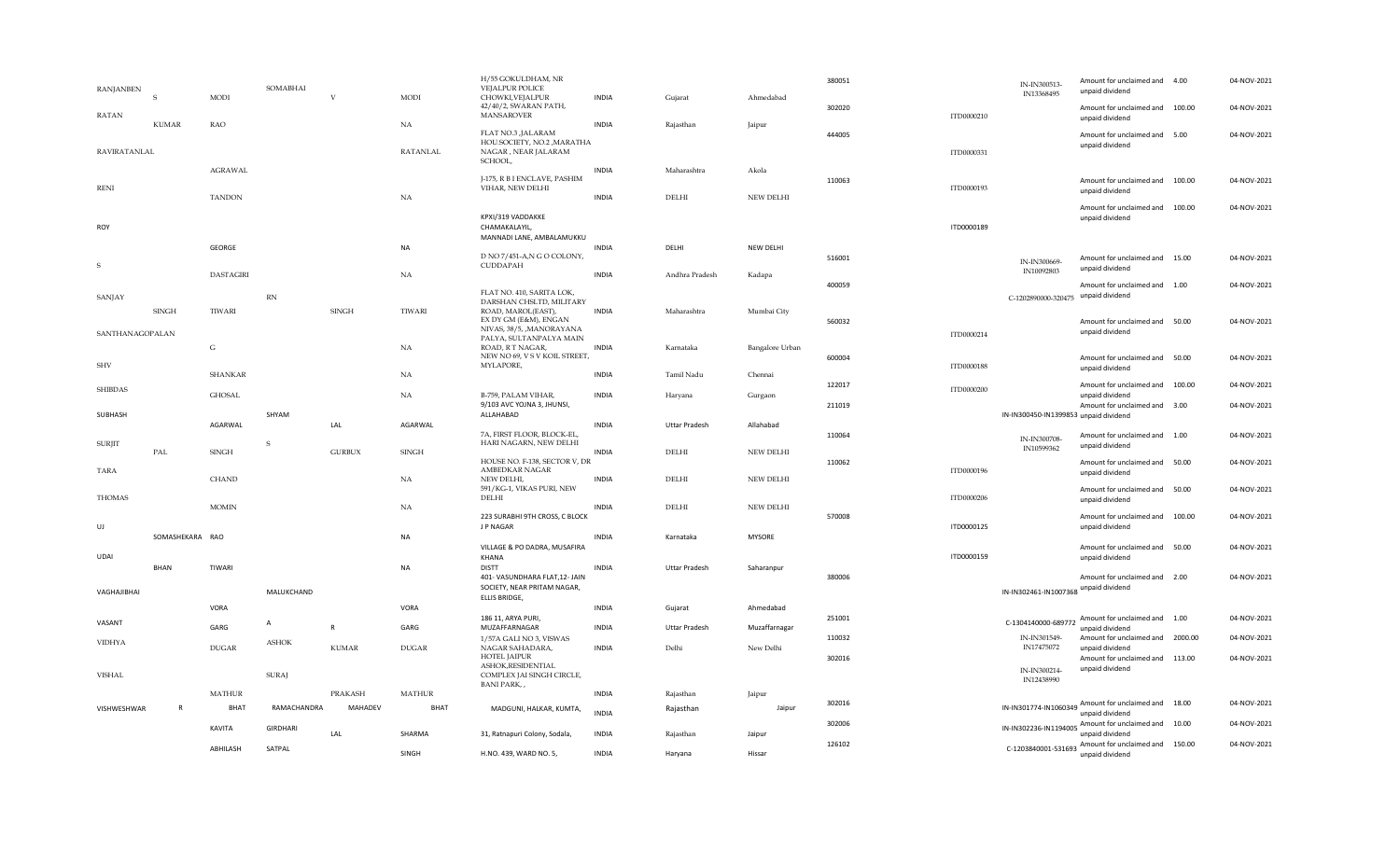|                |                         |                   |                   |                |               | S/O OM PRAKASH AGARWAL, R K                                    |              |               |                  | 753002 | IN-IN301774                           | Amount for unclaimed and 100.00             | 04-NOV-2021             |
|----------------|-------------------------|-------------------|-------------------|----------------|---------------|----------------------------------------------------------------|--------------|---------------|------------------|--------|---------------------------------------|---------------------------------------------|-------------------------|
| PUNAM          |                         |                   | OMPRAKADH         |                |               | JEWELLERS                                                      |              |               |                  |        | IN13252266                            | unpaid dividend                             |                         |
|                | CHANDRA                 | AGARWALLA         |                   |                | AGARWALLA     | NAYA SARAK,                                                    | <b>INDIA</b> | ORISSA        | CUTTACK          |        |                                       |                                             |                         |
|                |                         |                   |                   |                |               | ROHOKALE MALA, NEAR VARULA                                     |              |               |                  |        |                                       | Amount for unclaimed and<br>unpaid dividend | 04-NOV-2021             |
|                |                         |                   |                   |                |               | MARUTI MANDIR, NALEGAON,                                       |              |               |                  |        |                                       |                                             |                         |
| ANIL           | <b>DNYANDEO</b>         | ROHOKALE          | <b>NA</b>         |                | <b>NA</b>     | AHMEDNGAR Maharashtra                                          | <b>INDIA</b> | Maharashtra   | AHMEDNAGAR       | 414001 | C-1302190000-135528                   |                                             | 50                      |
|                |                         |                   |                   |                |               | 7645 GRAIN MARKET ROAD                                         |              |               |                  |        |                                       | Amount for unclaimed and                    | 04-NOV-2021             |
| ANITA          | RANI                    | <b>NA</b>         | BRIJ              | <b>BHUSHAN</b> | NA            | <b>BATHINDA</b>                                                | <b>INDIA</b> | PUNJAB        | <b>BHATINDA</b>  | 151001 | IN-IN301330-IN204339 unpaid dividend  |                                             | 50                      |
|                |                         |                   |                   |                |               | 176/4892 PANT NAGAR                                            |              |               |                  |        |                                       | Amount for unclaimed and<br>unpaid dividend | 04-NOV-2021             |
| ARVINDABEN     | <b>BHOGILAL</b>         | <b>NA</b>         | <b>NA</b>         |                | <b>NA</b>     | GHATKOPAR (E) MUMBAI MUMBAI INDIA                              |              | Maharashtra   | Mumbai City      | 400075 | IN-IN300888-IN131733                  |                                             | 25                      |
|                |                         |                   |                   |                |               | ROOM NO A/16 YOGI NAGAR, NR                                    |              |               |                  |        |                                       | Amount for unclaimed and                    | 04-NOV-2021             |
|                |                         |                   |                   |                |               | BADHIR VIDYALAYA OP DABHAN                                     |              |               |                  |        |                                       | unpaid dividend                             |                         |
| DHANSUKHBHAI V |                         | <b>NA</b>         | VIRJI             | <b>BHAI</b>    | GPATEL        | NADIAD                                                         | <b>INDIA</b> | GUJARAT       | <b>NADIAD</b>    | 387320 | IN-IN300394-IN126838                  |                                             |                         |
| <b>DINESH</b>  | <b>KUMAR</b>            | <b>NA</b>         | <b>BHARON</b>     | PRASAD         | RATHI         | 30 TRIVENI GANJ HAPUR<br>GHAZIABAD                             | <b>INDIA</b> | UTTAR PRADESH | <b>HAPUR</b>     | 245101 | IN-IN300118-IN107049 unpaid dividend  | Amount for unclaimed and                    | 04-NOV-2021<br>-5       |
|                |                         |                   |                   |                |               | NEW RADHA KISAN PLOT NEAR                                      |              |               |                  |        |                                       | Amount for unclaimed and                    | 04-NOV-2021             |
| <b>DIPTI</b>   | PRAFUL                  | <b>NA</b>         | NA                |                | <b>NA</b>     | AGRASEN BHAVAN AKOLA                                           | <b>INDIA</b> | MAHARASHTRA   | AKOLA            | 444001 | IN-IN301774-IN174978 unpaid dividend  |                                             | 13                      |
|                |                         |                   |                   |                |               | 110/3 B D EASTATE TIMARPUR                                     |              |               |                  |        |                                       | Amount for unclaimed and                    | 04-NOV-2021             |
| KAILASH        | CHANDRA                 | NA                | RAMJIWAN          |                | NA            | <b>NEW DELHI</b>                                               | <b>INDIA</b> | DELHI         | <b>NEW DELHI</b> | 110054 | IN-IN301774-IN166955! unpaid dividend |                                             | 125                     |
|                |                         |                   |                   |                |               | 15, BRAHMANAND SOCIETY, B/H.                                   |              |               |                  |        |                                       | Amount for unclaimed and<br>unpaid dividend | 04-NOV-2021             |
|                |                         |                   |                   |                |               | ASHISH NAGAR, MEGHANINAGAR,                                    |              |               |                  |        |                                       |                                             |                         |
| MADHUBEN       | MAHENDRABHAI NA         |                   | <b>MAHESHBHAI</b> | SHAH           | <b>NA</b>     | AHMEDABAD.                                                     | <b>INDIA</b> | GUJARAT       | AHMEDABAD        | 380016 | IN-IN300343-IN101054                  |                                             | 25                      |
|                |                         |                   |                   |                |               | B-15/1 BLOCK B STREET NO 20                                    |              |               |                  |        |                                       | Amount for unclaimed and                    | 04-NOV-2021             |
|                |                         |                   |                   |                |               | JITAR NAGAR PARWANA ROAD                                       |              |               |                  |        |                                       | unpaid dividend                             |                         |
| <b>MUKESH</b>  | <b>MISHRA</b>           | <b>NA</b>         | RAJ               | <b>KUMAR</b>   | <b>MISHRA</b> | DELHI<br>S/O M SANGAIAH H NO 1243 L B                          | <b>INDIA</b> | DELHI         | NEW DELHI        | 110051 | IN-IN300214-IN121334                  | Amount for unclaimed and                    | 50<br>04-NOV-2021       |
|                |                         |                   |                   |                |               | EXLION KOTTUR KUDLIGI TQ                                       |              |               |                  |        |                                       | unpaid dividend                             |                         |
| N              | M                       | <b>NA</b>         | <b>NA</b>         |                | NA            | HOSPET KARNATAKA                                               | <b>INDIA</b> | Karnataka     | Hassan           | 583134 | IN-IN300214-IN162242                  |                                             | -5                      |
|                |                         |                   |                   |                |               |                                                                |              |               |                  |        |                                       | Amount for unclaimed and                    | 04-NOV-2021             |
| NEENA          | RAJESH                  | SUREKA            | RAJESH            | S              | SUREKA        | RAJANI NIVAS ALSI PLOT AKOLA                                   | <b>INDIA</b> | Maharashtra   | Akola            | 444001 | IN-IN301744-IN165255 unpaid dividend  |                                             | $\overline{\mathbf{3}}$ |
|                |                         |                   |                   |                |               | H NO 8 3 168/E/2/26 SREE RAMA<br>NAGAR YOUSUF GUDA ROAD        |              |               |                  |        |                                       | Amount for unclaimed and<br>unpaid dividend | 04-NOV-2021             |
| NERAVATI       | SUMALATHA               | NA                | PRAHLADA          | <b>GUPTA</b>   | SHIMHADRI     | HYDERABAD                                                      | <b>INDIA</b> | Telangana     | Hyderabad        | 500040 | IN-IN301696-IN114379                  |                                             | 65                      |
|                |                         |                   |                   |                |               | B 289 GALI NO 7 AMRIT VIHAR,                                   |              |               |                  |        |                                       | Amount for unclaimed and                    | 04-NOV-2021             |
| PADAM          | <b>KUMAR</b>            | <b>NA</b>         | <b>NA</b>         |                | <b>NA</b>     | <b>BURARI DELHI</b>                                            | <b>INDIA</b> | Delhi         | New Delhi        | 110084 | IN-IN300708-IN106188! unpaid dividend |                                             | $\overline{1}$          |
|                |                         |                   |                   |                |               | H NO. 217 MAYYANNA GALLI                                       |              |               |                  |        |                                       | Amount for unclaimed and                    | 04-NOV-2021             |
| PARASHARAM     | BHAVAKU                 | MARIHALKAR        | <b>NA</b>         |                | <b>NA</b>     | KADOLI BELGAUM KARNATAKA                                       | <b>INDIA</b> | Karnataka     | Bangalore Urban  | 591143 | C-1204760000-177257 unpaid dividend   |                                             | $\mathbf{q}$            |
|                |                         |                   |                   |                |               | FLAT NO 2, APURVA COMPLEX,<br>JAMKHED ROAD, NR DAMANIA         |              |               |                  |        |                                       | Amount for unclaimed and<br>unpaid dividend | 04-NOV-2021             |
|                |                         |                   |                   |                |               | BUNGLOW, DAREWADI,                                             |              |               |                  |        |                                       |                                             |                         |
| PAWAN          | SUHNURAM                | SHARMA            | <b>NA</b>         |                | NA            | AHMEDNAGAR Maharashtra                                         | <b>INDIA</b> | Maharashtra   | Ahmednagar       | 414002 | C-1302190000-135513                   |                                             | 10                      |
|                |                         |                   |                   |                |               |                                                                |              |               |                  |        |                                       | Amount for unclaimed and                    | 04-NOV-2021             |
|                |                         |                   |                   |                |               | C/302 MEGH MAYUR MALHAR APT<br>B/H SNEH SANKUL ANAND MAHAL     |              |               |                  |        |                                       | unpaid dividend                             |                         |
|                | PRAKASHKUMAR GUPTESHWAR | PRASADSHRIVAST NA |                   |                | NA            | RD ADAJAN ROAD SURAT GUJARAT INDIA                             |              | Gujarat       | Surat            | 395009 | C-1203320001-IN32787                  |                                             | 54                      |
|                |                         |                   |                   |                |               |                                                                |              |               |                  |        |                                       | Amount for unclaimed and                    | 04-NOV-2021             |
|                |                         |                   |                   |                |               | 6, AMITEJ RAJSTHAMBH SOCIETY                                   |              |               |                  |        |                                       | unpaid dividend                             |                         |
| PRITI          | PATEL                   | <b>NA</b>         | <b>TEJAS</b>      | PATEL          | NA            | OPP. POLO GROUND BARODA                                        | <b>INDIA</b> | Gujarat       | Vadodara         | 390001 | IN-IN301991-IN102021                  |                                             | 25                      |
|                |                         |                   |                   |                |               |                                                                |              |               |                  |        |                                       | Amount for unclaimed and                    | 04-NOV-2021             |
|                |                         |                   |                   |                |               | NEELIKON FOOD DYES CHEM. LTD<br>UNIT -2 PLOT NO -17 M.I.D.C DH |              |               |                  |        |                                       | unpaid dividend                             |                         |
| RAKESH         | RAMPRATAP               | SINGH             | <b>NA</b>         |                | NA            | ROHA RAIGAD MAHARASHTRA                                        | <b>INDIA</b> | Maharashtra   | Bhandara         | 402116 | C-1201320000-984035                   |                                             | 50                      |
|                |                         |                   |                   |                |               |                                                                |              |               |                  |        |                                       | Amount for unclaimed and                    | 04-NOV-2021             |
|                |                         |                   |                   |                |               | SHIVOM 24 KRISHNARPAN COLONY                                   |              |               |                  |        |                                       | unpaid dividend                             |                         |
| RAMESHWAR      | SHANKARLALJI            | LADDHA            | NA                |                | NA            | AMRAVATI MAHARASHTRA                                           | <b>INDIA</b> | Maharashtra   | Amravati         | 444605 | C-1203320007-074758                   |                                             | 50<br>04-NOV-2021       |
|                |                         |                   |                   |                |               | OPP-RAKESH TRADER, KND ROAD,<br>BHUSAWAL, BHUSAWAL             |              |               |                  |        |                                       | Amount for unclaimed and<br>unpaid dividend |                         |
| RIZWANA        | RIYAZUDDIN              | SHAIKH            | <b>NA</b>         |                | <b>NA</b>     | MAHARASHTRA                                                    | <b>INDIA</b> | Maharashtra   | Bhandara         | 425201 | C-1202000000-388063                   |                                             | 50                      |
|                |                         |                   |                   |                |               | KIRTI NAGAR NEAR TAMNE                                         |              |               |                  |        |                                       | Amount for unclaimed and                    | 04-NOV-2021             |
| ROSHAN         | GHASIRAM                | AGRAWAL           | GHASIRAM          | AGRAWAL        | NA            | HOSPITAL AKOLA                                                 | <b>INDIA</b> | Maharashtra   | Akola            | 444001 | IN-IN300214-IN173737 unpaid dividend  |                                             | $\mathbf{1}$            |
|                |                         |                   |                   |                |               |                                                                |              |               |                  |        |                                       | Amount for unclaimed and                    | 04-NOV-2021             |
| S              | DURAIRAJAN              | NA                | <b>NA</b>         |                | NA            | 434/5 MAIN BAZAAR VELLORE                                      | <b>INDIA</b> | Tamil Nadu    | Vellore          | 632004 | IN-IN300214-IN138445 unpaid dividend  | Amount for unclaimed and                    | 13<br>04-NOV-2021       |
|                |                         |                   |                   |                |               | RAMLATA BUSNESS CENTRE.                                        |              |               |                  |        |                                       | unpaid dividend                             |                         |
| SANTOSH        | BADRINARAYAN RATHI      |                   | <b>NA</b>         |                | <b>NA</b>     | MURTIZAPUR ROAD, AKOLA. M.S. INDIA                             |              | Maharashtra   | AKOLA            | 444004 | C-1302310000-074871                   |                                             | 25                      |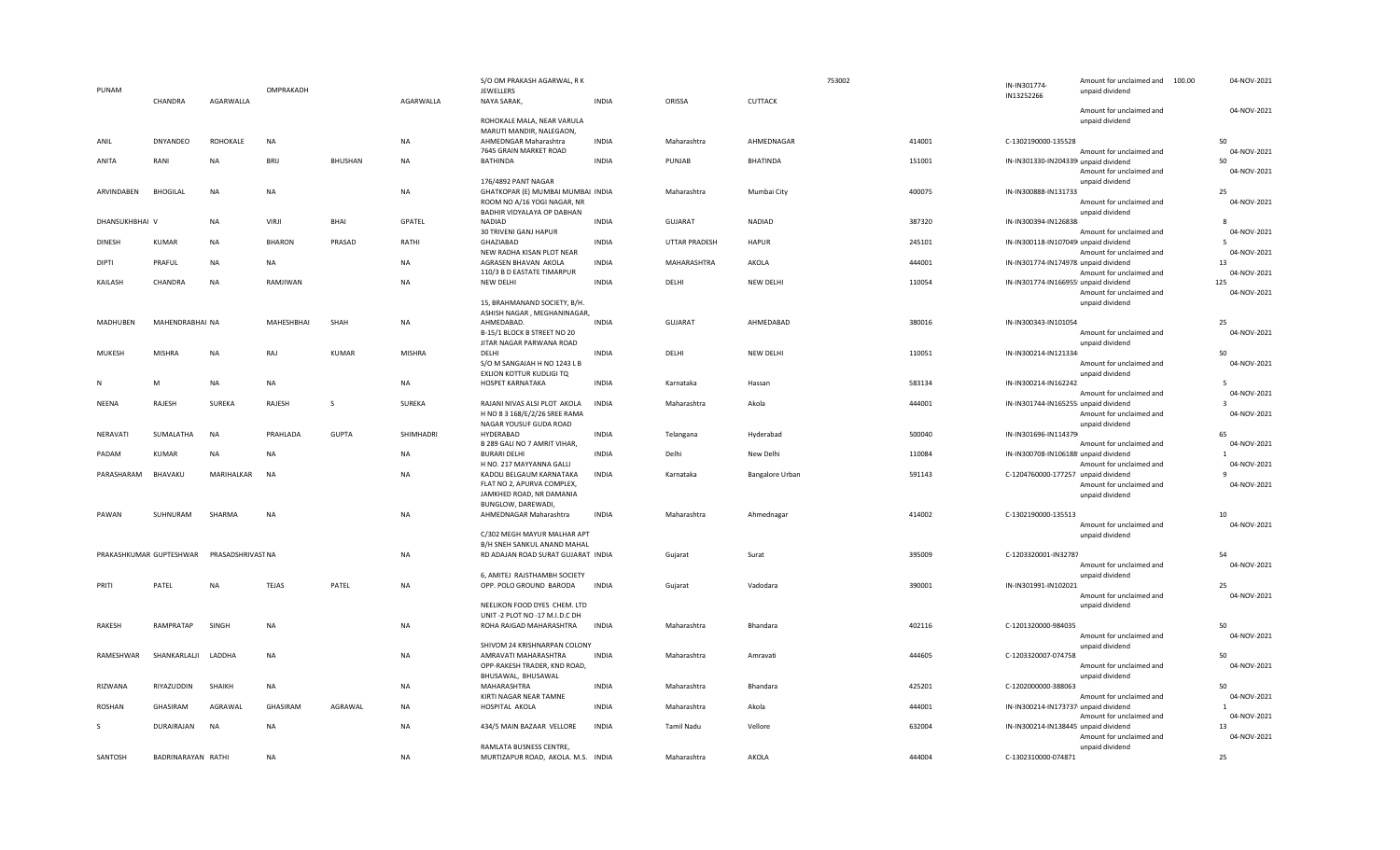| SHIV                      | <b>KUMAR</b>              | <b>NA</b>                 | NA                        |                           | NA        | 133 ADITYA AWAS, NEW GOPAL<br>BINAR, BARAN ROAD, KOTA,<br>RAJASTHAN                                             | <b>INDIA</b> | Rajasthan      | KOTA               |        | 324001                    | Amount for unclaimed and<br>unpaid dividend<br>IN-IN302269-IN114496 | 04-NOV-2021<br>$\mathbf{1}$ |
|---------------------------|---------------------------|---------------------------|---------------------------|---------------------------|-----------|-----------------------------------------------------------------------------------------------------------------|--------------|----------------|--------------------|--------|---------------------------|---------------------------------------------------------------------|-----------------------------|
|                           |                           |                           |                           |                           |           | FLAT NO 7 KAMALA RESIDENCY                                                                                      |              |                |                    |        |                           | Amount for unclaimed and<br>unpaid dividend                         | 04-NOV-2021                 |
| TUSHAR                    | CHANDRAKANT KAPALE        |                           | NA                        |                           | NA        | <b>BARDE GALLI NAVIPETH</b><br>AHMEDNAGAR MAHARASHTRA                                                           | <b>INDIA</b> | Maharashtra    | AHMEDNAGAR         |        | 414001                    | C-1302190000-089778                                                 | 800                         |
|                           |                           |                           |                           |                           |           |                                                                                                                 |              |                |                    |        |                           | Amount for unclaimed and                                            | 04-NOV-2021                 |
| MADHURA                   | <b>DUMRA</b>              | <b>NA</b>                 | NA                        | <b>NA</b>                 | NA        | 39 POCKET C 12 SECTOR 3 ROHINI INDIA                                                                            |              | DELHI          | NEW DELHI          |        | 110085                    | IN-IN302269-IN139067 unpaid dividend                                | 18                          |
|                           |                           |                           |                           |                           |           | NO 96 SINDHI COLONY, NEAR<br>MEDICAL COLLEGE, JODHPUR<br>SHASTRI NAGAR, JODHPUR                                 |              |                |                    |        |                           | Amount for unclaimed and<br>unpaid dividend                         | 04-NOV-2021                 |
| KARAN                     | <b>MAPARA</b>             | <b>NA</b>                 | NA                        | <b>NA</b>                 | NA        | RAJASTHAN, 342003                                                                                               | <b>INDIA</b> | Rajasthan      | <b>JODHPUR</b>     |        | 342003                    | C-1203600001-847491                                                 | 13                          |
|                           |                           |                           |                           |                           |           | A/203, MANGAL DEEP APT,<br>OPP.RAJIV NAGAR,<br>JIVRAJPARK, VEJALPUR,                                            |              |                |                    |        |                           | Amount for unclaimed and<br>unpaid dividend                         | 04-NOV-2021                 |
| <b>BRIJESH</b>            | ROHITKUMAR                | SHAH                      | NA                        | <b>NA</b>                 | NA        | AHMEDABAD, 380051                                                                                               | <b>INDIA</b> | GUJARAT        | AHMEDABAD          |        | 380051                    | IN-IN300343-IN108682                                                | 50                          |
|                           |                           |                           |                           |                           |           | NO 1036/7 SARVAJANIKA HOSTEL,<br>ROAD 2ND MAIN 2ND CROSS,<br>VIDYARANYA PURAM NEAR<br>ANDHANI, MYSORE KARNATAKA |              |                |                    |        |                           | Amount for unclaimed and<br>unpaid dividend                         | 04-NOV-2021                 |
| RAGHAVENDRA B             |                           |                           | NA                        | <b>NA</b>                 | NA        | 570008                                                                                                          | <b>INDIA</b> | Karnataka      | <b>MYSORE</b>      |        | 570008                    | C-1203600001-719211                                                 | 15                          |
|                           |                           |                           |                           |                           |           | 3-156 TRAVADIPADI PETLAD                                                                                        |              |                |                    |        |                           | Amount for unclaimed and                                            | 04-NOV-2021                 |
| DIPAWALIBEN               | MUKESHKUMAR SHAH          |                           | <b>NA</b>                 |                           |           | PETLAD GUJARAT                                                                                                  | <b>INDIA</b> | <b>GUJARAT</b> | ANAND              |        | 388450                    | C-1201750000-115735 unpaid dividend                                 | $\mathbf{1}$                |
| <b>JAMBUBHAI</b>          | VADILAL                   | CHOKSHI                   | <b>NA</b>                 |                           | NA        | CHOKSHI NI POLE KHAMBHAT<br>GUJARAT                                                                             | <b>INDIA</b> | GUJARAT        | ANAND              |        | 388620                    | Amount for unclaimed and                                            | 04-NOV-2021<br>50           |
|                           |                           |                           |                           |                           |           | WARD NO. 16 NEAR LATA                                                                                           |              |                |                    |        |                           | C-1201130000-050991 unpaid dividend<br>Amount for unclaimed and     | 04-NOV-2021                 |
|                           |                           |                           |                           |                           |           | BHAWAN HANUMANGARH TOWN<br>HANUMANGARH TOWN                                                                     |              |                |                    |        |                           | unpaid dividend                                                     |                             |
| LAL                       | CHAND                     | VERMA                     | <b>NA</b>                 |                           | <b>NA</b> | RAJASTHAN                                                                                                       | <b>INDIA</b> | Rajasthan      | HANUMANGARH        |        | 335513                    | C-1201210100-465525                                                 | 5                           |
| $\boldsymbol{\mathsf{x}}$ | X                         | X                         | $\boldsymbol{\mathsf{x}}$ | X                         | NA        | $\boldsymbol{\mathsf{x}}$                                                                                       | <b>INDIA</b> | DELHI          | NEW DELHI          | 110092 | $\boldsymbol{\mathsf{x}}$ | Amount for unclaimed and                                            | 04-NOV-2021                 |
|                           |                           |                           |                           |                           |           |                                                                                                                 |              |                |                    |        |                           | unpaid dividend                                                     | 50                          |
| $\boldsymbol{\mathsf{x}}$ | $\boldsymbol{\mathsf{x}}$ | X                         | $\boldsymbol{\mathsf{x}}$ | $\boldsymbol{\mathsf{x}}$ | NA        | $\mathsf{x}$                                                                                                    | <b>INDIA</b> | DELHI          | NEW DELHI          | 110092 | $\boldsymbol{\mathsf{x}}$ | Amount for unclaimed and                                            | 04-NOV-2021                 |
|                           |                           |                           |                           |                           |           |                                                                                                                 |              |                |                    |        |                           | unpaid dividend                                                     | $\overline{2}$              |
| х                         | X                         | $\times$                  | X                         | х                         | NA        | $\boldsymbol{\mathsf{x}}$                                                                                       | <b>INDIA</b> | DELHI          | NEW DELHI          | 110092 | Х                         | Amount for unclaimed and                                            | 04-NOV-2021                 |
|                           |                           |                           |                           |                           |           |                                                                                                                 |              |                |                    |        |                           | unpaid dividend                                                     | $\mathbf{1}$                |
| X                         | X                         | $\mathsf{x}$              | $\mathsf{x}$              | X                         | NA        | $\mathsf{x}$                                                                                                    | <b>INDIA</b> | DELHI          | NEW DELHI          | 110092 | $\boldsymbol{\mathsf{x}}$ | Amount for unclaimed and                                            | 04-NOV-2021                 |
|                           |                           |                           |                           |                           |           |                                                                                                                 |              |                |                    |        |                           | unpaid dividend                                                     | $\overline{\phantom{a}}$    |
| $\boldsymbol{\mathsf{x}}$ | $\boldsymbol{\mathsf{x}}$ | $\boldsymbol{\mathsf{x}}$ | $\mathsf{x}$              | $\boldsymbol{\mathsf{x}}$ | NA        | $\mathsf{x}$                                                                                                    | <b>INDIA</b> | DELHI          | NEW DELHI          | 110092 | $\boldsymbol{\mathsf{x}}$ | Amount for unclaimed and                                            | 04-NOV-2021                 |
|                           |                           |                           |                           |                           |           |                                                                                                                 |              |                |                    |        |                           | unpaid dividend                                                     | 625                         |
| х                         | X                         | $\times$                  | $\boldsymbol{\mathsf{x}}$ | X                         | NA        | $\boldsymbol{\mathsf{x}}$                                                                                       | <b>INDIA</b> | DELHI          | NEW DELHI          | 110092 | Х                         | Amount for unclaimed and                                            | 04-NOV-2021                 |
|                           |                           |                           |                           |                           |           |                                                                                                                 |              |                |                    |        |                           | unpaid dividend                                                     | $\overline{1}$              |
| X                         | $\times$                  | $\mathsf{x}$              | X                         | $\boldsymbol{\mathsf{x}}$ | NA        | $\mathsf{x}$                                                                                                    | <b>INDIA</b> | DELHI          | NEW DELHI          | 110092 | $\boldsymbol{\mathsf{x}}$ | Amount for unclaimed and                                            | 04-NOV-2021                 |
| $\boldsymbol{\mathsf{x}}$ | $\boldsymbol{\mathsf{x}}$ |                           |                           | $\boldsymbol{\mathsf{x}}$ |           | $\mathbf{x}$                                                                                                    |              |                | NEW DELHI          |        | $\boldsymbol{\mathsf{x}}$ | unpaid dividend                                                     | $\mathbf{1}$                |
|                           |                           | $\boldsymbol{\mathsf{x}}$ | $\mathsf{x}$              |                           | NA        |                                                                                                                 | <b>INDIA</b> | DELHI          |                    | 110092 |                           | Amount for unclaimed and                                            | 04-NOV-2021                 |
| х                         | $\pmb{\chi}$              | $\times$                  | $\boldsymbol{\mathsf{x}}$ | X                         | NA        | $\boldsymbol{\mathsf{x}}$                                                                                       | <b>INDIA</b> | DELHI          | NEW DELHI          | 110092 | X                         | unpaid dividend                                                     | 18<br>04-NOV-2021           |
|                           |                           |                           |                           |                           |           |                                                                                                                 |              |                |                    |        |                           | Amount for unclaimed and<br>unpaid dividend                         | 50                          |
| X                         | $\times$                  | $\mathsf{x}$              | X                         | X                         | NA        | $\mathsf{x}$                                                                                                    | <b>INDIA</b> | DELHI          | NEW DELHI          | 110092 | X                         | Amount for unclaimed and                                            | 04-NOV-2021                 |
|                           |                           |                           |                           |                           |           |                                                                                                                 |              |                |                    |        |                           | unpaid dividend                                                     | 278                         |
| $\boldsymbol{\mathsf{x}}$ | $\boldsymbol{\mathsf{x}}$ | $\mathsf{x}$              | $\boldsymbol{\mathsf{x}}$ | X                         | NA        | $\mathsf{x}$                                                                                                    | <b>INDIA</b> | DELHI          | NEW DELHI          | 110092 | X                         | Amount for unclaimed and                                            | 04-NOV-2021                 |
|                           |                           |                           |                           |                           |           |                                                                                                                 |              |                |                    |        |                           | unpaid dividend                                                     | 12                          |
| X                         | $\pmb{\chi}$              | X                         | $\boldsymbol{\mathsf{x}}$ | X                         | NA        | X                                                                                                               | <b>INDIA</b> | DELHI          | NEW DELHI          | 110092 | Х                         | Amount for unclaimed and                                            | 04-NOV-2021                 |
|                           |                           |                           |                           |                           |           |                                                                                                                 |              |                |                    |        |                           | unpaid dividend                                                     | 15                          |
| X                         | $\times$                  | $\mathsf{x}$              | $\mathsf{x}$              | X                         | NA        | X                                                                                                               | <b>INDIA</b> | DELHI          | NEW DELHI          | 110092 | $\boldsymbol{\mathsf{x}}$ | Amount for unclaimed and                                            | 04-NOV-2021                 |
|                           |                           |                           |                           |                           |           |                                                                                                                 |              |                |                    |        |                           | unpaid dividend                                                     | 25                          |
| $\boldsymbol{\mathsf{x}}$ | $\boldsymbol{\mathsf{x}}$ | $\boldsymbol{\mathsf{x}}$ | $\boldsymbol{\mathsf{x}}$ | $\boldsymbol{\mathsf{x}}$ | NA        | $\boldsymbol{\mathsf{x}}$                                                                                       | <b>INDIA</b> | DELHI          | NEW DELHI          | 110092 | X                         | Amount for unclaimed and                                            | 04-NOV-2021                 |
|                           |                           |                           |                           |                           |           |                                                                                                                 |              |                |                    |        |                           | unpaid dividend                                                     | $\mathbf{1}$                |
|                           |                           |                           |                           |                           |           | THUNDUVILA PUTHEN VEEDU                                                                                         |              |                |                    |        |                           | Amount for unclaimed and                                            | 03-NOV-2022                 |
|                           |                           |                           |                           |                           |           | MUTTACAUD, KOVALAM P.O                                                                                          |              | Kerala         | Thiruvananthapuram |        |                           | unpaid dividend                                                     |                             |
| RAJAN                     |                           | AMBAHAM                   | <b>NA</b>                 | <b>NA</b>                 | NA        | TRIVANDRUM                                                                                                      | <b>INDIA</b> |                |                    | 695527 | ITD0000132                |                                                                     | 200                         |
|                           |                           |                           |                           |                           |           | SYAMALA SADANAM                                                                                                 |              |                |                    |        |                           | Amount for unclaimed and                                            | 03-NOV-2022                 |
|                           |                           |                           |                           |                           |           | KOVALAM PO                                                                                                      |              | Kerala         | Thiruvananthapuram |        |                           | unpaid dividend                                                     |                             |
| $\mathsf{V}$              |                           | GOPI                      | <b>NA</b>                 | <b>NA</b>                 | <b>NA</b> | TRIVANDRUM, KERALA                                                                                              | <b>INDIA</b> |                |                    | 695527 | ITD0000143                |                                                                     | 400                         |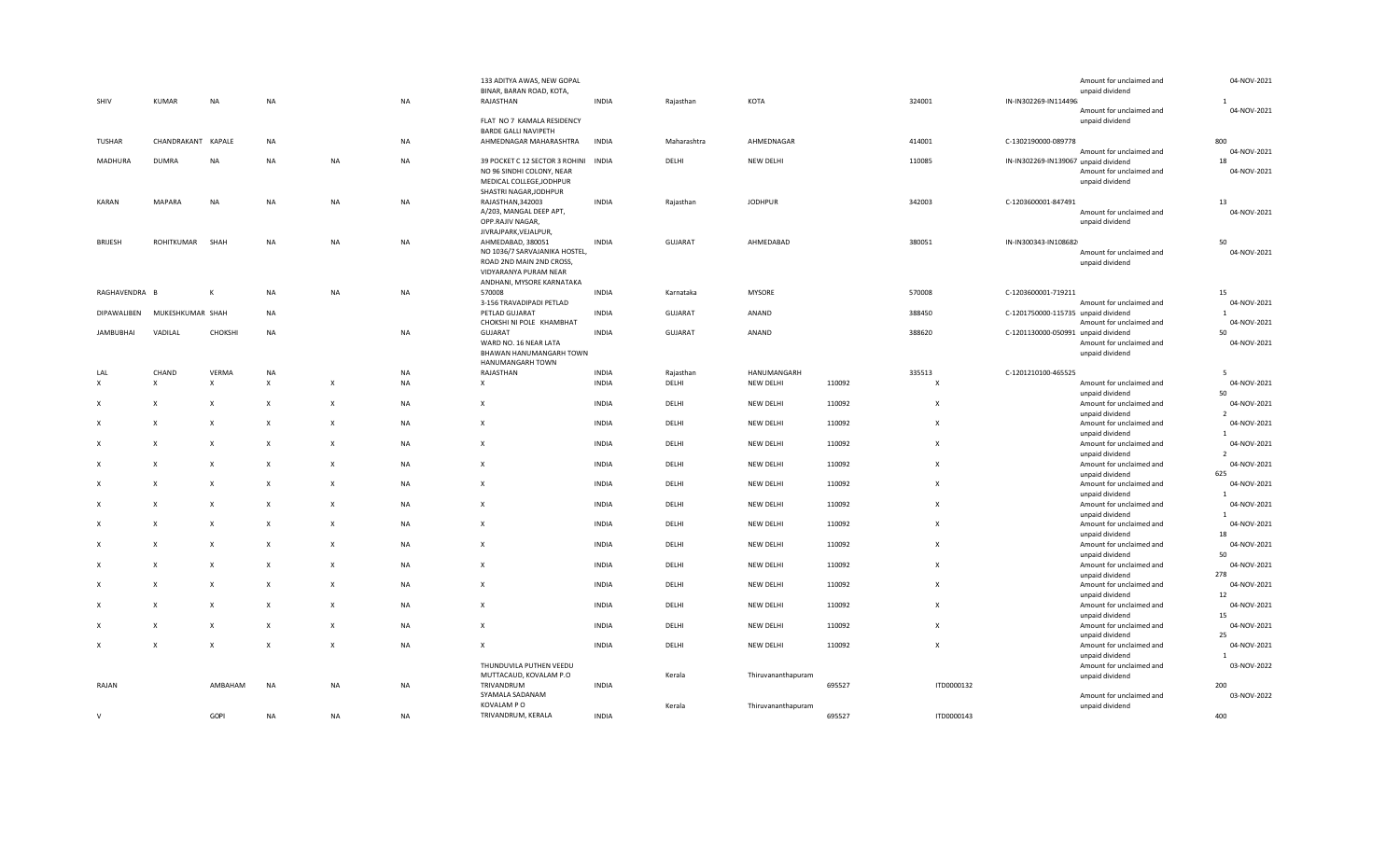|               |              |               |                  |               |           |                                         |              |                      |                    |        |            | Amount for unclaimed and                    | 03-NOV-2022        |
|---------------|--------------|---------------|------------------|---------------|-----------|-----------------------------------------|--------------|----------------------|--------------------|--------|------------|---------------------------------------------|--------------------|
|               |              |               |                  |               |           | C/O SHRI ASHOK KR SINGH,<br>PANVAN HANS |              |                      |                    |        |            | unpaid dividend                             |                    |
|               |              |               |                  |               |           | HELICOPERS LTD, NORTHERN                |              | Delhi                | New Delhi          |        |            |                                             |                    |
|               |              |               |                  |               |           | REGION                                  |              |                      |                    |        |            |                                             |                    |
| SHOBH         | NATH         | SINGH         | <b>NA</b>        | NA            | NA        | SAFDARJUNG AIRPORT, NEW DELHI INDIA     |              |                      |                    | 110003 | ITD0000163 |                                             | 400                |
|               |              |               |                  |               |           |                                         |              |                      |                    |        |            | Amount for unclaimed and                    | 03-NOV-2022        |
|               |              |               |                  |               |           | KPXI/319 VADDAKKE<br>CHAMAKALAYIL       |              |                      |                    |        |            | unpaid dividend                             |                    |
|               |              |               |                  |               |           | MANNADI LANE, AMBALAMUKKU               |              | Kerala               | Thiruvananthapuram |        |            |                                             |                    |
| <b>ROY</b>    |              | GEORGE        | NA               | NA.           | NA        | TRIVANDRUM                              | <b>INDIA</b> |                      |                    | 695005 | ITD0000189 |                                             | 400                |
|               |              |               |                  |               |           | KONDAPI VILLAGE                         |              |                      |                    |        |            | Amount for unclaimed and                    | 03-NOV-2022        |
|               |              |               |                  |               |           | PRAKASAM DISTRICT                       |              | Andhra Pradesh       | Prakasam           |        |            | unpaid dividend                             |                    |
| G             |              |               | KRISHNAMURTHY NA | NA.           | NA        | ANDHRA PRADESH                          | <b>INDIA</b> |                      |                    | 523270 | ITD0000237 |                                             | 200                |
|               |              |               |                  |               |           | B-371, SUDERSHAN PARK                   |              |                      |                    |        |            | Amount for unclaimed and                    | 03-NOV-2022        |
|               |              |               |                  |               |           | <b>NEAR DR POPLI</b>                    |              | Delhi                | New Delhi          |        |            | unpaid dividend                             |                    |
| SHASHI        |              | <b>BATRA</b>  | <b>NA</b>        | NA            | NA        | NEW DELHI                               | <b>INDIA</b> |                      |                    | 110015 | ITD0000192 |                                             | 200                |
|               |              |               |                  |               |           | 591/KG-1<br><b>VIKAS PURI</b>           |              | Delhi                |                    |        |            | Amount for unclaimed and                    | 03-NOV-2022        |
| <b>THOMAS</b> |              | <b>MOMIN</b>  | <b>NA</b>        | <b>NA</b>     | <b>NA</b> | <b>NEW DELHI</b>                        | <b>INDIA</b> |                      | New Delhi          | 110018 | ITD0000206 | unpaid dividend                             | 200                |
|               |              |               |                  |               |           | C 4/14B,                                |              |                      |                    |        |            | Amount for unclaimed and                    | 03-NOV-2022        |
|               |              |               |                  |               |           | Keshav Puram,                           |              | Delhi                | New Delhi          |        |            | unpaid dividend                             |                    |
| MAN           | MOHAN        | <b>JINDAL</b> | <b>ROSHAN</b>    |               | LAL       | New Delhi                               | <b>INDIA</b> |                      |                    | 110035 |            | IN-IN302349-IN100105                        | 400                |
|               |              |               |                  |               |           |                                         |              |                      |                    |        |            | Amount for unclaimed and                    | 03-NOV-2022        |
|               |              |               |                  |               |           | A-10, SRI AGRSEN APARTMENTS             |              |                      |                    |        |            | unpaid dividend                             |                    |
|               |              |               |                  |               |           | PLOT NO.10                              |              | Delhi                | New Delhi          |        |            |                                             |                    |
|               |              |               |                  |               |           | SECTOR 7, DWARKA                        |              |                      |                    |        |            |                                             |                    |
| SNEHLATA      |              | <b>GUPTA</b>  | NA               | NA            | NA        | <b>NEW DELHI</b>                        | <b>INDIA</b> |                      |                    | 110045 | ITD0000194 |                                             | 200<br>03-NOV-2022 |
|               |              |               |                  |               |           | R-Z-290 M<br>RAJ NAGAR                  |              |                      |                    |        |            | Amount for unclaimed and<br>unpaid dividend |                    |
|               |              |               |                  |               |           | PART II                                 |              | Delhi                | New Delhi          |        |            |                                             |                    |
| NIRMALA       |              | DEVI          | NA               | NA            | NA        | PALAM COLONY, NEW DELHI                 | INDIA        |                      |                    | 110045 | ITD0000253 |                                             | 200                |
|               |              |               |                  |               |           | WZ-182, VIRENDER NAGAR                  |              |                      |                    |        |            | Amount for unclaimed and                    | 03-NOV-2022        |
|               |              |               |                  |               |           | POST OFFICE JANAKPURI                   |              | Delhi                | New Delhi          |        |            | unpaid dividend                             |                    |
| PARMOD        | <b>KUMAR</b> | AHLUWALIA     | <b>NA</b>        | <b>NA</b>     | NA        | NEW DELHI                               | <b>INDIA</b> |                      |                    | 110058 | ITD0000158 |                                             | 200                |
|               |              |               |                  |               |           | $C-4C-14-120$                           |              |                      |                    |        |            | Amount for unclaimed and                    | 03-NOV-2022        |
|               |              |               |                  |               |           | <b>JANAKPURI</b>                        |              | Delhi                | New Delhi          |        |            | unpaid dividend                             |                    |
| ANVINDER      | KAUR         | <b>ARORA</b>  | NA               | ΝA            | NA        | NEW DELHI                               | <b>INDIA</b> |                      |                    | 110058 | ITD0000254 |                                             | 400<br>03-NOV-2022 |
|               |              |               |                  |               |           | HOUSE NO. F-138<br>SECTOR V             |              |                      |                    |        |            | Amount for unclaimed and<br>unpaid dividend |                    |
|               |              |               |                  |               |           | DR AMBEDKAR NAGAR                       |              | Delhi                | New Delhi          |        |            |                                             |                    |
| TARA          |              | CHAND         | <b>NA</b>        | NA.           | NA        | NEW DELHI                               | <b>INDIA</b> |                      |                    | 110062 | ITD0000196 |                                             | 200                |
|               |              |               |                  |               |           | J-175, R B I ENCLAVE                    |              |                      |                    |        |            | Amount for unclaimed and                    | 03-NOV-2022        |
|               |              |               |                  |               |           | PASHIM VIHAR                            |              | Delhi                | New Delhi          |        |            | unpaid dividend                             |                    |
| RENI          |              | <b>TANDON</b> | <b>NA</b>        | <b>NA</b>     | NA        | NEW DELHI                               | <b>INDIA</b> |                      |                    | 110063 | ITD0000193 |                                             | 400                |
|               |              |               |                  |               |           | 7A, FIRST FLOOR                         |              |                      |                    |        |            | Amount for unclaimed and                    | 03-NOV-2022        |
|               |              |               |                  |               |           | <b>BLOCK-EL</b><br><b>HARI NAGARN</b>   |              | Delhi                | New Delhi          |        |            | unpaid dividend                             |                    |
| <b>SURJIT</b> | PAL          | SINGH         | -S               | <b>GURBUX</b> | SINGH     | NEW DELHI                               | <b>INDIA</b> |                      |                    | 110064 |            | IN-IN300708-IN105993                        | $\overline{2}$     |
|               |              |               |                  |               |           | 201, PARYATAN VIHAR                     |              |                      |                    |        |            | Amount for unclaimed and                    | 03-NOV-2022        |
|               |              |               |                  |               |           | B-4, VASUNDHRA ENCLAVE                  |              | Delhi                | New Delhi          |        |            | unpaid dividend                             |                    |
| VIMAL         |              | <b>GUPTA</b>  | NA               | <b>NA</b>     | NA        | DELHI                                   | <b>INDIA</b> |                      |                    | 110096 | ITD0000208 |                                             | 400                |
|               |              |               |                  |               |           | 9/103 AVC YOJNA 3                       |              |                      |                    |        |            | Amount for unclaimed and                    | 03-NOV-2022        |
|               |              |               |                  |               |           | <b>JHUNSI</b>                           |              | <b>Uttar Pradesh</b> | Allahabad          |        |            | unpaid dividend                             |                    |
|               |              |               |                  |               |           | ALLAHABAD                               |              |                      |                    |        |            |                                             |                    |
| SUBHASH       |              | AGARWAL       | SHYAM            | LAL           | AGARWAL   | UTTAR PRADESH                           | <b>INDIA</b> |                      |                    | 211019 |            | IN-IN300450-IN139985                        | 10                 |
|               |              |               |                  |               |           | VILLAGE & PO DADRA, MUSAFIRA<br>KHANA   |              |                      |                    |        |            | Amount for unclaimed and                    | 03-NOV-2022        |
|               |              |               |                  |               |           | DISTT SILTAN PUR                        |              | <b>Uttar Pradesh</b> | Sultanpur          |        |            | unpaid dividend                             |                    |
| UDAI          | BHAN         | TIWARI        | <b>NA</b>        | <b>NA</b>     | <b>NA</b> | U.P                                     | <b>INDIA</b> |                      |                    | 227813 | ITD0000159 |                                             | 200                |
|               |              |               |                  |               |           | H.NO.-186-11                            |              |                      |                    |        |            | Amount for unclaimed and                    | 03-NOV-2022        |
|               |              |               |                  |               |           | ARYA PURI                               |              |                      |                    |        |            | unpaid dividend                             |                    |
|               |              |               |                  |               |           | MUZAFFAR NAGAR                          |              | <b>Uttar Pradesh</b> | Muzaffarnagar      |        |            |                                             |                    |
| VASANT        |              | GARG          | ATMA             | RAM           | GARG      | UTTAR PRADESH                           | <b>INDIA</b> |                      |                    | 251001 |            | IN-IN302365-IN107218                        | 62                 |
|               |              |               |                  |               |           | H.NO-186/11,                            |              |                      |                    |        |            | Amount for unclaimed and                    | 03-NOV-2022        |
|               |              |               |                  |               |           | ARYA PURI,                              |              | <b>Uttar Pradesh</b> | Muzaffarnagar      |        |            | unpaid dividend                             |                    |
|               |              | GARG          | VASANT           |               | GARG      | MUZAFFAR NAGAR,<br>UTTAR PRADESH        |              |                      |                    | 251001 |            |                                             |                    |
| MADHU         |              |               |                  |               |           |                                         | <b>INDIA</b> |                      |                    |        |            | IN-IN302365-IN107223                        | 18                 |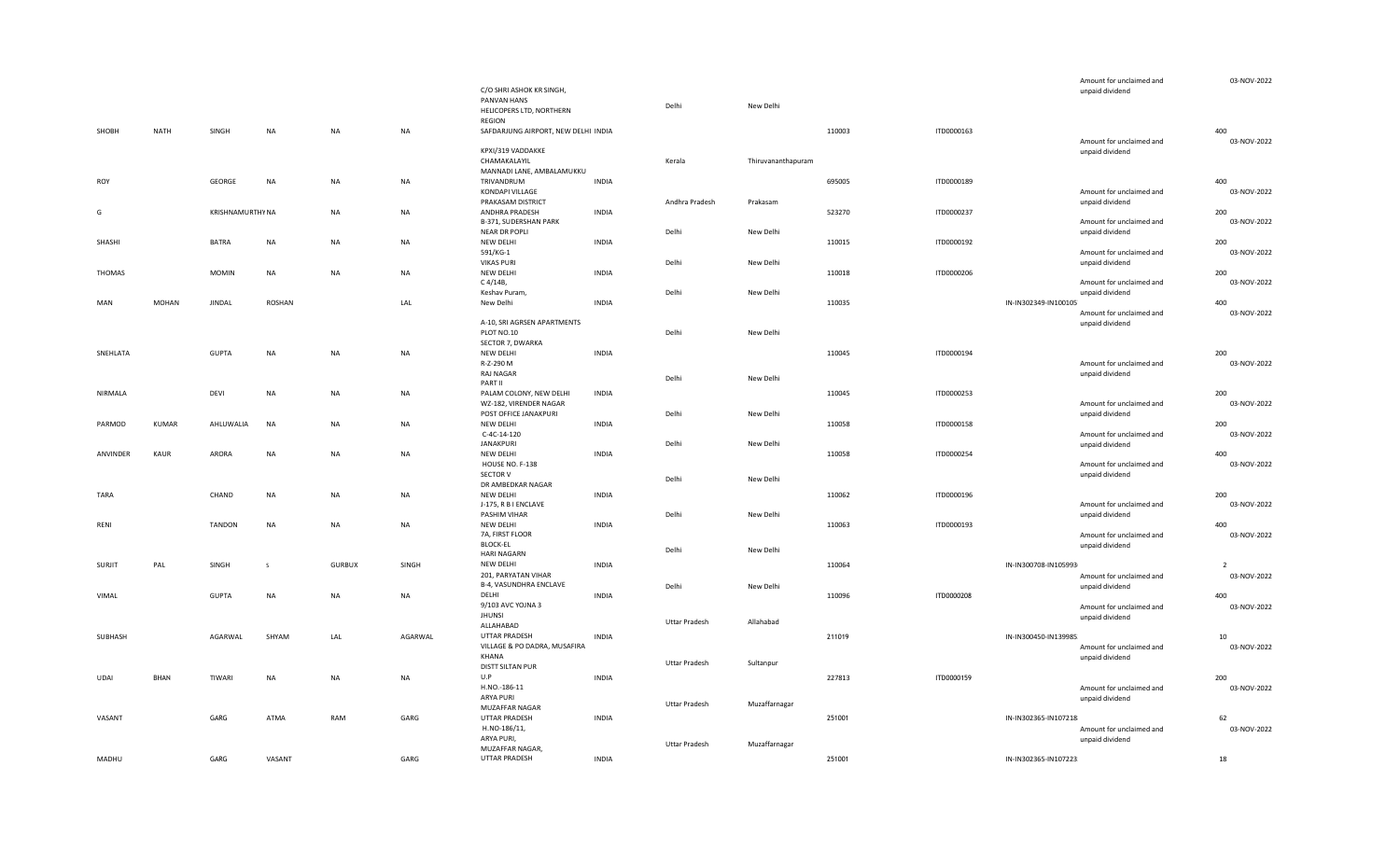|                |                       |                |            |              |               | H NO 216<br><b>KANPUR ROAD</b><br><b>TALPURA</b>  |              | <b>Uttar Pradesh</b> | Jhansi          |        |            |                       | Amount for unclaimed and<br>unpaid dividend | 03-NOV-2022        |
|----------------|-----------------------|----------------|------------|--------------|---------------|---------------------------------------------------|--------------|----------------------|-----------------|--------|------------|-----------------------|---------------------------------------------|--------------------|
| PURSOTTAM      | DAS                   | SHARMA         | RAM        | SWAROOP      | SHARMA        | <b>JHANSI</b>                                     | <b>INDIA</b> |                      |                 | 284001 |            | IN-IN301696-IN104925  |                                             | 200                |
|                |                       |                |            |              |               | 2/34, NEW VIDHADHAR NAGAR<br><b>JAIPUR</b>        |              | Rajasthan            | Jaipur          |        |            |                       | Amount for unclaimed and<br>unpaid dividend | 03-NOV-2022        |
| <b>GIRIRAJ</b> | KISHORE               | SHARMA         | <b>NA</b>  | NA           | <b>NA</b>     | RAJASTHAN                                         | <b>INDIA</b> |                      |                 | 302012 | ITD0000209 |                       |                                             | 400                |
|                |                       |                |            |              |               | LAXMI VILAS PALACE HOTEL<br>SWAROOP SAGAR ROAD    |              | Rajasthan            | Udaipur         |        |            |                       | Amount for unclaimed and<br>unpaid dividend | 03-NOV-2022        |
|                |                       |                |            |              |               | <b>UDAIPUR</b><br>RAJASTHAN                       |              |                      |                 |        |            |                       |                                             |                    |
| <b>MEHTA</b>   |                       | SWAROOP        | <b>NA</b>  | NA           | NA            |                                                   | <b>INDIA</b> |                      |                 | 313001 | ITD0000199 |                       |                                             | 200                |
|                |                       |                |            |              |               | 544, LILA CHOWK, PURANI ABADI,<br>SRIGANGA NAGAR, |              | Rajasthan            | Sri Ganganagar  |        |            |                       | Amount for unclaimed and<br>unpaid dividend | 03-NOV-2022        |
| ANIL           | KUMAR                 | <b>GUPTA</b>   | <b>NA</b>  | NA           | NA            | RAJASTHAN                                         | <b>INDIA</b> |                      |                 | 335001 | ITD0000108 |                       |                                             | 200                |
|                |                       |                |            |              |               | H/55 GOKULDHAM<br>NR VEJALPUR POLICE CHOWKI       |              | Gujarat              | Ahmedabad       |        |            |                       | Amount for unclaimed and<br>unpaid dividend | 03-NOV-2022        |
|                |                       |                |            | $\mathsf{v}$ |               | VEJALPUR AHMEDABAD                                |              |                      |                 |        |            |                       |                                             |                    |
| RANJANBEN      | - S                   | MODI           | SOMABHAI   |              | MODI          | <b>GUJARAT</b>                                    | <b>INDIA</b> |                      |                 | 380051 |            | IN-IN300513-IN133684  |                                             | 16                 |
|                |                       |                |            |              |               | SONI POLE NO 4<br>WADI                            |              |                      |                 |        |            |                       | Amount for unclaimed and                    | 03-NOV-2022        |
|                |                       |                |            |              |               | VADODARA                                          |              | Gujarat              | Vadodara        |        |            |                       | unpaid dividend                             |                    |
| <b>BHARAT</b>  |                       | VYAS           | BHATUKLAL  |              | VYAS          | GUJARA                                            | <b>INDIA</b> |                      |                 | 390017 |            | IN-IN300513-IN143117  |                                             | $\overline{2}$     |
|                |                       |                |            |              |               | NYALKARAN BHAVAN'                                 |              |                      |                 |        |            |                       | Amount for unclaimed and                    | 03-NOV-2022        |
|                |                       |                |            |              |               | NANDANVAN SOCIETY                                 |              |                      |                 |        |            |                       | unpaid dividend                             |                    |
|                |                       |                |            |              |               | ERU ROAD VIJALPORE                                |              | Gujarat              | Navsari         |        |            |                       |                                             |                    |
| TANK           | GORDHANBHAI KANJIBHAI |                | KANJIBHAI  | M            | <b>TANK</b>   | <b>DIST NAVSARI</b>                               | <b>INDIA</b> |                      |                 | 396450 |            | IN-IN300888-IN140613  |                                             | 50                 |
|                |                       |                |            |              |               |                                                   |              |                      |                 |        |            |                       | Amount for unclaimed and                    | 03-NOV-2022        |
|                |                       |                |            |              |               | 1118, STOCK EXCHANGE TOWER                        |              |                      |                 |        |            |                       | unpaid dividend                             |                    |
|                |                       |                |            |              |               | <b>DALAL STREET</b>                               |              | Maharashtra          | Mumbai City     |        |            |                       |                                             |                    |
| DEEPAK         | <sub>S</sub>          | KOTHARI        | <b>NA</b>  | NA           | NA            | MUMBAI                                            | <b>INDIA</b> |                      |                 | 400001 | ITD0000242 |                       |                                             | 200                |
|                |                       |                |            |              |               | 17 VASUNDHARA COLONY                              |              |                      |                 |        |            |                       | Amount for unclaimed and                    | 03-NOV-2022        |
|                |                       |                |            |              |               | NEAR NANDANWAN COLONY,                            |              |                      |                 |        |            |                       | unpaid dividend                             |                    |
|                |                       |                |            |              |               | <b>CANTONMENT AR</b>                              |              | Maharashtra          | Aurangabad      |        |            |                       |                                             |                    |
|                |                       |                |            |              |               | BHAVSINGHPURA ROAD,                               |              |                      |                 |        |            |                       |                                             |                    |
| ARUN           | <b>UPASRAO</b>        | SHROTE         | <b>NA</b>  | NA           | NA            | AURANGABAD                                        | <b>INDIA</b> |                      |                 | 431002 | ITD0000160 |                       |                                             | 200<br>03-NOV-2022 |
|                |                       |                |            |              |               | S P ASSOCIATES C/O JANKI                          |              |                      |                 |        |            |                       | Amount for unclaimed and<br>unpaid dividend |                    |
|                |                       |                |            |              |               | MARKETING OPP MANEK TALKIES                       |              | Maharashtra          | Akola           |        |            |                       |                                             |                    |
|                |                       |                |            |              |               | <b>TILAK ROAD</b>                                 |              |                      |                 |        |            |                       |                                             |                    |
| SUDHA          | PRAKASH               | BHAIYA         | PRAKASH    |              | BHAIYA        | AKOLA MAHARASHTRA                                 | <b>INDIA</b> |                      |                 | 444001 |            | C-1203320000-275930   |                                             | 200                |
|                |                       |                |            |              |               | <b>RK TAILOR</b>                                  |              |                      |                 |        |            |                       | Amount for unclaimed and                    | 03-NOV-2022        |
|                |                       |                |            |              |               | <b>SARAF BAZAR</b>                                |              |                      |                 |        |            |                       | unpaid dividend                             |                    |
|                |                       |                |            |              |               |                                                   |              | Maharashtra          | Akola           |        |            |                       |                                             |                    |
| <b>GIRISH</b>  | RAMNIKBHAI            | MAKAWANA       | RAMNIKBHAI |              | MAKAWANA      | AKOLA                                             | <b>INDIA</b> |                      |                 | 444001 |            | IN-IN301774-IN157243. |                                             | $\overline{z}$     |
|                |                       |                |            |              |               | GORE APPT. NO. 3                                  |              |                      |                 |        |            |                       | Amount for unclaimed and                    | 03-NOV-2022        |
|                |                       |                |            |              |               | <b>JATHARPETH</b>                                 |              | Maharashtra          | Akola           |        |            |                       | unpaid dividend                             |                    |
|                |                       | BHAIYA         |            |              |               | AKOLA MS                                          |              |                      |                 |        |            |                       |                                             |                    |
| PRAKASH        | RADHAKISAN            |                | <b>NA</b>  | NA           | <b>NA</b>     | 12/155                                            | <b>INDIA</b> |                      |                 | 444005 |            | C-1302310000-083700   |                                             | 712                |
|                |                       |                |            |              |               | KOTHAPETA                                         |              |                      |                 |        |            |                       | Amount for unclaimed and<br>unpaid dividend | 03-NOV-2022        |
|                |                       |                |            |              |               | VETAPALEM MANDAL CHIRALA                          |              | Andhra Pradesh       | Prakasam        |        |            |                       |                                             |                    |
| SANKA          |                       | RADHARANI      | SANKA      |              | VENKATARAMANA | PRAKASAM                                          | <b>INDIA</b> |                      |                 | 523157 |            | IN-IN301696-IN122242  |                                             | 200                |
|                |                       |                |            |              |               | <b>HOUSE NO.2125</b>                              |              |                      |                 |        |            |                       | Amount for unclaimed and                    | 03-NOV-2022        |
|                |                       |                |            |              |               | 16TH B MAIN 1ST A CROSS                           |              |                      |                 |        |            |                       | unpaid dividend                             |                    |
|                |                       |                |            |              |               | <b>HALL II</b>                                    |              | Karnataka            | Bangalore Urban |        |            |                       |                                             |                    |
| ABHA           |                       | SHARMA         | <b>NA</b>  | NA           | NA            | INDRA NAGAR, BANGALORE                            | <b>INDIA</b> |                      |                 | 560008 | ITD0000215 |                       |                                             | 400                |
|                |                       |                |            |              |               | 96/1 RUDRAPPA GARDEN                              |              |                      |                 |        |            |                       | Amount for unclaimed and                    | 03-NOV-2022        |
|                |                       |                |            |              |               | <b>VIVEKA NAGAR POST</b>                          |              |                      |                 |        |            |                       | unpaid dividend                             |                    |
|                |                       |                |            |              |               | BANGALORE                                         |              | Karnataka            | Bangalore Urban |        |            |                       |                                             |                    |
| $\mathsf{R}$   |                       | <b>BERNARD</b> | NA         | NA           | $\sf NA$      | KARNATRAKA                                        | <b>INDIA</b> |                      |                 | 560047 | ITD0000222 |                       |                                             | 200                |
|                |                       |                |            |              |               | 2459/1, ERRAKATTE STREET                          |              |                      |                 |        |            |                       | Amount for unclaimed and                    | 03-NOV-2022        |
|                |                       |                |            |              |               | LASHKHAR MOHALLA                                  |              | Karnataka            | Bangalore Urban |        |            |                       | unpaid dividend                             |                    |
|                |                       |                |            |              |               | <b>MYSORE</b><br>KARNATAKA                        |              |                      |                 |        |            |                       |                                             |                    |
| RAHMATH        | ULLA                  | <b>SHARIFF</b> | <b>NA</b>  | NA           | NA            |                                                   | <b>INDIA</b> |                      |                 | 570001 | ITD0000123 |                       |                                             | 400                |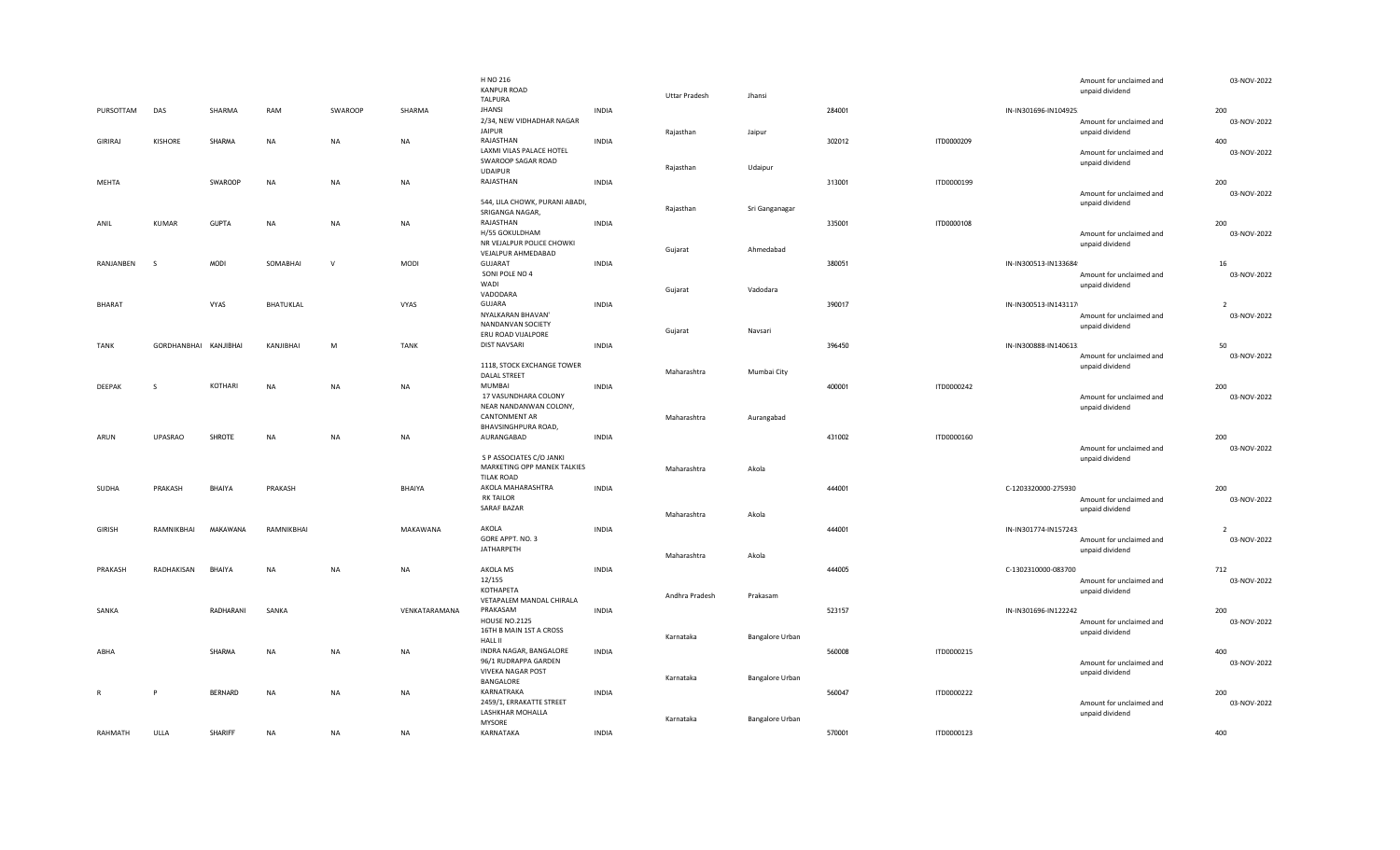|                  |                |                 |              |              |                   | 223 SURABHI 9TH CROSS<br>C BLOCK J P NAGAR<br><b>MYSORE</b>     |              | Karnataka            | Mysore              |        |            |                                      | Amount for unclaimed and<br>unpaid dividend | 03-NOV-2022         |
|------------------|----------------|-----------------|--------------|--------------|-------------------|-----------------------------------------------------------------|--------------|----------------------|---------------------|--------|------------|--------------------------------------|---------------------------------------------|---------------------|
| UJ               | OMASHEKARA RAO |                 | <b>NA</b>    | NA           | <b>NA</b>         | KARNATAKA                                                       | <b>INDIA</b> |                      |                     | 570008 | ITD0000125 |                                      |                                             | 400                 |
|                  |                |                 |              |              |                   | MAATHRU KRUPA,1138, MOKSHA<br>MARGA,                            |              | Karnataka            | Mysore              |        |            |                                      | Amount for unclaimed and<br>unpaid dividend | 03-NOV-2022         |
|                  |                |                 |              |              |                   | 2ND STAGE, SIDDARTHA LAYOUT                                     |              |                      |                     |        |            |                                      |                                             |                     |
| $\overline{A}$   | SREEPATHI      | RAO             | <b>NA</b>    | NA           | NA                | <b>MYSORE</b><br>ASSTT MANAGER(A/CS) HOTEL<br><b>HASSAN ASH</b> | <b>INDIA</b> | Karnataka            | Hassan              | 570011 | ITD0000122 |                                      | Amount for unclaimed and<br>unpaid dividend | 400<br>03-NOV-2022  |
| MAHESH           | CHANDRA        | <b>DASHORA</b>  | <b>NA</b>    | <b>NA</b>    | <b>NA</b>         | <b>B M ROAD, HASSAN</b><br>KARNATAKA                            | <b>INDIA</b> |                      |                     | 573201 | ITD0000181 |                                      |                                             | 400                 |
|                  |                |                 |              |              |                   | MADGUNI                                                         |              |                      |                     |        |            |                                      | Amount for unclaimed and                    | 03-NOV-2022         |
|                  |                |                 |              |              |                   | <b>HALKAR</b>                                                   |              | Karnataka            | Uttara Kannada      |        |            |                                      | unpaid dividend                             |                     |
|                  |                |                 |              |              |                   | <b>KUMTA</b>                                                    |              |                      |                     |        |            |                                      |                                             |                     |
| VISHWESHWAR R    |                | BHAT            | RAMACHANDRA  | MAHADEV      | BHAT              | NEW NO 69, V S V KOIL STREET                                    | <b>INDIA</b> |                      |                     |        | 581343     | IN-IN301774-IN106034                 | Amount for unclaimed and                    | 70<br>03-NOV-2022   |
|                  |                |                 |              |              |                   | MYLAPORE,                                                       |              | <b>Tamil Nadu</b>    | Chennai             |        |            |                                      | unpaid dividend                             |                     |
| <b>SH</b>        | $\mathsf{V}$   | SHANKAR         | <b>NA</b>    | NA           | NA                | CHENNAI                                                         | <b>INDIA</b> |                      |                     | 600004 | ITD0000188 |                                      |                                             | 200                 |
|                  |                |                 |              |              |                   | ENVISION INFORMATION SYSTEMS                                    |              |                      |                     |        |            |                                      | Amount for unclaimed and                    | 03-NOV-2022         |
|                  |                |                 |              |              |                   | 137<br>VASAN STREET T NAGAR                                     |              |                      |                     |        |            |                                      | unpaid dividend                             |                     |
|                  |                |                 |              |              |                   |                                                                 |              | Tamil Nadu           | Chennai             |        |            |                                      |                                             |                     |
| CHANDRAMOHAN     |                | P               | POONRAJAN    |              | $\,$ K            | CHENNAI TAMILNADU                                               | <b>INDIA</b> |                      |                     | 600017 |            | IN-IN300214-IN128482                 |                                             | 20                  |
|                  |                |                 |              |              |                   | 48, METTU STREET                                                |              |                      |                     |        |            |                                      | Amount for unclaimed and                    | 03-NOV-2022         |
|                  |                |                 |              |              |                   | KURUCHIKUPPAM                                                   |              | Pondicherry          | <b>NA</b>           |        |            |                                      | unpaid dividend                             |                     |
| SUBHASH          |                | LALL            | <b>NA</b>    | NA           | NA                | PONDICHERRY                                                     | <b>INDIA</b> |                      |                     | 605012 | ITD0000252 |                                      |                                             | 400                 |
|                  |                |                 |              |              |                   | 53 KALAIMAGAL IIND STREET                                       |              |                      |                     |        |            |                                      | Amount for unclaimed and                    | 03-NOV-2022         |
|                  |                |                 |              |              |                   | NEHRU NAGAR                                                     |              | <b>Tamil Nadu</b>    | Madurai             |        |            |                                      | unpaid dividend                             |                     |
|                  |                |                 |              |              |                   | <b>BYE PASS ROAD</b><br>MADURA                                  |              |                      |                     |        |            |                                      |                                             |                     |
| D                |                | PAVITHRA        | D            |              | DHANABALAKRISHNAN | 4/111, KRISHNAPURAM                                             | <b>INDIA</b> |                      |                     | 625010 |            | IN-IN301080-IN228089                 | Amount for unclaimed and                    | 03-NOV-2022         |
|                  |                |                 |              |              |                   | TIRUNELVELI                                                     |              | Tamil Nadu           | Tirunelveli         |        |            |                                      | unpaid dividend                             |                     |
| B                |                | MATHAVARAJAN NA |              | <b>NA</b>    | NA                | <b>TAMIL NADU</b>                                               | <b>INDIA</b> |                      |                     | 627011 | ITD0000236 |                                      |                                             | 200                 |
|                  |                |                 |              |              |                   | PLOT NO 345 IST MAIN ROAD                                       |              |                      |                     |        |            |                                      | Amount for unclaimed and                    | 03-NOV-2022         |
|                  |                |                 |              |              |                   | KARPAGAVINAYAGAR NAGAR<br>SEKKALAI KOTTAI                       |              | <b>Tamil Nadu</b>    | Sivaganga           |        |            |                                      | unpaid dividend                             |                     |
| S                |                | THENAMMAI       | N            |              | NACHIAPPAN        | KARAIKUDI                                                       | <b>INDIA</b> |                      |                     | 630002 |            | IN-IN301080-IN224847                 |                                             | 200                 |
|                  |                |                 |              |              |                   | OLD NO 37 NEW NO 97                                             |              |                      |                     |        |            |                                      | Amount for unclaimed and                    | 03-NOV-2022         |
|                  |                |                 |              |              |                   | NORTH SILAMBANY STREET                                          |              | Tamil Nadu           | Sivaganga           |        |            |                                      | unpaid dividend                             |                     |
| T                |                |                 |              |              |                   | DEVAKOTTAI<br>SIVAGANGAI                                        |              |                      |                     | 630302 |            |                                      |                                             |                     |
|                  |                | PALANIAPPAN     | THINNAPPAN   |              |                   | H. NO. 17                                                       | <b>INDIA</b> |                      |                     |        |            | IN-IN301604-IN115199                 | Amount for unclaimed and                    | 180<br>03-NOV-2022  |
|                  |                |                 |              |              |                   | VILL - ROHARBANDH                                               |              |                      |                     |        |            |                                      | unpaid dividend                             |                     |
|                  |                |                 |              |              |                   | PO - MOTINAGAR                                                  |              | Jharkhand            | Dhanbad             |        |            |                                      |                                             |                     |
| ANKITA           | ATUL           | <b>THACKER</b>  | MAGAN        | LAL          | THACKER           | DHANBAD                                                         | <b>INDIA</b> |                      |                     | 828120 |            | IN-IN302201-IN109751                 |                                             | 60                  |
| SHEETAL          | MAHAVEER       | DHAVATE         | MAHAVEER     |              |                   | NEAR VRIDHASHRAM, KUPWAD<br>ROAD, SANGLI                        | <b>INDIA</b> | Maharashtra          | Sangli              | 416416 |            | C-1202000000-158070 unpaid dividend  | Amount for unclaimed and                    | 03-NOV-2022<br>2616 |
|                  |                |                 |              |              |                   |                                                                 |              |                      |                     |        |            |                                      | Amount for unclaimed and                    | 03-NOV-2022         |
| B                | R              | CHHABRA         | KHUSHI       | RAM          | CHHABRA           | SECTOR-31, FARIDABAD                                            | <b>INDIA</b> | Haryana              | Faridabad           | 121003 |            | IN-IN302092-IN100392 unpaid dividend |                                             | 80                  |
|                  |                |                 |              |              |                   | COMPOUND                                                        | <b>INDIA</b> | <b>Uttar Pradesh</b> | Kanpur Nagar        | 208001 |            |                                      | Amount for unclaimed and                    | 03-NOV-2022         |
| MANZOORALI       |                | KASIMALI        | KASIM        |              | ALI               | COLONEL, GANJ, KANPUR                                           |              |                      |                     |        |            | IN-IN300239-IN106445 unpaid dividend | Amount for unclaimed and                    | 600<br>03-NOV-2022  |
| SUPTI            |                | SHOME           | <b>BIMAL</b> | <b>KUMAR</b> | SHOME             | J K COLONY, JAJMAU KANPUR                                       | <b>INDIA</b> | <b>Uttar Pradesh</b> | Kanpur Nagar        | 208010 |            | C-1201090002-755811 unpaid dividend  |                                             | 100                 |
|                  |                |                 |              |              |                   |                                                                 | <b>INDIA</b> | <b>Uttar Pradesh</b> | Bareilly            |        |            |                                      | Amount for unclaimed and                    | 03-NOV-2022         |
| SHIVAM           |                | AGARWAL         | VIRENDRA     | <b>KUMAR</b> | AGARWAL           | BEHARIPUR KAROLAN                                               |              |                      |                     | 243001 |            | C-1206120000-368266 unpaid dividend  |                                             | 200                 |
| VIRENDRA         | KUMAR          | AGARWAL         | RAM          | SWAROOP      | AGARWAL           | BEHARIPUR, KAROLAN, BAREILLY                                    | <b>INDIA</b> | <b>Uttar Pradesh</b> | Bareilly            | 243001 |            | C-1206140000-092493 unpaid dividend  | Amount for unclaimed and                    | 03-NOV-2022<br>200  |
|                  |                |                 |              |              |                   |                                                                 |              |                      |                     |        |            |                                      | Amount for unclaimed and                    | 03-NOV-2022         |
| ANKITA           |                | AGARWAL         | VIRENDRA     | <b>KUMAR</b> | AGARWAL           | KAROLAN, BAREILLY                                               | <b>INDIA</b> | <b>Uttar Pradesh</b> | Bareilly            | 243003 |            | C-1206120000-300437 unpaid dividend  |                                             | 50                  |
|                  |                |                 |              |              |                   | AVANTIKA NAGAR GAJRAULA, DIST                                   | <b>INDIA</b> | <b>Uttar Pradesh</b> | Jyotiba Phule Nagar |        |            |                                      | Amount for unclaimed and                    | 03-NOV-2022         |
| <b>VIVEK</b>     |                | AGARWAL         | MUNESH       | <b>KUMAR</b> | AGARWAL           | J P NAGAR<br>JAMUN MOHALLA, LALKURTI,                           |              |                      |                     | 244235 |            | IN-IN303116-IN103279 unpaid dividend | Amount for unclaimed and                    | 200<br>03-NOV-2022  |
| <b>HARVINDER</b> | SINGH          | ARORA           | C            | S            | ARORA             | MEERUT CANTT                                                    | <b>INDIA</b> | <b>Uttar Pradesh</b> | Meerut              | 250001 |            | IN-IN300724-IN100974 unpaid dividend |                                             | 400                 |
|                  |                |                 |              |              |                   | KUDI BHAGTASNI HOUSING,                                         | <b>INDIA</b> | Rajasthan            | Jodhpur             |        |            |                                      | Amount for unclaimed and                    | 03-NOV-2022         |
| VEERENDRA        |                | CHOUDHARY       | HANUMANRAM   |              | CHOUDHARY         | BOARD, JODHPUR RAJ.                                             |              |                      |                     | 342003 |            | C-1201210100-250050 unpaid dividend  |                                             | 90                  |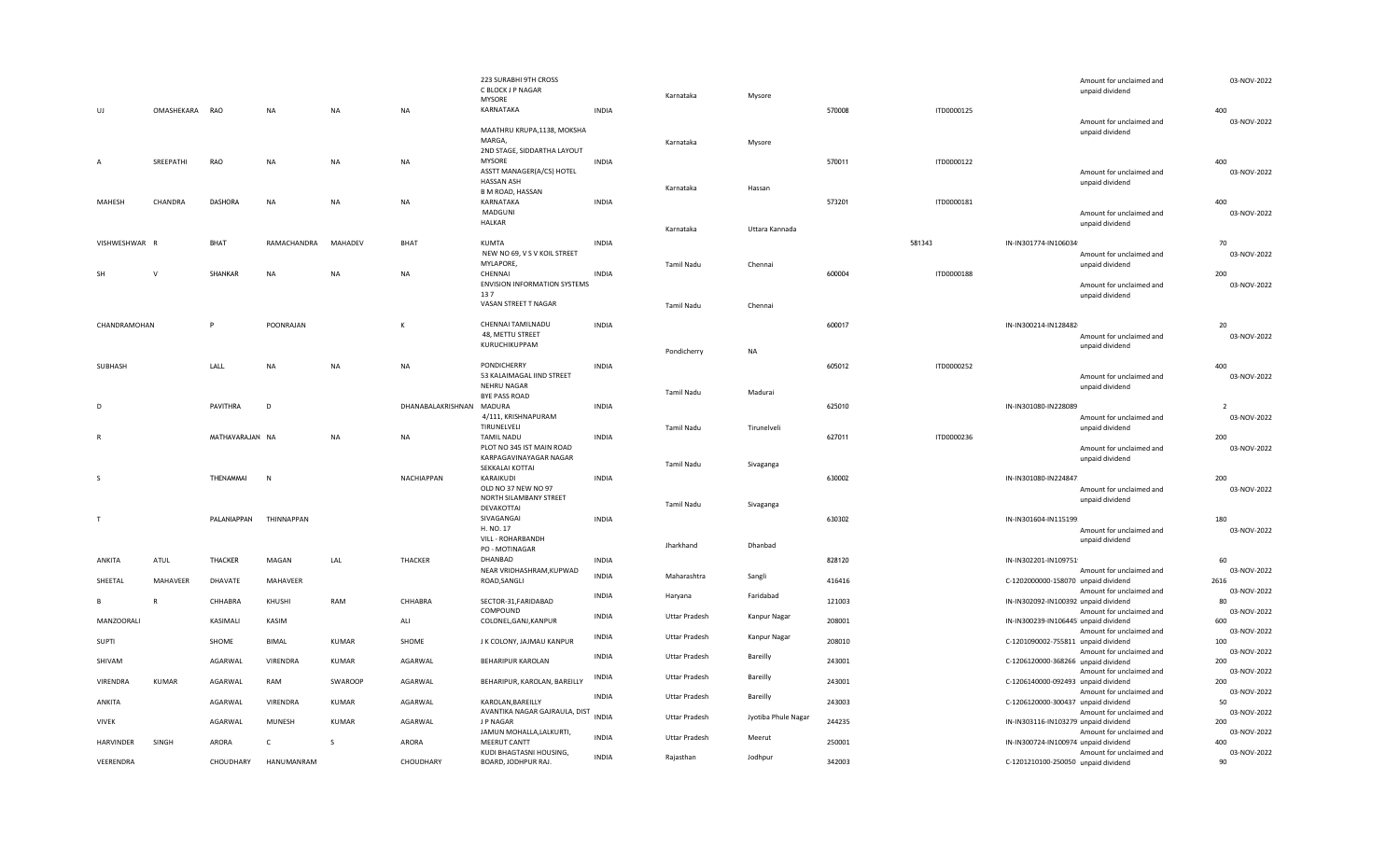|                      |                                  |                |                 |              |               | RAI COLONY ROAD, BARMER                                 | <b>INDIA</b> | Rajasthan            | Barmer        |        |        |                                        | Amount for unclaimed and | 03-NOV-2022         |
|----------------------|----------------------------------|----------------|-----------------|--------------|---------------|---------------------------------------------------------|--------------|----------------------|---------------|--------|--------|----------------------------------------|--------------------------|---------------------|
| <b>ASHOK</b>         | <b>KUMAR</b>                     | KIRI           | RIJHU           | MAL          | KIRI          | TOWN WARD NO-2/2, BARMER                                |              |                      |               | 344001 |        | IN-IN303116-IN106077! unpaid dividend  |                          | 200                 |
|                      |                                  |                |                 |              |               | KOTHARIYA ROAD, RAJKOT                                  | <b>INDIA</b> | Gujarat              | Rajkot        |        |        |                                        | Amount for unclaimed and | 03-NOV-2022         |
| SOHIL                | ANILBHAI                         | PAMBHAR        | ANILBHAI        | MEGHAGIBHAI  | PAMBHAR       | <b>GUJARAT</b><br>OPP. PRATAP VILLAS PALACE,            |              |                      |               | 360001 |        | C-1207020000-211472 unpaid dividend    |                          | 200<br>03-NOV-2022  |
| VASANTBEN            | MAHESHBHAI                       | <b>MEHTA</b>   | MAHESHBHAI      | <b>NA</b>    | <b>NA</b>     | JAMNAGAR GUJARAT                                        | <b>INDIA</b> | Gujarat              | Jamnagar      | 361008 |        | C-1201090000-562594 unpaid dividend    | Amount for unclaimed and | 100                 |
|                      |                                  |                |                 |              |               |                                                         |              |                      |               |        |        |                                        | Amount for unclaimed and | 03-NOV-2022         |
|                      | SIDHDHARTHKUN PRAVINCHANDRA SHAH |                | PRAVINCHANDRA M |              | SHAH          | DEESA, DEESA GUJARAT                                    | <b>INDIA</b> | Gujarat              | Banas Kantha  | 385535 |        | C-1202200000-030494 unpaid dividend    |                          | 70                  |
|                      |                                  |                |                 |              |               |                                                         | <b>INDIA</b> |                      |               |        |        |                                        | Amount for unclaimed and | 03-NOV-2022         |
| RAJENDRASINH G       |                                  | PARMAR         | GIRDHARSINH     | M            | PARMAR        | SUBHANPURA, BARODA                                      |              | Gujarat              | Vadodara      | 390023 |        | IN-IN301991-IN102776 unpaid dividend   |                          | 500                 |
|                      |                                  |                |                 |              |               |                                                         | <b>INDIA</b> | Gujarat              | Navsari       |        |        |                                        | Amount for unclaimed and | 03-NOV-2022         |
| SHASHIKANT           | <b>MANEK</b>                     | DHUMAL         | MANEK           |              | DHUMAL        | VIJALPORE, NAVSARI.                                     |              |                      |               | 396445 |        | IN-IN302582-IN101113! unpaid dividend  |                          | 100                 |
|                      | CHANDRIKABEN CHAMPAKBHAI         | <b>MISTRY</b>  | CHAMPAKBHAI     | DAHYABHAI    | <b>MISTRY</b> | SAMROLI STREET, AT PO                                   | <b>INDIA</b> | Gujarat              | Navsari       |        |        |                                        | Amount for unclaimed and | 03-NOV-2022<br>100  |
|                      |                                  |                |                 |              |               | CHIKHLI, DIST-NAVSARI<br>45 GARODIA NAGAR, GHATKOPAR    |              |                      |               | 396521 |        | IN-IN301127-IN155959 unpaid dividend   | Amount for unclaimed and | 03-NOV-2022         |
| PRAVINA              | PRAVINKUMAR                      | GOKULGANDHI    | PRAVINKUMAR     |              | GOKULGANDHI   | EAST, MUMBAI                                            | <b>INDIA</b> | Maharashtra          | Mumbai City   | 400077 |        | IN-IN303116-10479875 unpaid dividend   |                          | 200                 |
|                      |                                  |                |                 |              |               |                                                         |              |                      |               |        |        |                                        | Amount for unclaimed and | 03-NOV-2022         |
| PURUSHOTTAM BANSHRAJ |                                  | YADAV          | BANSHRAJ        | <b>NA</b>    | <b>NA</b>     | P N ROAD, BHANDUP (W), MUMBAI                           | INDIA        | Maharashtra          | Mumbai City   | 400078 |        | C-1203320001-520133 unpaid dividend    |                          | 40                  |
|                      |                                  |                |                 |              |               | OPPOSITE AZAD TWAKIES,                                  | <b>INDIA</b> | Maharashtra          | Kolhapur      |        |        |                                        | Amount for unclaimed and | 03-NOV-2022         |
| NANDKISHOR           | PRABHAKAR                        | <b>JOSHI</b>   | PRABHAKAR       | <b>NA</b>    | <b>NA</b>     | ICHALKARANJI                                            |              |                      |               | 416115 |        | C-1202000000-345673 unpaid dividend    |                          |                     |
|                      |                                  |                |                 |              |               | BEHIND MALKAPUR GRAM                                    | <b>INDIA</b> | Maharashtra          | Akola         |        |        |                                        | Amount for unclaimed and | 03-NOV-2022         |
| RAMKRISHNA           | SADASHIV                         | INGLE          | SADASHIV        | <b>NA</b>    | NA            | PANCHAYAT, AKOLA MS                                     |              |                      |               | 444001 |        | C-1302310000-083943 unpaid dividend    | Amount for unclaimed and | 398<br>03-NOV-2022  |
|                      |                                  | RAMANAGARWA NA |                 | NA           | NA            | DAL BAZAR, LASHKAR, GWALIOR                             | <b>INDIA</b> | Madhya Pradesh       | Gwalior       | 474001 |        | C-1201770100-746466 unpaid dividend    |                          | 50                  |
|                      |                                  |                |                 |              |               | TADITHOTA, INDIRA NAGAR,                                |              |                      |               |        |        |                                        | Amount for unclaimed and | 03-NOV-2022         |
| SRINIVASU            |                                  | ERRA           | <b>KRISHNA</b>  |              | ERRA          | RAJAHMUNDRY                                             | <b>INDIA</b> | Andhra Pradesh       | East Godavari | 533103 |        | IN-IN302863-IN102364 unpaid dividend   |                          | 20                  |
|                      |                                  |                |                 |              |               |                                                         |              |                      |               |        |        |                                        | Amount for unclaimed and | 03-NOV-2022         |
|                      |                                  |                |                 |              |               | CHIDAMBARANAR STREET, THENI INDIA                       |              | <b>Tamil Nadu</b>    | Theni         |        |        | unpaid dividend                        |                          |                     |
| SANKARANARAYANAN     |                                  | B              | BALAGURUNATHAN  |              |               | ALLINAGARAM, THENI DIST                                 |              |                      |               | 625531 |        | IN-IN301774-IN103436                   |                          | 50<br>03-NOV-2022   |
| SENTHILKUMAR         |                                  | SEENIVASAN     | SEENIVASAN      |              |               | KUMAR STREET, VADAKARAI THENI<br>DT, PERIYAKULAM        | <b>INDIA</b> | <b>Tamil Nadu</b>    | Theni         | 625601 |        | IN-IN301774-IN113312 unpaid dividend   | Amount for unclaimed and | 104                 |
|                      |                                  |                |                 |              |               |                                                         |              |                      |               |        |        |                                        | Amount for unclaimed and | 03-NOV-2022         |
| AMIYA                | <b>KUMAR</b>                     | <b>MAITY</b>   | <b>BIMAL</b>    | <b>KUMAR</b> | MAITY         | DURGAPUR, DIST- BURDWAN                                 | <b>INDIA</b> | West Bengal          | Bardhaman     | 713205 |        | IN-IN300773-10153568 unpaid dividend   |                          | 30                  |
|                      |                                  |                |                 |              |               | MAYA                                                    | <b>INDIA</b> |                      | Bardhaman     |        |        |                                        | Amount for unclaimed and | 03-NOV-2022         |
| HARI                 | PADA                             | DAS            | DEBENDRA        | CHANDRA      | DAS           | BAZAR, DURGAPUR, BURDWAN                                |              | West Bengal          |               | 713207 |        | IN-IN302105-IN102278 unpaid dividend   |                          | 50                  |
|                      |                                  |                |                 |              |               |                                                         |              |                      |               |        |        |                                        | Amount for unclaimed and | 03-NOV-2022         |
| YASH                 | PAL                              | CHOPRA         | ANANT           | RAM          | CHOPRA        | P 109, MAURYA ENCLAVE, PITAM<br>PURA, NEW DELHI 110034  | <b>INDIA</b> | Delhi                | New Delhi     |        | 110034 | unpaid dividend<br>C-1205920000-000281 |                          | 2.00                |
|                      |                                  |                |                 |              |               |                                                         |              |                      |               |        |        |                                        | Amount for unclaimed and | 03-NOV-2022         |
|                      |                                  |                |                 |              |               | H.NO. 439, WARD NO. 5, HAKIKAT INDIA                    |              | Haryana              | Jind          |        | 126102 | unpaid dividend                        |                          |                     |
| ABHILASH             |                                  |                | SATPAL          |              | SINGH         | NAGAR, JIND HARYANA, 126102                             |              |                      |               |        |        | C-1203840001-531693                    |                          | 600.00              |
|                      |                                  |                |                 |              |               |                                                         | <b>INDIA</b> |                      |               |        | 205135 |                                        | Amount for unclaimed and | 03-NOV-2022         |
| RANI                 | DEVI                             | AGARWAL        | GHAN            | SHYAMDASS    | AGARWAL       | 221, BARA BAZAR, SHIKOHABAD U.                          |              | <b>Uttar Pradesh</b> | Firozabad     |        |        | C-1201640000-059464 unpaid dividend    |                          | 740.00              |
|                      |                                  |                |                 |              |               | 186/11 ARYA PURI,                                       | <b>INDIA</b> | <b>Uttar Pradesh</b> | Muzaffarnagar |        | 251001 |                                        | Amount for unclaimed and | 03-NOV-2022         |
| ALPANA               |                                  | GARG           | ATMA            | RAM          | GARG          | MUZAFFARNAGAR U.P. 251001                               |              |                      |               |        |        | C-1201060400-027677 unpaid dividend    |                          | 2.00                |
| PREM                 |                                  | BALA           | ATMA            |              | RAM           | 186/11, ARYA PURI,<br>MUZAFFARNAGAR, 251001             | <b>INDIA</b> | <b>Uttar Pradesh</b> | Muzaffarnagar |        | 251001 | C-1304140000-689772 unpaid dividend    | Amount for unclaimed and | 03-NOV-2022<br>2.00 |
|                      |                                  |                |                 |              |               | 186/11, ARYA PURI,                                      |              |                      |               |        |        |                                        | Amount for unclaimed and | 03-NOV-2022         |
| VASANT               |                                  | GARG           | $\overline{A}$  | R            | GARG          | MUZAFFARNAGAR, 251001                                   | <b>INDIA</b> | <b>Uttar Pradesh</b> | Muzaffarnagar |        | 251001 | C-1304140000-689772 unpaid dividend    |                          | 2.00                |
|                      |                                  |                |                 |              |               |                                                         |              |                      |               |        |        |                                        | Amount for unclaimed and | 03-NOV-2022         |
|                      |                                  |                |                 |              |               | A-8, DHANANJAY APARTMENT,                               |              |                      |               |        |        | unpaid dividend                        |                          |                     |
|                      |                                  |                |                 |              |               | NEAR BANK OF , MAHARASHTRA,                             | <b>INDIA</b> | Maharashtra          | Pune          |        | 411035 |                                        |                          |                     |
|                      |                                  |                |                 |              |               | AKURDI, PUNE, PUNE<br>MAHARASHTRA, 411035               |              |                      |               |        |        |                                        |                          |                     |
| MONALI               | VIRENDRA                         | <b>MUNOT</b>   | VIRENDRA        | VINOD        | <b>MUNOT</b>  |                                                         |              |                      |               |        |        | C-1202350000-266208                    |                          | 2.00                |
|                      |                                  |                |                 |              |               | 1335, LAKSHTEERT VASAHAT,                               |              |                      |               |        |        |                                        | Amount for unclaimed and | 03-NOV-2022         |
|                      |                                  |                |                 |              |               | PHULEWADI, KOLHAPUR                                     | <b>INDIA</b> | Maharashtra          | Kolhapur      |        | 416010 | unpaid dividend                        |                          |                     |
| SANGITA              | SACHIN                           | JADHAV         | SACHIN          |              |               | AHARASHTRA,416010,                                      |              |                      |               |        |        | C-1202000000-093518                    |                          | 300.00              |
|                      |                                  |                |                 |              |               |                                                         |              |                      |               |        |        |                                        | Amount for unclaimed and | 03-NOV-2022         |
|                      |                                  |                |                 |              |               | C/O ASSOCIATED LUBRICANT,                               | <b>INDIA</b> | Maharashtra          | Akola         |        | 444001 | unpaid dividend                        |                          |                     |
| NITESHKUMAR          | LAXMINARAYAN BHUTADA             |                | LAXMINARAYAN    |              |               | NEAR AKOT STAND, TILAK ROAD<br>AKOLA Maharashtra,444001 |              |                      |               |        |        | C-1303580000-034475                    |                          | 10.00               |
|                      |                                  |                |                 |              |               | PREM KALAS, MAYUR COLONY,                               |              |                      |               |        |        |                                        | Amount for unclaimed and | 03-NOV-2022         |
|                      |                                  |                |                 |              |               | MALKAPUR ROAD, AKOLA MS                                 | <b>INDIA</b> | Maharashtra          | Akola         |        | 444004 | unpaid dividend                        |                          |                     |
| SURENDRA             | KAILASHCHAND TIWARI              |                | <b>NA</b>       | <b>NA</b>    | NA            | 444004                                                  |              |                      |               |        |        | C-1302310000-091971                    |                          | 450.00              |
|                      |                                  |                |                 |              |               |                                                         |              |                      |               |        |        |                                        | Amount for unclaimed and | 03-NOV-2022         |
|                      |                                  |                |                 |              |               | GORE APPT NO. 3, FLAT NO.                               | <b>INDIA</b> | Maharashtra          | Akola         |        | 444005 | unpaid dividend                        |                          |                     |
| PRAKASH              | RADHAKISAN                       | BHAIYA         | RADHAKISAN      |              |               | 3, JATHARPETH, AKOLA MS, 444005                         |              |                      |               |        |        | C-1302310000-083694                    |                          | 202.00              |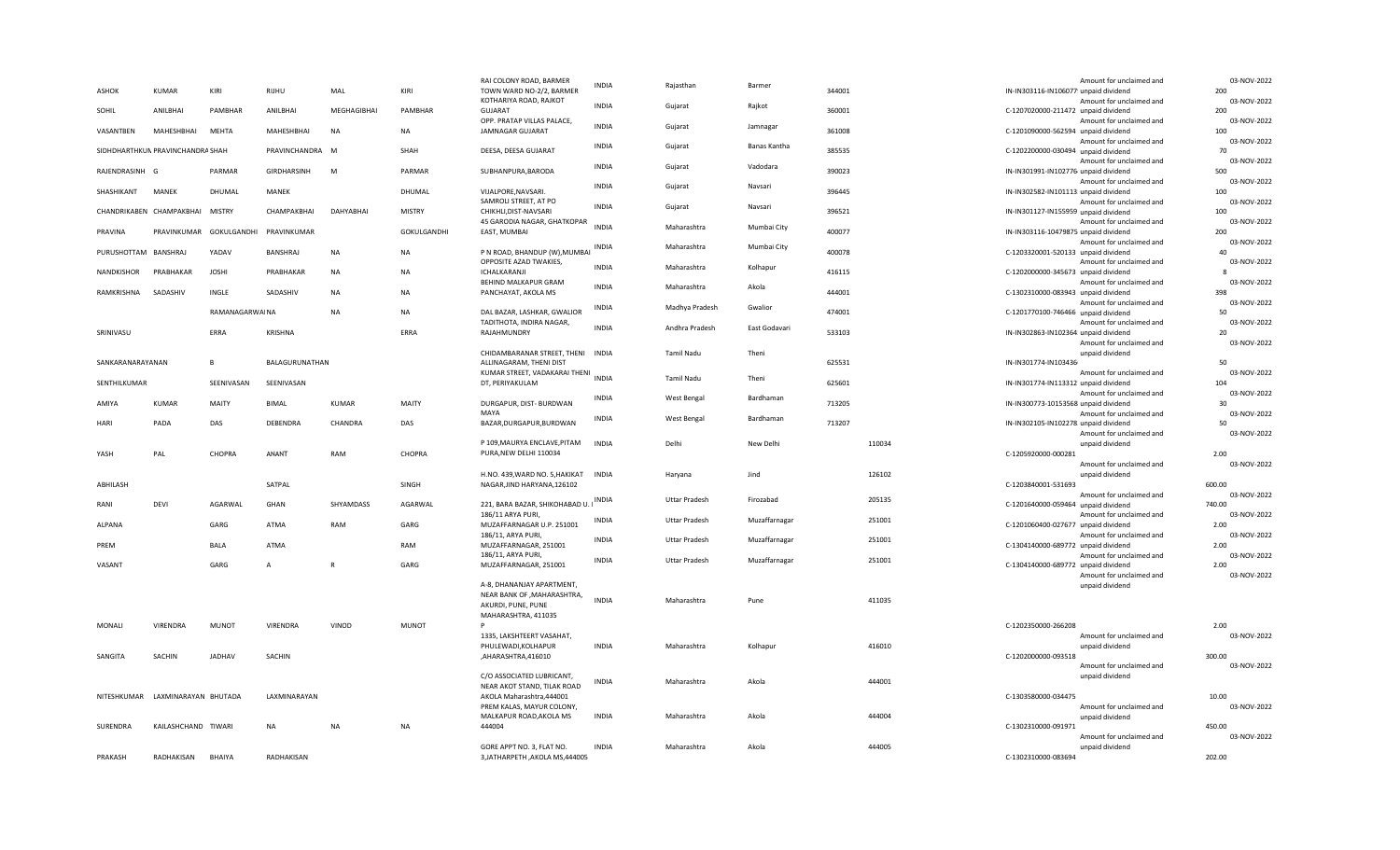|               |              |               |           |              |               |                                                      |              |                |                   |        |                                     | Amount for unclaimed and | 03-NOV-2022 |
|---------------|--------------|---------------|-----------|--------------|---------------|------------------------------------------------------|--------------|----------------|-------------------|--------|-------------------------------------|--------------------------|-------------|
|               |              |               |           |              |               | 7-7-87/1, ASHOK NAGAR, JAGTAL,                       | <b>INDIA</b> | Andhra Pradesh | Kurnool           | 505327 |                                     | unpaid dividend          |             |
|               |              |               |           |              |               | JAGTAL ANDHRA PRADESH                                |              |                |                   |        |                                     |                          |             |
| PRAKASH       | KUMAR        | <b>INDRAM</b> | LAXMAN    | RAO          | <b>INDRAM</b> | 505327                                               |              |                |                   |        | C-1202770000-109771                 |                          | 590.00      |
|               |              |               |           |              |               | MITHAKHALI PASCHIMPARA, PO-                          |              |                |                   |        |                                     | Amount for unclaimed and | 03-NOV-2022 |
|               |              |               |           |              |               | CANNING TOWN, SOUTH 24<br>PARGANAS, 24 PARGANAS WEST | <b>INDIA</b> | West Bengal    | South 24 Parganas | 743329 |                                     | unpaid dividend          |             |
| SUBHANKAR     |              | NASKAR        | SUKUMAR   |              | NASKAR        | <b>BENGAL, 743329</b>                                |              |                |                   |        | C-1201910300-540305                 |                          | 200.00      |
|               |              |               |           |              |               | G 3/1, MALVIYA NAGAR, NEW                            |              |                |                   |        |                                     | Amount for unclaimed and | 03-NOV-2022 |
| ASHA          |              | CHACHRA       | P         | $\mathsf{C}$ | CHACHRA       | DELHI110017                                          | <b>INDIA</b> | Delhi          | New Delhi         | 110017 | C-1201130000-388452 unpaid dividend |                          | 2.00        |
|               |              |               |           |              |               | A-2, KONARK ESTATE,                                  |              |                |                   |        |                                     | Amount for unclaimed and | 03-NOV-2022 |
|               |              |               |           |              |               | OPP. POONA CLUB, ABOVE LAL                           |              |                |                   |        |                                     | unpaid dividend          |             |
| <b>TRUPTI</b> | LAJPATRAI    | ARYA          | <b>NA</b> | NA           | NA            | PATH LAB,                                            | <b>INDIA</b> | Maharashtra    | Pune              | 411002 |                                     |                          |             |
|               |              |               |           |              |               | BUNDGARDEN ROAD,                                     |              |                |                   |        |                                     |                          |             |
|               |              |               |           |              |               | PUNE                                                 |              |                |                   |        | IN-IN300974-IN116372                |                          | 20.00       |
|               |              |               |           |              |               | D - 2 SHASTRI NAGAR                                  |              |                |                   |        |                                     | Amount for unclaimed and | 03-NOV-2022 |
| SAROJINI      |              | SAJWAN        | <b>NA</b> | <b>NA</b>    | NA            | STREET NO - 1                                        | <b>INDIA</b> | Uttarakhand    | Dehradun          | 248001 |                                     | unpaid dividend          |             |
|               |              |               |           |              |               | DEHRADUN(U.K)                                        |              |                |                   |        | IN-IN301653-IN102148                |                          | 100.00      |
|               |              |               |           |              |               | 550(377)                                             |              |                |                   |        |                                     | Amount for unclaimed and | 03-NOV-2022 |
| <b>JOMY</b>   | $\mathsf{C}$ | <b>JOHN</b>   | NA        | NA           | NA            | CHIRIYANKANDATYH HOUSE                               | <b>INDIA</b> | Kerala         |                   | 680642 |                                     | unpaid dividend          |             |
|               |              |               |           |              |               | PUTHENPEEDIKA                                        |              |                |                   |        |                                     |                          |             |
|               |              |               |           |              |               | THRISSUR                                             |              |                |                   |        | IN-IN301637-IN414695                |                          | 40.00       |
|               |              |               |           |              |               | $J-1/11$                                             |              |                |                   |        |                                     | Amount for unclaimed and | 03-NOV-2022 |
| SANDHYA       |              | JAIN          | <b>NA</b> | NA           | NA            | <b>BUDH VIHAR</b>                                    | <b>INDIA</b> | Delhi          | West Delhi        | 110041 |                                     | unpaid dividend          |             |
|               |              |               |           |              |               | PHASE-1<br>DELHI                                     |              |                |                   |        | IN-IN303108-IN100068.               |                          | 800.00      |
|               |              |               |           |              |               | 24, KALEWADI                                         |              |                |                   |        |                                     | Amount for unclaimed and | 03-NOV-2022 |
| COSTANCIO     | ANTHONY      | FERNANDES     | NA        | NA           | NA            | RAHEVASHI SANGH                                      | <b>INDIA</b> | Maharashtra    | Mumbai City       | 400033 |                                     | unpaid dividend          |             |
|               |              |               |           |              |               | MUMBAI MAHARASHTRA                                   |              |                |                   |        | C-1203440000-035252                 |                          | 4.00        |
|               |              |               |           |              |               | D- 879, PHASE-2                                      |              |                |                   |        |                                     | Amount for unclaimed and | 03-NOV-2022 |
|               |              |               |           |              |               | OPP LOKESH CINEMA                                    |              |                |                   |        |                                     | unpaid dividend          |             |
| <b>JYOTI</b>  |              | GAUR          | <b>NA</b> | NA           | NA            | NANGLOI NO-2                                         | <b>INDIA</b> | Delhi          | West Delhi        | 110041 |                                     |                          |             |
|               |              |               |           |              |               | NEW DELHI                                            |              |                |                   |        | IN-IN300589-IN101534                |                          | 2.00        |
|               |              |               |           |              |               | 401- VASUNDHARA FLAT,                                |              |                |                   |        |                                     | Amount for unclaimed and | 03-NOV-2022 |
|               |              |               |           |              |               | 12- JAIN SOCIETY, NEAR PRITAM                        |              |                |                   |        |                                     | unpaid dividend          |             |
| VAGHAJIBHAI   |              | <b>VORA</b>   | <b>NA</b> | <b>NA</b>    | <b>NA</b>     | NAGAR,                                               | <b>INDIA</b> | Gujarat        | Ahmedabad         | 380006 |                                     |                          |             |
|               |              |               |           |              |               | ELLIS BRIDGE,                                        |              |                |                   |        |                                     |                          |             |
|               |              |               |           |              |               | AHMEDABAD                                            |              |                |                   |        | IN-IN302461-IN100736                |                          | 8.00        |
|               |              |               |           |              |               | H NO:49,                                             |              |                |                   |        |                                     | Amount for unclaimed and | 03-NOV-2022 |
| DHARAMRAJ     |              | SAHU          | <b>NA</b> | NA           | <b>NA</b>     | FINE AVENUE PHASE -I                                 | <b>INDIA</b> | Madhya Pradesh | Bhopal            | 462042 |                                     | unpaid dividend          |             |
|               |              |               |           |              |               | NAYAPURA KOLAR ROAD                                  |              |                |                   |        |                                     |                          |             |
|               |              |               |           |              |               | BHOPAL M.P.                                          |              |                |                   |        | C-1205950000-011780                 |                          | 20.00       |
|               |              |               |           |              |               | $B-4/D$                                              |              |                |                   |        |                                     | Amount for unclaimed and | 03-NOV-2022 |
| NEETU         |              | SONI          | <b>NA</b> | NA           | NA            | <b>SHIV MARG</b>                                     | <b>INDIA</b> | Rajasthan      | Jaipur            | 302006 |                                     | unpaid dividend          |             |
|               |              |               |           |              |               | <b>BANI PARK</b><br>JAIPUR RAJASTHAN                 |              |                |                   |        | C-1203140000-035151                 |                          | 500.00      |
|               |              |               |           |              |               | 5/60                                                 |              |                |                   |        |                                     | Amount for unclaimed and | 03-NOV-2022 |
|               |              |               |           |              |               | NIRMAL PURI BLOCK 5                                  |              |                |                   |        |                                     | unpaid dividend          |             |
| RACHNA        |              | SETHI         | NA        | NA           | <b>NA</b>     | LAJPAT NAGAR -IV                                     | <b>INDIA</b> | Delhi          | South Delhi       | 110024 |                                     |                          |             |
|               |              |               |           |              |               | NEW DELHI                                            |              |                |                   |        | C-1206930000-004278                 |                          | 440.00      |
|               |              |               |           |              |               | H NO-08, THIRD FLOOR                                 |              |                |                   |        |                                     | Amount for unclaimed and | 03-NOV-2022 |
|               |              |               |           |              |               | ANMOL VATIKA, CHAUKHANDI                             |              |                |                   |        |                                     | unpaid dividend          |             |
| POOJA         |              | RAJPUT        | $\sf NA$  | NA           | NA            | ROAD                                                 | <b>INDIA</b> | Delhi          | West Delhi        | 110018 |                                     |                          |             |
|               |              |               |           |              |               | <b>TILAK NAGAR</b>                                   |              |                |                   |        |                                     |                          |             |
|               |              |               |           |              |               | NEW DELHI                                            |              |                |                   |        | C-1201880000-003416                 |                          | 8.00        |
|               |              |               |           |              |               | C O LANCO INFRATECH LTD                              |              |                |                   |        |                                     | Amount for unclaimed and | 03-NOV-2022 |
|               |              |               |           |              |               | VILL KURUNTI PO KHARGAPRASAD                         |              |                |                   |        |                                     | unpaid dividend          |             |
| VEMPARALA     | S.           | SANTOSH       | <b>NA</b> | NA           | NA            | VIA MERAMANDALI                                      | <b>INDIA</b> | ORISSA         | Dhenkanal         | 759121 |                                     |                          |             |
|               |              |               |           |              |               | DHENKANAL                                            |              |                |                   |        |                                     |                          |             |
|               |              |               |           |              |               |                                                      |              |                |                   |        | IN-IN300484-IN153071                |                          | 216.00      |
|               |              |               |           |              |               | 7 A FF                                               |              |                |                   |        |                                     | Amount for unclaimed and | 03-NOV-2022 |
| SURJIT        | PAL          | SINGH         | <b>NA</b> | NA           | NA            | <b>BLOCK EL</b>                                      | <b>INDIA</b> | Delhi          | West Delhi        | 110064 |                                     | unpaid dividend          |             |
|               |              |               |           |              |               | <b>HARI NAGAR</b><br>NEW DELHI                       |              |                |                   |        | IN-IN300644-IN100736                |                          | 2.00        |
|               |              |               |           |              |               | NANIK NIWAS SOCIETY,                                 |              |                |                   |        |                                     | Amount for unclaimed and | 03-NOV-2022 |
|               |              |               |           |              |               | FLAT NO.8, DT. SECTION,                              |              |                |                   |        |                                     | unpaid dividend          |             |
| NARAIN        | GOPALDAS     | KHEMANI       | NA        | NA           | NA            | ULHASNAGAR,                                          | <b>INDIA</b> | Maharashtra    | Thane             | 421004 |                                     |                          |             |
|               |              |               |           |              |               | THANE MAHARASHTRA                                    |              |                |                   |        | C-1202810000-064401                 |                          | 2.00        |
|               |              |               |           |              |               |                                                      |              |                |                   |        |                                     |                          |             |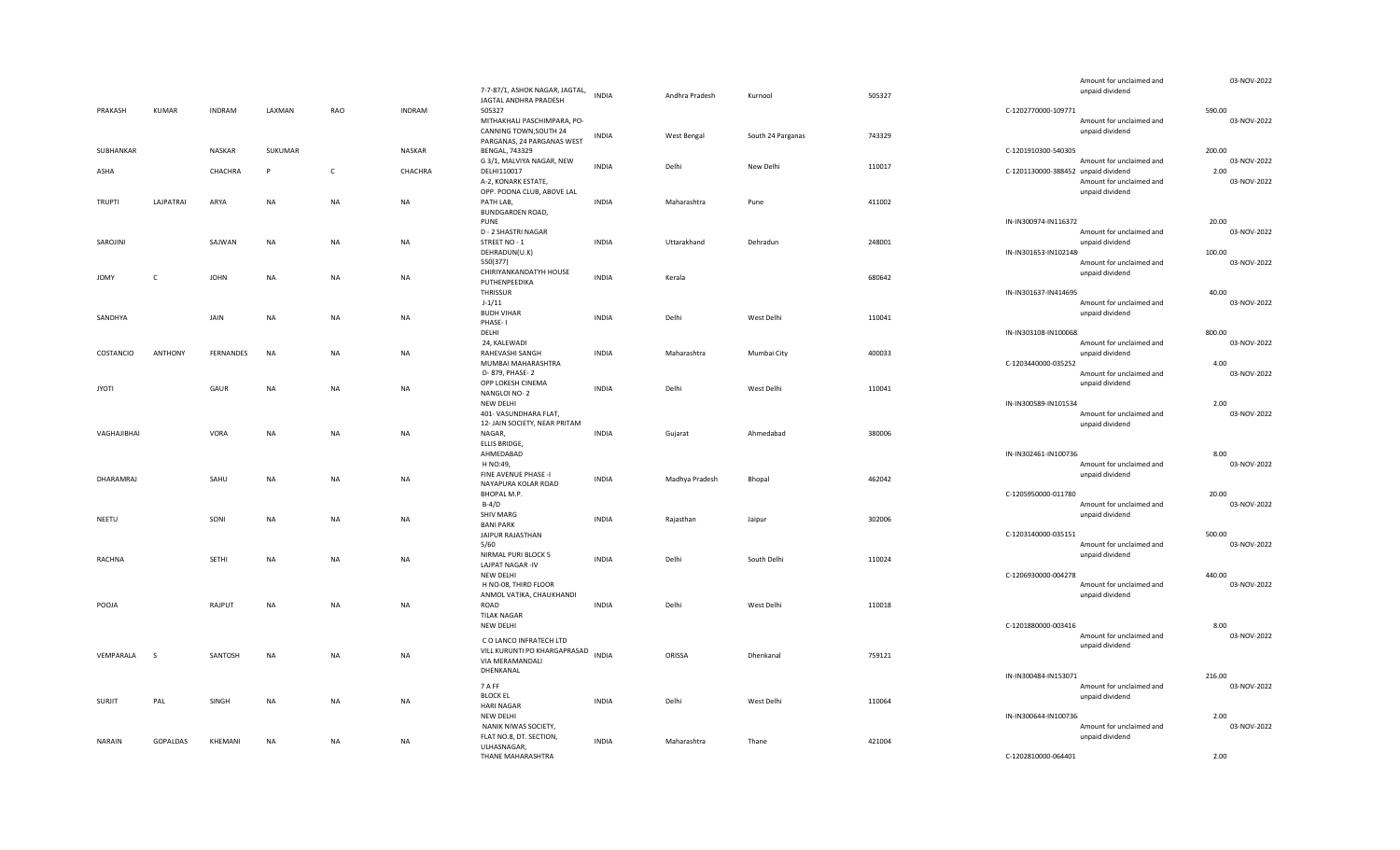| <b>SURJIT</b>           | PAL          | SINGH                   | <b>NA</b> | NA        | NA        | 7 A FF<br><b>BLOCK EL</b>                                            | <b>INDIA</b> | Delhi          | West Delhi         |        | 110064 |            |                                                            | Amount for unclaimed and<br>unpaid dividend                                    | 03-NOV-2022                     |
|-------------------------|--------------|-------------------------|-----------|-----------|-----------|----------------------------------------------------------------------|--------------|----------------|--------------------|--------|--------|------------|------------------------------------------------------------|--------------------------------------------------------------------------------|---------------------------------|
|                         |              |                         |           |           |           | <b>HARI NAGAR</b><br>DELHI                                           |              |                |                    |        |        |            | IN-IN300644-IN100995                                       |                                                                                | 2.00                            |
| OM                      | PRAKASH      | <b>BAJORIA</b>          | <b>NA</b> | <b>NA</b> | NA        | TANTIGERIA<br>P O MIDNAPORE<br>MIDNAPORE                             | <b>INDIA</b> | West Bengal    |                    |        | 721101 |            |                                                            | Amount for unclaimed and<br>unpaid dividend                                    | 03-NOV-2022                     |
|                         |              |                         |           |           |           | <b>WEST BENGAL</b><br>B/502, GREEN ASH                               |              |                |                    |        |        |            | IN-IN300214-IN143046                                       | Amount for unclaimed and                                                       | 6.00<br>03-NOV-2022             |
| MITESH                  | GULABCHAND   | GUDKA                   | <b>NA</b> | NA        | NA        | VASANT GARDEN<br>MULUND MAHARASTRA<br>353/6 CHANKYAPURI,             | <b>INDIA</b> | Maharashtra    | Mumbai City        |        | 400080 |            | C-1205910000-067240                                        | unpaid dividend<br>Amount for unclaimed and                                    | 12.00<br>03-NOV-2022            |
| NAVINCHANDRA RUSHIKUMAR |              | <b>TRIVEDI</b>          | <b>NA</b> | <b>NA</b> | NA        | GHATLODIA,<br>AHMEDABAD,                                             | <b>INDIA</b> | Gujarat        | Ahmedabad          |        | 380061 |            |                                                            | unpaid dividend                                                                |                                 |
|                         |              |                         |           |           |           | AHMEDABAD GUJARAT<br>HARSH APARTMENT                                 |              |                |                    |        |        |            | C-1204310000-126075                                        | Amount for unclaimed and                                                       | 200.00<br>03-NOV-2022           |
| ARUP                    | <b>KUMAR</b> | <b>BARUA</b>            | <b>NA</b> | NA        | NA        | 311 SARAT CHATTERJEE ROAD<br><b>GROUND FLOOR</b><br>HOWRAH           | <b>INDIA</b> | West Bengal    | Howrah             |        | 711102 |            | IN-IN301250-IN288251                                       | unpaid dividend                                                                | 200.00                          |
|                         | ACHAMTHAVIRT |                         |           |           |           | C-215, 2ND FLOOR<br>2ND TOWER                                        |              |                |                    |        |        |            |                                                            | Amount for unclaimed and<br>unpaid dividend                                    | 03-NOV-2022                     |
| ARUNACHALAM             | HAN          | PILLAI                  | <b>NA</b> | <b>NA</b> | <b>NA</b> | INTERNATIONAL INFOTECH PARK<br>VASHI MAHARASHTRA                     | <b>INDIA</b> | Maharashtra    | Thane              |        | 400705 |            | C-1201060000-593689                                        |                                                                                | 8.00                            |
|                         |              |                         |           |           |           | H NO-08, THIRD FLOOR<br>ANMOL VATIKA CHAUKHANDI                      |              |                |                    |        |        |            |                                                            | Amount for unclaimed and<br>unpaid dividend                                    | 03-NOV-2022                     |
| R                       | <sub>S</sub> | RAJPUT                  | <b>NA</b> | <b>NA</b> | NA        | ROAD<br><b>TILAK NAGAR</b><br><b>NEW DELHI</b>                       | <b>INDIA</b> | Delhi          | West Delhi         |        | 110018 |            | C-1201880000-002621                                        |                                                                                | 12.00                           |
| RACHANA                 |              | SANGHVI                 | <b>NA</b> | <b>NA</b> | NA        | 31 A B PARSHWANATH NAGAR<br>KESHARBAGH ROAD                          | <b>INDIA</b> | Madhya Pradesh | Indore             |        | 452001 |            |                                                            | Amount for unclaimed and<br>unpaid dividend                                    | 03-NOV-2022                     |
| PURUSHOTTAM             |              | CHANDWANI               | <b>NA</b> | <b>NA</b> | NA        | INDORE MATHA PRADESH<br>40 RAJ MAHAL COLONY<br>INDORE MADHYA PRADESH | <b>INDIA</b> | Madhya Pradesh | Indore             |        | 452001 |            | C-1203790000-093464<br>C-1203320002-070737 unpaid dividend | Amount for unclaimed and                                                       | 800.00<br>03-NOV-2022<br>100.00 |
| VIVEKANAND              | GANGARAMANI  |                         | <b>NA</b> | <b>NA</b> | <b>NA</b> | $\mathbf{x}$                                                         | <b>INDIA</b> | DELHI          | NEW DELHI          | 110092 |        | X          |                                                            | Amount for unclaimed and<br>unpaid dividend                                    | 03-NOV-2022<br>300.00           |
| RAJAN                   |              | ABRAHAM                 | KA        |           | Abraham   | Thunduvilla Puthen Veedu<br>Muttacaud, Kovalam<br>SYAMALA SADANAM    | <b>INDIA</b> | Kerala         | Thiruvananthapuram |        |        | ITD0000132 |                                                            | Amount for unclaimed and 150.00<br>unpaid dividend<br>Amount for unclaimed and | 05-NOV-2023<br>05-NOV-2023      |
| $\mathsf{V}$            |              | GOPI                    | <b>NA</b> | <b>NA</b> | <b>NA</b> | KOVALAM P O<br>TRIVANDRUM, KERALA                                    | <b>INDIA</b> | Kerala         | Thiruvananthapuram | 695527 |        | ITD0000143 |                                                            | unpaid dividend                                                                | 300                             |
|                         |              |                         |           |           |           | C/O SHRI ASHOK KR SINGH,                                             |              |                |                    |        |        |            |                                                            | Amount for unclaimed and<br>unpaid dividend                                    | 05-NOV-2023                     |
|                         |              |                         |           |           |           | PANVAN HANS<br>HELICOPERS LTD, NORTHERN<br><b>REGION</b>             |              | Delhi          | New Delhi          |        |        |            |                                                            |                                                                                |                                 |
| SHOBH                   | <b>NATH</b>  | SINGH                   | <b>NA</b> | NA        | NA        | SAFDARJUNG AIRPORT, NEW DELHI INDIA                                  |              |                |                    | 110003 |        | ITD0000163 |                                                            | Amount for unclaimed and                                                       | 300<br>05-NOV-2023              |
|                         |              |                         |           |           |           | KPXI/319 VADDAKKE<br>CHAMAKALAYIL                                    |              | Kerala         | Thiruvananthapuram |        |        |            |                                                            | unpaid dividend                                                                |                                 |
| ROY                     |              | GEORGE                  | <b>NA</b> | <b>NA</b> | <b>NA</b> | MANNADI LANE, AMBALAMUKKU<br>TRIVANDRUM<br>KONDAPI VILLAGE           | <b>INDIA</b> |                |                    | 695005 |        | ITD0000189 |                                                            | Amount for unclaimed and                                                       | 300<br>05-NOV-2023              |
| G                       |              | <b>KRISHNAMURTHY NA</b> |           | NA        | NA        | PRAKASAM DISTRICT<br>ANDHRA PRADESH                                  | <b>INDIA</b> | Andhra Pradesh | Prakasam           | 523270 |        | ITD0000237 |                                                            | unpaid dividend                                                                | 150                             |
|                         |              |                         |           |           |           | B-371, SUDERSHAN PARK<br>NEAR DR POPLI                               |              | Delhi          | New Delhi          |        |        |            |                                                            | Amount for unclaimed and<br>unpaid dividend                                    | 05-NOV-2023                     |
| SHASHI                  |              | <b>BATRA</b>            | <b>NA</b> | NA        | NA        | <b>NEW DELHI</b><br>C 4/14B,<br>Keshav Puram,                        | <b>INDIA</b> | Delhi          | New Delhi          | 110015 |        | ITD0000192 |                                                            | Amount for unclaimed and<br>unpaid dividend                                    | 150<br>05-NOV-2023              |
| MAN                     | <b>MOHAN</b> | <b>JINDAL</b>           | ROSHAN    |           | LAL       | New Delhi                                                            | <b>INDIA</b> |                |                    | 110035 |        |            | IN-IN302349-IN100105                                       |                                                                                | 300<br>05-NOV-2023              |
|                         |              |                         |           |           |           | A-10, SRI AGRSEN APARTMENTS<br>PLOT NO.10                            |              | Delhi          | New Delhi          |        |        |            |                                                            | Amount for unclaimed and<br>unpaid dividend                                    |                                 |
|                         |              |                         |           |           |           | SECTOR 7, DWARKA                                                     |              |                |                    |        |        |            |                                                            |                                                                                |                                 |
| SNEHLATA                |              | <b>GUPTA</b>            | <b>NA</b> | <b>NA</b> | NA        | NEW DELHI                                                            | <b>INDIA</b> |                |                    | 110045 |        | ITD0000194 |                                                            |                                                                                | 150                             |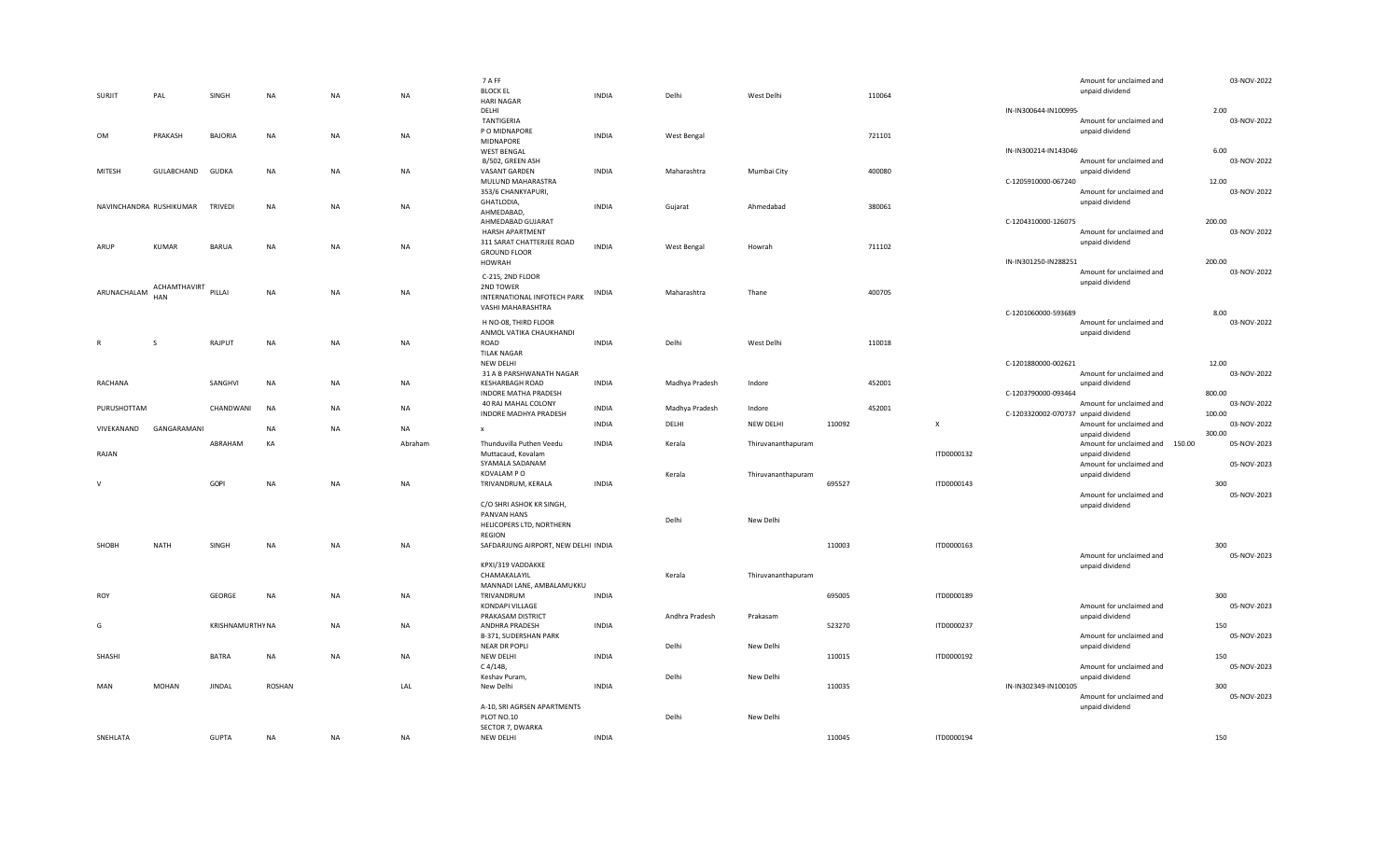|               |                |                |                  |               |             | R-Z-290 M<br><b>RAJ NAGAR</b>                                     |              | Delhi                | New Delhi              |        |            |                      | Amount for unclaimed and<br>unpaid dividend | 05-NOV-2023        |
|---------------|----------------|----------------|------------------|---------------|-------------|-------------------------------------------------------------------|--------------|----------------------|------------------------|--------|------------|----------------------|---------------------------------------------|--------------------|
| NIRMALA       |                | DEVI           | <b>NA</b>        | <b>NA</b>     | <b>NA</b>   | PART II<br>PALAM COLONY, NEW DELHI<br>WZ-182, VIRENDER NAGAR      | <b>INDIA</b> |                      |                        | 110045 | ITD0000253 |                      | Amount for unclaimed and                    | 150<br>05-NOV-2023 |
| PARMOD        | KUMAR          | AHLUWALIA      | <b>NA</b>        | <b>NA</b>     | <b>NA</b>   | POST OFFICE JANAKPURI<br>NEW DELHI<br>HOUSE NO. F-138             | <b>INDIA</b> | Delhi                | New Delhi              | 110058 | ITD0000158 |                      | unpaid dividend<br>Amount for unclaimed and | 150<br>05-NOV-2023 |
| TARA          |                | CHAND          | <b>NA</b>        | NA            | NA          | SECTOR V<br>DR AMBEDKAR NAGAR<br>NEW DELHI                        | <b>INDIA</b> | Delhi                | New Delhi              | 110062 | ITD0000196 |                      | unpaid dividend                             | 150                |
|               |                |                |                  |               |             | 7A, FIRST FLOOR<br><b>BLOCK-EL</b>                                |              | Delhi                | New Delhi              |        |            |                      | Amount for unclaimed and<br>unpaid dividend | 05-NOV-2023        |
| SURJIT        | PAL            | SINGH          |                  | <b>GURBUX</b> | SINGH       | <b>HARI NAGARN</b><br>NEW DELHI                                   | <b>INDIA</b> |                      |                        | 110064 |            | IN-IN300708-IN105993 |                                             |                    |
|               |                |                |                  |               |             | VILLAGE & PO DADRA, MUSAFIRA<br>KHANA<br>DISTT SILTAN PUR         |              | <b>Uttar Pradesh</b> | Sultanpur              |        |            |                      | Amount for unclaimed and<br>unpaid dividend | 05-NOV-2023        |
| UDAI          | BHAN           | TIWARI         | <b>NA</b>        | <b>NA</b>     | NA          | U.P                                                               | <b>INDIA</b> |                      |                        | 227813 | ITD0000159 |                      |                                             | 150                |
|               |                |                |                  |               |             | H.NO.-186-11<br>ARYA PURI<br>MUZAFFAR NAGAR                       |              | <b>Uttar Pradesh</b> | Muzaffarnagar          |        |            |                      | Amount for unclaimed and<br>unpaid dividend | 05-NOV-2023        |
| VASANT        |                | GARG           | ATMA             | RAM           | GARG        | UTTAR PRADESH                                                     | <b>INDIA</b> |                      |                        | 251001 |            | IN-IN302365-IN107218 |                                             | 47                 |
|               |                |                |                  |               |             | H.NO-186/11,<br>ARYA PURI,<br>MUZAFFAR NAGAR,                     |              | Uttar Pradesh        | Muzaffarnagar          |        |            |                      | Amount for unclaimed and<br>unpaid dividend | 05-NOV-2023        |
| MADHU         |                | GARG           | VASANT           |               | GARG        | UTTAR PRADESH                                                     | <b>INDIA</b> |                      |                        | 251001 |            | IN-IN302365-IN107223 |                                             | 11                 |
|               |                |                |                  |               |             | LAXMI VILAS PALACE HOTEL<br>SWAROOP SAGAR ROAD<br><b>UDAIPUR</b>  |              | Rajasthan            | Udaipur                |        |            |                      | Amount for unclaimed and<br>unpaid dividend | 05-NOV-2023        |
| MEHTA         |                | SWAROOP        | <b>NA</b>        | <b>NA</b>     | NA          | RAJASTHAN                                                         | <b>INDIA</b> |                      |                        | 313001 | ITD0000199 |                      |                                             | 150                |
|               |                |                |                  |               |             | 544, LILA CHOWK, PURANI ABADI,<br>SRIGANGA NAGAR,                 |              | Rajasthan            | Sri Ganganagar         |        |            |                      | Amount for unclaimed and<br>unpaid dividend | 05-NOV-2023        |
| ANIL          | <b>KUMAR</b>   | <b>GUPTA</b>   | <b>NA</b>        | NA            | <b>NA</b>   | RAJASTHAN                                                         | <b>INDIA</b> |                      |                        | 335001 | ITD0000108 |                      |                                             | 150                |
|               |                |                |                  |               |             | H/55 GOKULDHAM<br>NR VEJALPUR POLICE CHOWKI<br>VEJALPUR AHMEDABAD |              | Gujarat              | Ahmedabad              |        |            |                      | Amount for unclaimed and<br>unpaid dividend | 05-NOV-2023        |
| RANJANBEN     | - S            | <b>MODI</b>    | SOMABHAI         | $\mathsf{V}$  | <b>MODI</b> | GUJARAT<br>SONI POLE NO 4                                         | <b>INDIA</b> |                      |                        | 380051 |            | IN-IN300513-IN133684 | Amount for unclaimed and                    | 12<br>05-NOV-2023  |
|               |                |                |                  |               |             | WADI<br>VADODARA                                                  |              | Gujarat              | Vadodara               |        |            |                      | unpaid dividend                             |                    |
| <b>BHARAT</b> |                | VYAS           | <b>BHATUKLAL</b> |               | VYAS        | GUJARA                                                            | <b>INDIA</b> |                      |                        | 390017 |            | IN-IN300513-IN143117 |                                             | $\overline{2}$     |
|               |                |                |                  |               |             | NYALKARAN BHAVAN'<br>NANDANVAN SOCIETY<br>ERU ROAD VIJALPORE      |              | Gujarat              | Navsari                |        |            |                      | Amount for unclaimed and<br>unpaid dividend | 05-NOV-2023        |
| TANK          | GORDHANBHAI    | KANJIBHAI      | KANJIBHAI        | M             | <b>TANK</b> | <b>DIST NAVSARI</b>                                               | <b>INDIA</b> |                      |                        | 396450 |            | IN-IN300888-IN140613 |                                             | 38                 |
|               |                |                |                  |               |             | 1118, STOCK EXCHANGE TOWER<br><b>DALAL STREET</b>                 |              | Maharashtra          | Mumbai City            |        |            |                      | Amount for unclaimed and<br>unpaid dividend | 05-NOV-2023        |
| DEEPAK        | -S             | KOTHARI        | <b>NA</b>        | <b>NA</b>     | <b>NA</b>   | MUMBAI                                                            | <b>INDIA</b> |                      |                        | 400001 | ITD0000242 |                      |                                             | 150                |
|               |                |                |                  |               |             | 17 VASUNDHARA COLONY<br>NEAR NANDANWAN COLONY,<br>CANTONMENT AR   |              | Maharashtra          | Aurangabad             |        |            |                      | Amount for unclaimed and<br>unpaid dividend | 05-NOV-2023        |
| ARUN          | <b>UPASRAO</b> | SHROTE         | <b>NA</b>        | <b>NA</b>     | <b>NA</b>   | BHAVSINGHPURA ROAD,<br>AURANGABAD                                 | <b>INDIA</b> |                      |                        | 431002 | ITD0000160 |                      |                                             | 150                |
|               |                |                |                  |               |             | <b>HOUSE NO.2125</b><br>16TH B MAIN 1ST A CROSS<br><b>HALL II</b> |              | Karnataka            | Bangalore Urban        |        |            |                      | Amount for unclaimed and<br>unpaid dividend | 05-NOV-2023        |
| ABHA          |                | SHARMA         | <b>NA</b>        | <b>NA</b>     | <b>NA</b>   | INDRA NAGAR, BANGALORE                                            | <b>INDIA</b> |                      |                        | 560008 | ITD0000215 |                      |                                             | 300                |
|               |                |                |                  |               |             | 96/1 RUDRAPPA GARDEN<br><b>VIVEKA NAGAR POST</b>                  |              | Karnataka            | Bangalore Urban        |        |            |                      | Amount for unclaimed and<br>unpaid dividend | 05-NOV-2023        |
| $\mathbb{R}$  | P              | <b>BERNARD</b> | <b>NA</b>        | <b>NA</b>     | <b>NA</b>   | BANGALORE<br>KARNATRAKA                                           | <b>INDIA</b> |                      |                        | 560047 | ITD0000222 |                      |                                             | 150                |
|               |                |                |                  |               |             | 2459/1, ERRAKATTE STREET<br>LASHKHAR MOHALLA<br><b>MYSORE</b>     |              | Karnataka            | <b>Bangalore Urban</b> |        |            |                      | Amount for unclaimed and<br>unpaid dividend | 05-NOV-2023        |
| RAHMATH       | ULLA           | SHARIFF        | <b>NA</b>        | <b>NA</b>     | <b>NA</b>   | KARNATAKA                                                         | <b>INDIA</b> |                      |                        | 570001 | ITD0000123 |                      |                                             | 300                |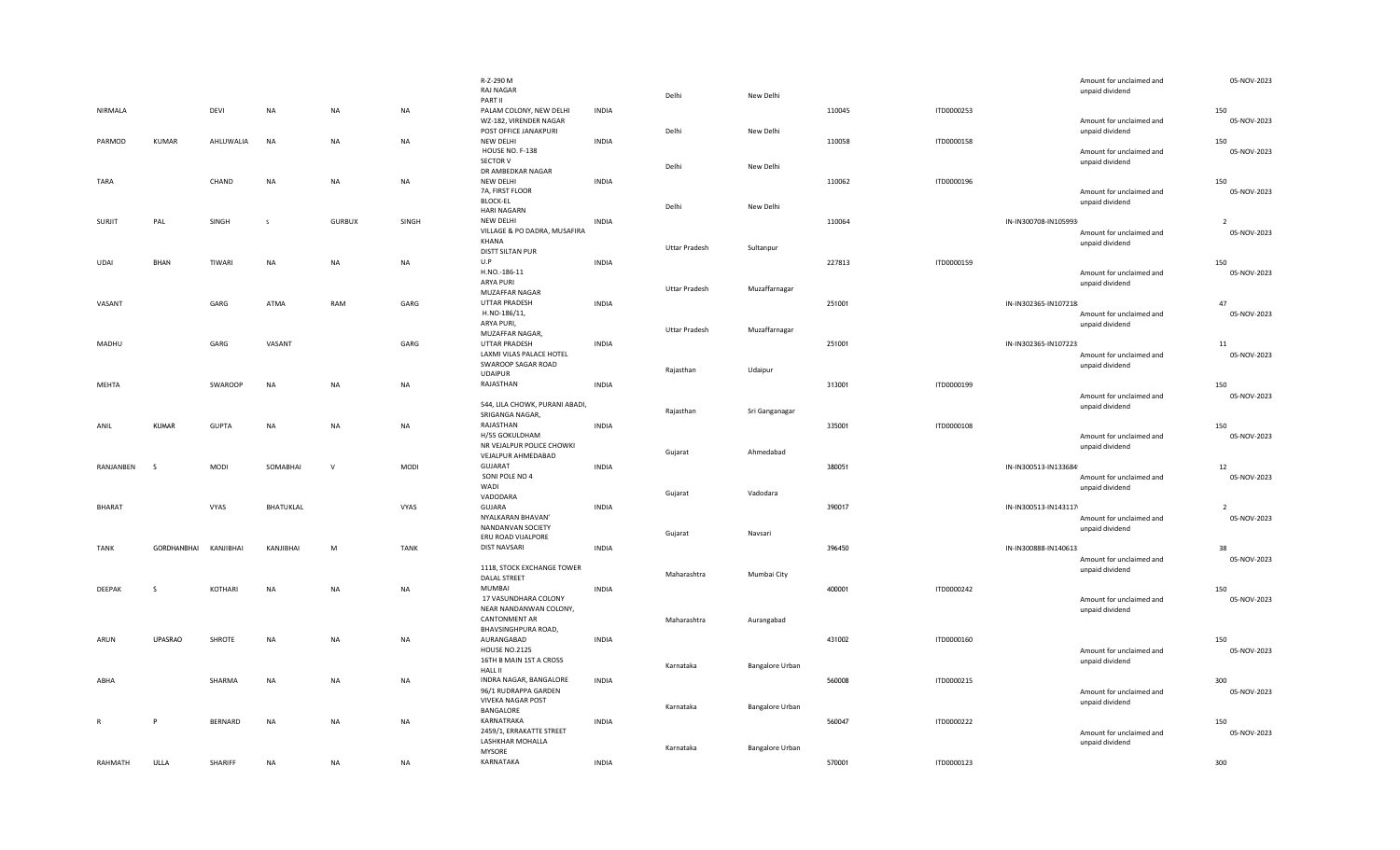|                     |                 |                 |                          |                      |                   | <b>RK TAILOR</b><br><b>SARAF BAZAR</b>                                            |                              |                |                    |        |        |            |                                       | Amount for unclaimed and<br>unpaid dividend                                    | 05-NOV-2023                             |
|---------------------|-----------------|-----------------|--------------------------|----------------------|-------------------|-----------------------------------------------------------------------------------|------------------------------|----------------|--------------------|--------|--------|------------|---------------------------------------|--------------------------------------------------------------------------------|-----------------------------------------|
|                     |                 |                 |                          |                      |                   |                                                                                   |                              | Maharashtra    | Akola              |        |        |            |                                       |                                                                                |                                         |
| <b>GIRISH</b>       | RAMNIKBHAI      | MAKAWANA        | RAMNIKBHAI               |                      | MAKAWANA          | AKOLA<br>ASSTT MANAGER(A/CS) HOTEL<br><b>HASSAN ASH</b>                           | <b>INDIA</b>                 | Karnataka      | Hassan             | 444001 |        |            | IN-IN301774-IN157243                  | Amount for unclaimed and<br>unpaid dividend                                    | $\overline{\phantom{a}}$<br>05-NOV-2023 |
| MAHESH              | CHANDRA         | <b>DASHORA</b>  | <b>NA</b>                | <b>NA</b>            | <b>NA</b>         | <b>B M ROAD, HASSAN</b><br>KARNATAKA<br>MADGUNI<br>HALKAR                         | <b>INDIA</b>                 |                |                    | 573201 |        | ITD0000181 |                                       | Amount for unclaimed and<br>unpaid dividend                                    | 300<br>05-NOV-2023                      |
|                     |                 |                 |                          |                      |                   |                                                                                   |                              | Karnataka      | Uttara Kannada     |        |        |            |                                       |                                                                                |                                         |
| VISHWESHWAR R<br>SF | V               | BHAT<br>SHANKAR | RAMACHANDRA<br><b>NA</b> | MAHADEV<br><b>NA</b> | BHAT<br>NA        | <b>KUMTA</b><br>NEW NO 69, V S V KOIL STREET<br>MYLAPORE,<br>CHENNAI              | <b>INDIA</b><br><b>INDIA</b> | Tamil Nadu     | Chennai            | 600004 | 581343 | ITD0000188 | IN-IN301774-IN106034                  | Amount for unclaimed and<br>unpaid dividend                                    | 53<br>05-NOV-2023<br>150                |
|                     |                 |                 |                          |                      |                   | ENVISION INFORMATION SYSTEMS<br>137<br>VASAN STREET T NAGAR                       |                              | Tamil Nadu     | Chennai            |        |        |            |                                       | Amount for unclaimed and<br>unpaid dividend                                    | 05-NOV-2023                             |
| CHANDRAMOHAN        |                 | P               | POONRAJAN                |                      | К                 | CHENNAI TAMILNADU                                                                 | <b>INDIA</b>                 |                |                    | 600017 |        |            | IN-IN300214-IN128482                  |                                                                                | 15                                      |
|                     |                 |                 |                          |                      |                   | 48, METTU STREET<br>KURUCHIKUPPAM                                                 |                              | Pondicherry    | <b>NA</b>          |        |        |            |                                       | Amount for unclaimed and<br>unpaid dividend                                    | 05-NOV-2023                             |
| SUBHASH             |                 | LALL            | <b>NA</b>                | <b>NA</b>            | <b>NA</b>         | PONDICHERRY<br>53 KALAIMAGAL IIND STREET<br>NEHRU NAGAR                           | <b>INDIA</b>                 |                |                    | 605012 |        | ITD0000252 |                                       | Amount for unclaimed and                                                       | 300<br>05-NOV-2023                      |
| D                   |                 |                 |                          |                      |                   | <b>BYE PASS ROAD</b>                                                              |                              | Tamil Nadu     | Madurai            |        |        |            |                                       | unpaid dividend                                                                |                                         |
| $\mathsf{R}$        |                 | PAVITHRA        | D                        |                      | DHANABALAKRISHNAN | MADURA<br>4/111, KRISHNAPURAM<br>TIRUNELVELI                                      | <b>INDIA</b>                 | Tamil Nadu     | Tirunelveli        | 625010 |        |            | IN-IN301080-IN228089                  | Amount for unclaimed and<br>unpaid dividend                                    | 05-NOV-2023                             |
|                     |                 | MATHAVARAJAN NA |                          | <b>NA</b>            | <b>NA</b>         | <b>TAMIL NADU</b><br>H. NO. 17<br>VILL - ROHARBANDH                               | <b>INDIA</b>                 |                |                    | 627011 |        | ITD0000236 |                                       | Amount for unclaimed and<br>unpaid dividend                                    | 150<br>05-NOV-2023                      |
| ANKITA              |                 |                 |                          |                      |                   | PO - MOTINAGAR                                                                    |                              | Jharkhand      | Dhanbad            |        |        |            |                                       |                                                                                |                                         |
|                     | ATUL            | THACKER         | MAGAN                    | LAL                  | THACKER           | DHANBAD                                                                           | <b>INDIA</b>                 |                |                    | 828120 |        |            | IN-IN302201-IN109751                  |                                                                                | 45                                      |
|                     |                 |                 |                          |                      |                   |                                                                                   |                              |                |                    |        |        |            |                                       |                                                                                |                                         |
| SRINIVASU           |                 | ERRA            | KRISHNA                  |                      | ERRA              | TADITHOTA, INDIRA NAGAR,<br>RAJAHMUNDRY                                           | <b>INDIA</b>                 | Andhra Pradesh | East Godavari      | 533103 |        |            | IN-IN302863-IN102364! unpaid dividend | Amount for unclaimed and<br>Amount for unclaimed and                           | 05-NOV-2023<br>15<br>05-NOV-2023        |
| ABHILASH            |                 |                 | SATPAL                   |                      | SINGH             | H.NO. 439, WARD NO. 5, HAKIKAT<br>NAGAR, JIND HARYANA, 126102                     | <b>INDIA</b>                 | Haryana        | Jind               |        | 126102 |            | C-1203840001-531693                   | unpaid dividend                                                                | 450.00                                  |
| MONALI              |                 |                 |                          |                      |                   | A-8, DHANANJAY APARTMENT,<br>NEAR BANK OF , MAHARASHTRA,<br>AKURDI, PUNE, PUNE    |                              | Maharashtra    | Pune               |        | 411035 |            |                                       | Amount for unclaimed and<br>unpaid dividend                                    | 05-NOV-2023                             |
|                     | <b>VIRENDRA</b> | <b>MUNOT</b>    | VIRENDRA                 | VINOD                | MUNOT             | MAHARASHTRA, 411035<br>P.                                                         | <b>INDIA</b>                 |                |                    |        |        |            | C-1202350000-266208                   |                                                                                | 2.00                                    |
| $\vee$              | <b>AJITH</b>    | KUMAR           | <sub>S</sub>             |                      | Vasudevan         | Samatha - Vellar, Kovalam PO<br>Trivandrum                                        | <b>INDIA</b>                 | Kerala         | Thiruvananthapuram |        |        | ITD0000141 |                                       | Amount for unclaimed and 150.00<br>unpaid dividend                             | 05-NOV-2023                             |
| <b>IRAISA</b>       | SIVA            | <b>KUMAR</b>    | $\blacksquare$           | Siva                 | Kumar             | Hotel Ashok (ATT), Kumarakrupa<br>High Grounds,                                   | <b>INDIA</b>                 | Karnataka      | Bangalore Urban    | 560001 |        | ITD0000221 |                                       | Amount for unclaimed and 150.00<br>unpaid dividend                             | 05-NOV-2023                             |
| DN                  |                 | NANDAN          | $\mathsf{v}$             |                      | DORAISWAMY        | 241/1/3 (Anji Building) Maunaguru<br>Nutt Cross, Cox Town, Thimmaiah<br>Garden    | <b>INDIA</b>                 | Karnataka      | Bangalore Urban    | 560005 |        | ITD0000217 |                                       | Amount for unclaimed and 300.00<br>unpaid dividend                             | 05-NOV-2023                             |
| G                   |                 |                 |                          |                      |                   | Engan Nivas, 38/5,<br>Manorayanapalya, Sultanpalaya,                              |                              | Karnataka      | Bangalore Urban    | 560032 |        |            |                                       | Amount for unclaimed and 150.00<br>unpaid dividend                             | 05-NOV-2023                             |
|                     |                 | SANTHANAGOPAI K |                          |                      | GOVINDASWAMY      | Main Road, RT Nagar                                                               | <b>INDIA</b>                 |                |                    |        |        | ITD0000214 |                                       |                                                                                |                                         |
| TK                  | SIVAN           | <b>ACHARY</b>   | $\mathsf{K}$             |                      | <b>ACHARY</b>     | TC No. 48/1063, AASA, Vikas Nagar,<br>Ambalathara<br>C/O. T. C. MALIK & CO. 68/2, | <b>INDIA</b>                 | Kerala         | Thiruvananthapuram |        |        | ITD0000148 |                                       | Amount for unclaimed and 150.00<br>unpaid dividend<br>Amount for unclaimed and | 05-NOV-2023<br>05-NOV-2023              |
| TARUN               |                 |                 |                          |                      |                   | <b>JANPATH</b>                                                                    |                              | DELHI          | DELHI              |        | 110001 |            |                                       | unpaid dividend                                                                | 300.00                                  |
|                     | CHANDER         | MALIK           | NA                       | NA                   | NA                | NEW DELHI.                                                                        | <b>INDIA</b>                 |                |                    |        |        |            | IN-IN300159-IN100480                  |                                                                                |                                         |
| MANJU               |                 |                 |                          |                      |                   | 2226, MASJID KHAZOOR<br>DHARMPURA<br>DELHI                                        |                              | DELHI          | DELHI              |        | 110006 |            |                                       | Amount for unclaimed and<br>unpaid dividend                                    | 05-NOV-2023<br>2.00                     |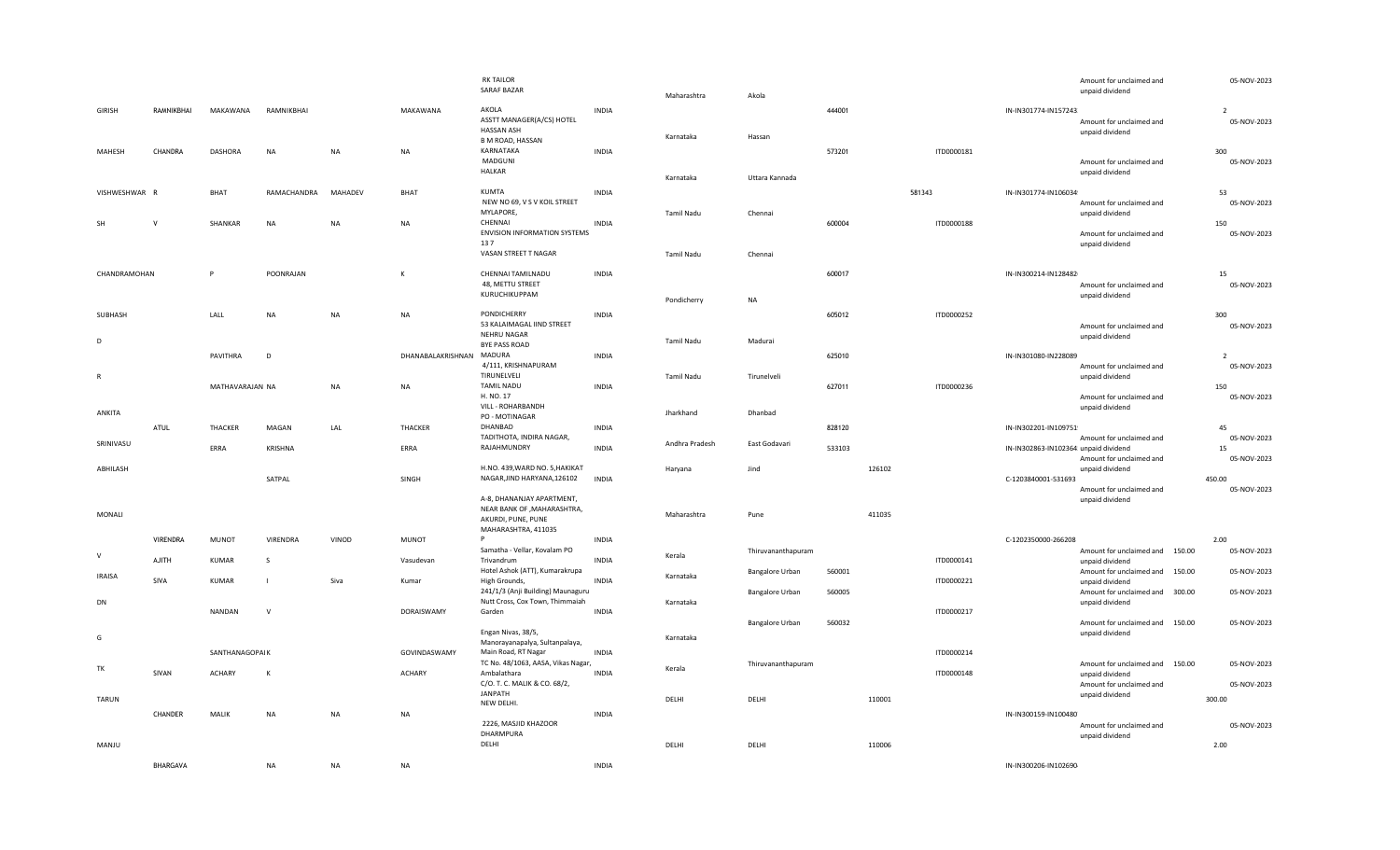|          |               |                 |           |           |           | 2226, MASJID KHAZOOR                              |              |                      |               |        |                                     | Amount for unclaimed and                    | 05-NOV-2023      |
|----------|---------------|-----------------|-----------|-----------|-----------|---------------------------------------------------|--------------|----------------------|---------------|--------|-------------------------------------|---------------------------------------------|------------------|
|          |               |                 |           |           |           | DHARMPURA                                         |              |                      |               |        |                                     | unpaid dividend                             |                  |
| MANJU    |               |                 |           |           |           | DELHI                                             |              | DELHI                | DELHI         | 110006 |                                     |                                             | 3.00             |
|          | BHARGAVA      |                 | <b>NA</b> | NA        | <b>NA</b> |                                                   | <b>INDIA</b> |                      |               |        | ITD0000274                          |                                             |                  |
|          |               |                 |           |           |           | 2226, MASJID KHAZOOR                              |              |                      |               |        |                                     | Amount for unclaimed and                    | 05-NOV-2023      |
|          |               |                 |           |           |           | DHARMPURA                                         |              |                      |               |        |                                     | unpaid dividend                             |                  |
| MANJU    |               |                 |           |           |           | DELHI                                             |              | DELHI                | DELHI         | 110006 |                                     |                                             | 3.00             |
|          |               |                 |           |           |           |                                                   |              |                      |               |        |                                     |                                             |                  |
|          | BHARGAVA      |                 | <b>NA</b> | NA        | <b>NA</b> | 2226, MASJID KHAZOOR                              | <b>INDIA</b> |                      |               |        | ITD0000275                          |                                             | 05-NOV-2023      |
|          |               |                 |           |           |           | DHARMPURA                                         |              |                      |               |        |                                     | Amount for unclaimed and<br>unpaid dividend |                  |
| MANJU    |               |                 |           |           |           | DELHI                                             |              | DELHI                | DELHI         | 110006 |                                     |                                             | 2.00             |
|          |               |                 |           |           |           |                                                   |              |                      |               |        |                                     |                                             |                  |
|          | BHARGAVA      |                 | <b>NA</b> | NA        | NA        |                                                   | <b>INDIA</b> |                      |               |        | ITD0000281                          |                                             |                  |
|          |               |                 |           |           |           | 2225-26 MASJID KHAZOOR<br>DHARAMPURA              |              |                      |               |        |                                     | Amount for unclaimed and                    | 05-NOV-2023      |
| NEERAJ   |               |                 |           |           |           | DELHI                                             |              | DELHI                | DELHI         | 110006 |                                     | unpaid dividend                             | 2.00             |
|          | BHARGAVA      |                 | NA        | NA        | NA        |                                                   | <b>INDIA</b> |                      |               |        | ITD0000282                          |                                             |                  |
|          |               |                 |           |           |           | 2225-26 MASJID KHAZOOR                            |              |                      |               |        |                                     | Amount for unclaimed and                    | 05-NOV-2023      |
| SAKSHI   |               |                 |           |           |           | DHARAMPURA                                        |              | DELHI                | DELHI         | 110006 |                                     | unpaid dividend                             | 2.00             |
|          |               |                 |           |           |           | DELHI                                             |              |                      |               |        |                                     |                                             |                  |
|          | BHARGAVA      |                 | <b>NA</b> | NA        | NA        | 2225-26 MASJID KHAZOOR                            | <b>INDIA</b> |                      |               |        | ITD0000284                          |                                             |                  |
|          |               |                 |           |           |           | DHARAMPURA                                        |              |                      |               |        |                                     | Amount for unclaimed and<br>unpaid dividend | 05-NOV-2023      |
| SAKSHI   |               |                 |           |           |           | DELHI                                             |              | DELHI                | DELHI         | 110006 |                                     |                                             | 2.00             |
|          | BHARGAVA      |                 | <b>NA</b> | NA        | NA        |                                                   | <b>INDIA</b> |                      |               |        | ITD0000286                          |                                             |                  |
|          | DEVOTEDLEASIN |                 |           |           |           |                                                   |              |                      |               |        |                                     | Amount for unclaimed and                    | 05-NOV-2023      |
|          | GANDFINANCELI |                 |           |           |           | C-63, 2nd FLOOR, PANCHSHEEL<br>ENCLAVE, NEW DELHI |              | DELHI                | DELHI         | 110017 |                                     | unpaid dividend                             | 300.00           |
| MITED    |               |                 | <b>NA</b> | NA        | <b>NA</b> | G 3/1,                                            | <b>INDIA</b> |                      |               |        | IN-IN302316-IN100630                | Amount for unclaimed and                    | 05-NOV-2023      |
| ASHA     |               |                 |           |           |           | MALVIYA NAGAR,                                    |              | DELHI                | South Delhi   | 110017 |                                     | unpaid dividend                             |                  |
|          | CHACHRA       |                 | <b>NA</b> | NA        | NA        | NEW DELHI                                         | <b>INDIA</b> |                      |               |        | C-1201130000-388452                 |                                             | $\overline{z}$   |
|          |               |                 |           |           |           | HOUSE NO.B-44, SANSAD VIHAR                       |              |                      |               |        |                                     | Amount for unclaimed and                    | 05-NOV-2023      |
| RAVI     |               |                 |           |           |           | COLONY, NORTH PRITAM PURA,                        |              | DELHI                | North West    | 110034 |                                     | unpaid dividend                             |                  |
|          | SHANKAR       | BAJPAI          | NA        | NA        | NA        | NEW DELHI                                         | <b>INDIA</b> |                      |               |        | ITD0000207                          |                                             | 300              |
|          |               |                 |           |           |           | <b>BATRA TAILORS,</b><br>CHAMELI MARKET,          |              |                      |               |        |                                     | Amount for unclaimed and                    | 05-NOV-2023      |
| HARISH   | <b>KUMAR</b>  | <b>BATRA</b>    | <b>NA</b> | NA        | NA        | ROHTAK HARYANA                                    | <b>INDIA</b> | Haryana              | Rohtak        | 124001 | C-1201910101-052741                 | unpaid dividend                             |                  |
|          |               |                 |           |           |           | STREET NO - 1                                     |              |                      |               |        |                                     | Amount for unclaimed and                    | 05-NOV-2023      |
|          |               |                 |           |           |           | H NO 302 W NO 5                                   |              |                      |               |        |                                     | unpaid dividend                             |                  |
| RAMGOPAL |               |                 |           |           |           | NANDI COLONY                                      |              | Punjab               |               | 141401 |                                     |                                             |                  |
|          | <b>GUPTA</b>  |                 | <b>NA</b> | NA        | <b>NA</b> | KHANNA                                            | <b>INDIA</b> |                      |               |        | IN-IN301774-IN103433.               |                                             | 75               |
|          |               |                 |           |           |           | $C$ 4/103<br>SECTOR 31                            |              |                      |               |        |                                     | Amount for unclaimed and                    | 05-NOV-2023      |
| AVTAR    | SINGH         |                 | <b>NA</b> | NA        | NA        | <b>NOIDA</b>                                      | <b>INDIA</b> | <b>Uttar Pradesh</b> |               | 201301 | IN-IN301330-IN188172-               | unpaid dividend                             | 1,254            |
|          |               |                 |           |           |           | <b>MAIN ROAD</b>                                  |              |                      |               |        |                                     | Amount for unclaimed and                    | 05-NOV-2023      |
| ANOOP    |               |                 |           |           |           | SIRSAGANJ                                         |              | <b>Uttar Pradesh</b> |               | 205151 |                                     | unpaid dividend                             |                  |
|          | <b>KUMAR</b>  | <b>DONERIYA</b> | <b>NA</b> | NA        | NA        | SHIKOHABAD                                        | <b>INDIA</b> |                      |               |        | IN-IN301653-IN103464                |                                             | $\overline{z}$   |
|          |               |                 |           |           |           | C/O ARIHANT ENTERPRISES                           |              |                      |               |        |                                     | Amount for unclaimed and                    | 05-NOV-2023      |
| PRAVEEN  | JAIN          |                 | <b>NA</b> | NA        | <b>NA</b> | 80/71 COOPER GANJ<br>KANPUR                       | <b>INDIA</b> | Uttar Pradesh        | Kanpur Nagar  | 208001 | IN-IN301557-IN102690                | unpaid dividend                             | 15               |
|          |               |                 |           |           |           | ROOP RANJAN STUDIO                                |              |                      |               |        |                                     | Amount for unclaimed and                    | 05-NOV-2023      |
| ANJU     |               |                 |           |           |           | <b>AUSHAN GANJ</b>                                |              | Uttar Pradesh        | Varanasi      | 221001 |                                     | unpaid dividend                             |                  |
|          | AGRAWAL       |                 | <b>NA</b> | NA        | NA        | VARANASI                                          | <b>INDIA</b> |                      |               |        | IN-IN300888-IN141808                |                                             | 23               |
|          |               |                 |           |           |           | CHIMPA MARG                                       |              |                      |               |        |                                     | Amount for unclaimed and                    | 05-NOV-2023      |
| RAMESH   |               |                 |           |           |           | SARDARSHAHR                                       |              | Rajasthan            | Churu         | 331403 |                                     | unpaid dividend                             |                  |
|          | CHANDRA       |                 |           |           |           | <b>DIST CHURU</b><br>RAJASTHAN                    |              |                      |               |        | IN-IN301127-IN166178                |                                             | 38               |
|          |               | MUNDHRA         | NA        | NA        | NA        | 186/11 ARYA PURI                                  | <b>INDIA</b> |                      |               |        |                                     | Amount for unclaimed and                    | 05-NOV-2023      |
| ALPANA   | GARG          |                 | <b>NA</b> | NA        | NA        | MUZAFFARNAGAR U.P.                                | <b>INDIA</b> | Uttar Pradesh        | Muzaffarnagar | 251001 | C-1201060400-027677 unpaid dividend |                                             | $\overline{2}$   |
|          |               |                 |           |           |           | 186/11 ARYA PURI                                  |              |                      |               |        |                                     | Amount for unclaimed and                    | 05-NOV-2023      |
| PREM     | BALA          |                 | <b>NA</b> | NA        | NA        | MUZAFFARNAGAR U.P.                                | INDIA        | Uttar Pradesh        | Muzaffarnagar | 251001 | C-1201060400-027702 unpaid dividend |                                             | 2                |
| VASANT   |               |                 |           |           |           | 186/11 ARYA PURI                                  |              | Uttar Pradesh        | Muzaffarnagar | 251001 |                                     | Amount for unclaimed and                    | 05-NOV-2023      |
|          | GARG          |                 | <b>NA</b> | <b>NA</b> | NA        | MUZAFFARNAGAR U.P.<br>186/11 ARYA PURI            | <b>INDIA</b> |                      |               |        | C-1201060400-027721 unpaid dividend |                                             | $\overline{3}$   |
| VASANT   | GARG          |                 | <b>NA</b> | NA        | NA        | MUZAFFARNAGAR U.P.                                | <b>INDIA</b> | <b>Uttar Pradesh</b> | Muzaffarnagar | 251001 | C-1304140000-689772 unpaid dividend | Amount for unclaimed and                    | 05-NOV-2023<br>9 |
|          |               |                 |           |           |           |                                                   |              |                      |               |        |                                     |                                             |                  |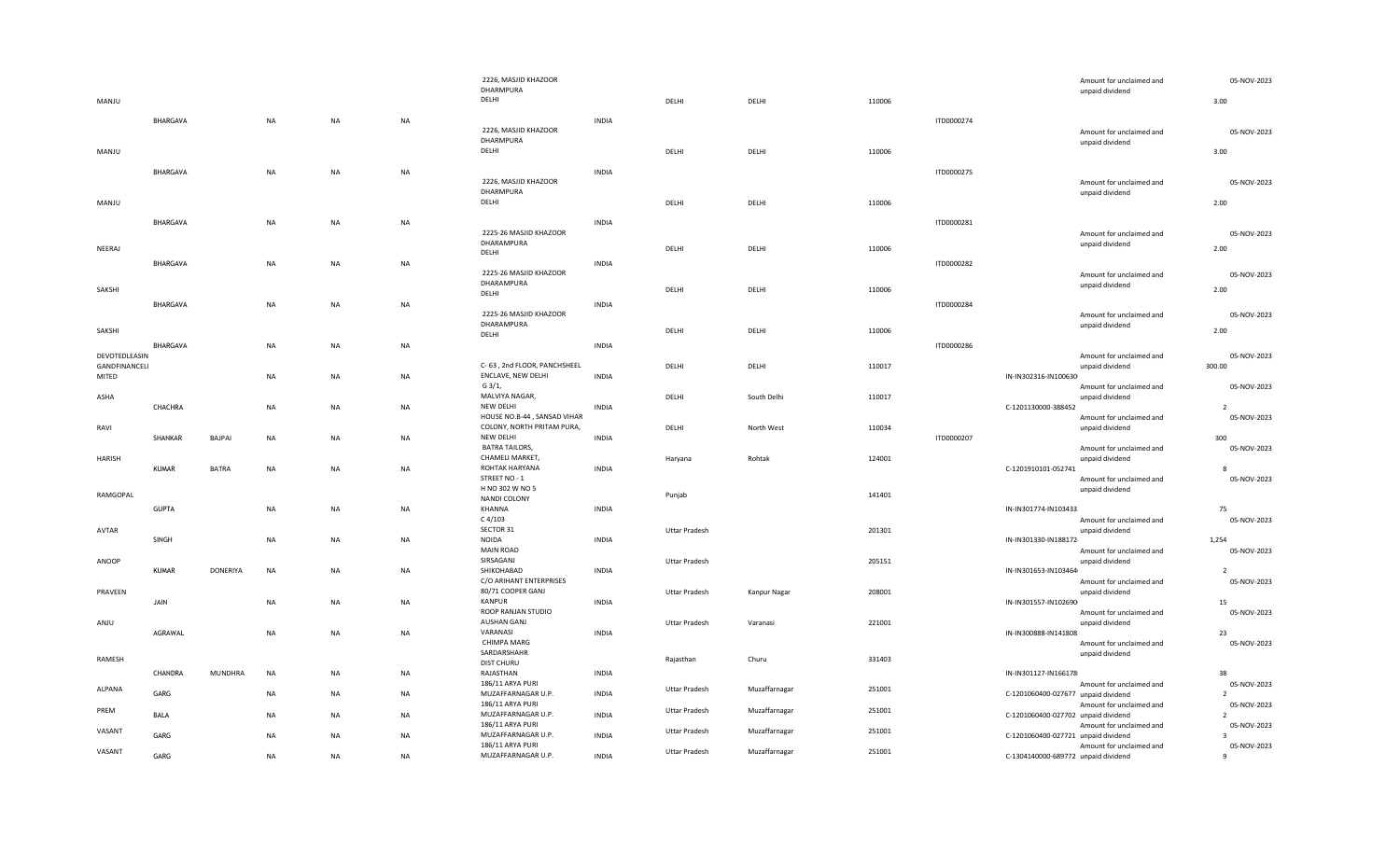| MADHU        | GARG                |              | <b>NA</b> | <b>NA</b> | <b>NA</b> | 186/11 ARYA PURI<br>MUZAFFARNAGAR U.P.<br>93         | <b>INDIA</b> | <b>Uttar Pradesh</b> | Muzaffarnagar  | 251001 |            | IN-IN301557-IN207957 unpaid dividend | Amount for unclaimed and<br>Amount for unclaimed and | 05-NOV-2023<br>$\overline{2}$<br>05-NOV-2023 |
|--------------|---------------------|--------------|-----------|-----------|-----------|------------------------------------------------------|--------------|----------------------|----------------|--------|------------|--------------------------------------|------------------------------------------------------|----------------------------------------------|
| SANDEEP      | AGRAWAL             |              | <b>NA</b> | <b>NA</b> | <b>NA</b> | KHATRI TOLA<br>AZAMGARH UP                           | <b>INDIA</b> | <b>Uttar Pradesh</b> | Azamgarh       | 276001 |            | C-1206140000-070488                  | unpaid dividend                                      | 120                                          |
| RATAN        |                     |              |           |           |           | 42/40/2<br><b>SWARAN PATH</b><br>MANSAROVER          |              | Rajasthan            | Jaipur         | 302020 |            |                                      | Amount for unclaimed and<br>unpaid dividend          | 05-NOV-2023                                  |
|              | <b>KUMAR</b>        | <b>RAO</b>   | <b>NA</b> | <b>NA</b> | <b>NA</b> | JAIPUR, RAJASTHAN                                    | <b>INDIA</b> |                      |                |        | ITD0000210 |                                      |                                                      | 300                                          |
| PRAVEEN      |                     |              |           |           |           | 544, LILA CHOWK, PURANI ABADI,<br>SRIGANGA NAGAR,    |              | Rajasthan            | Sri Ganganagar | 335001 |            |                                      | Amount for unclaimed and<br>unpaid dividend          | 05-NOV-2023                                  |
|              | <b>KUMAR</b>        | <b>GUPTA</b> | <b>NA</b> | <b>NA</b> | <b>NA</b> | RAJASTHAN                                            | <b>INDIA</b> |                      |                |        | ITD0000109 |                                      |                                                      | 150                                          |
| ANIL         |                     |              |           |           |           | 25, RATANADA EXTN.<br>NEAR SABZI MANDI,<br>RATANADA, | <b>INDIA</b> | Rajasthan            | Jodhpur        | 342001 |            |                                      | Amount for unclaimed and<br>unpaid dividend          | 05-NOV-2023                                  |
|              | KUMAR               | GUPTA        | <b>NA</b> | NA        | <b>NA</b> | JODHPUR RAJ                                          |              |                      |                |        |            | C-1201210100-225676                  |                                                      | 29                                           |
|              |                     |              |           |           |           | STREET NO-1,                                         | <b>INDIA</b> |                      |                |        |            |                                      | Amount for unclaimed and                             | 05-NOV-2023                                  |
| SURESHKUMAR  |                     |              |           |           |           | OLD LAXMIPURA,<br>PALANPUR                           |              | Gujarat              |                | 385001 |            |                                      | unpaid dividend                                      |                                              |
|              | DALCHHARAM PATEL    |              | NA        | NA        | <b>NA</b> | PALANPUR GUJARAT                                     |              |                      |                |        |            | C-1204780000-056734                  |                                                      | 38                                           |
|              |                     |              |           |           |           | C/O. DR. S.S. PATEL,<br>SHANTI, NEAR VIDYUT NAGAR,   | <b>INDIA</b> |                      |                |        |            |                                      | Amount for unclaimed and<br>unpaid dividend          | 05-NOV-2023                                  |
| PATEL        |                     |              |           |           |           | PETLAD ROAD,                                         |              | Gujarat              | Narmada        | 387001 |            |                                      |                                                      |                                              |
|              | PRAVIN              | <sub>S</sub> | <b>NA</b> | NA        | NA        | NADIAD, GUJARAT                                      |              |                      |                |        |            | IN-IN300343-IN100139                 |                                                      | 30                                           |
|              |                     |              |           |           |           | VRINDAVAN APPTT 1 ST FLR<br>BLOCK NO 4               | <b>INDIA</b> |                      |                |        |            |                                      | Amount for unclaimed and<br>unpaid dividend          | 05-NOV-2023                                  |
| RUTWA        |                     |              |           |           |           | RAMWADI                                              |              | Gujarat              | Valsad         | 396001 |            |                                      |                                                      |                                              |
|              | YAGNESH             | DESAI        | <b>NA</b> | <b>NA</b> | <b>NA</b> | VALSAD                                               |              |                      |                |        |            | IN-IN301774-IN164513                 |                                                      | $11\,$<br>05-NOV-2023                        |
|              |                     |              |           |           |           | RAZAK CHHWAL NO - 7,                                 | <b>INDIA</b> |                      |                |        |            |                                      | Amount for unclaimed and<br>unpaid dividend          |                                              |
| NARENDRA     |                     |              |           |           |           | ROOM NO - 04, KHERWADI ROAD,                         |              | Maharashtra          | Bhandara       | 400051 |            |                                      |                                                      |                                              |
|              | KHUSHAL             | SINGH        | <b>NA</b> | NA        | <b>NA</b> | BANDRA (EAST)<br>MUMBAI MAHARASHTRA                  |              |                      |                |        |            | C-1202570000-095828                  |                                                      | 150.00                                       |
|              |                     |              |           |           |           | F/6 NEAR MARUTI TEMPLE                               | <b>INDIA</b> |                      |                |        |            |                                      | Amount for unclaimed and                             | 05-NOV-2023                                  |
| MEENA        |                     |              |           |           |           | SUPREME AVENUE                                       |              | Goa                  | South Goa      | 403601 |            |                                      | unpaid dividend                                      |                                              |
|              | <b>BIPIN</b>        | THAKKER      | <b>NA</b> | NA        | NA        | DAVORLIM MARGAO SALCETE<br>MARGAO                    |              |                      |                |        |            | IN-IN301774-IN142131                 |                                                      | 2.00                                         |
|              |                     |              |           |           |           | 1335, LAKSHTEERT VASAHAT                             | <b>INDIA</b> |                      |                |        |            |                                      | Amount for unclaimed and                             | 05-NOV-2023                                  |
| SANGITA      | SACHIN              | JADHAV       | <b>NA</b> | <b>NA</b> | NA        | PHULEWADI KOLHAPUR<br>MAHARASHTRA                    |              | Maharashtra          | Kolhapur       | 416010 |            | C-1202000000-093518                  | unpaid dividend                                      | 225.00                                       |
|              |                     |              |           |           |           | <b>BHARTESH BANGLA</b>                               | <b>INDIA</b> |                      |                |        |            |                                      | Amount for unclaimed and                             | 05-NOV-2023                                  |
| SANDEEP      |                     |              |           |           |           | OPP MARKET YARD                                      |              | Maharashtra          | Sangli         | 416416 |            |                                      | unpaid dividend                                      |                                              |
|              | BABASAHEB           | PATIL        | NA        | NA.       | NA        | SANGLI MAHARASHTRA<br>19/A SHIRSOLI RD               | <b>INDIA</b> |                      |                |        |            | C-1202000000-053052                  | Amount for unclaimed and                             | 2.00<br>05-NOV-2023                          |
| SANJAY       |                     |              |           |           |           | JEEVAN MOTI HSG SOC .JALGAON                         |              | Maharashtra          | Jalgaon        | 425002 |            |                                      | unpaid dividend                                      |                                              |
|              | <b>UMAKANT</b>      | YEOLE        | NA        | NA        | <b>NA</b> | MAHARASHTRA<br>SAMNER TAL. PACHORA                   | <b>INDIA</b> |                      |                |        |            | C-1204920000-087493                  | Amount for unclaimed and                             | 8.00<br>05-NOV-2023                          |
|              |                     |              |           |           |           | DIST. JALGAON                                        |              |                      |                |        |            |                                      | unpaid dividend                                      |                                              |
| RATNA        |                     |              |           |           |           | PACHORA/JALGAON                                      |              | Maharashtra          | Jalgaon        | 425115 |            |                                      |                                                      |                                              |
|              | PANDURANG           | SHIRODE      | <b>NA</b> | NA        | NA        | MAHARASHTRA<br>MAYUR COLONY                          | <b>INDIA</b> |                      |                |        |            | C-1204920000-117531                  | Amount for unclaimed and                             | 8.00<br>05-NOV-2023                          |
| KAILASHCHAND |                     |              |           |           |           | MALKAPUR ROAD                                        |              | Maharashtra          | Akola          | 444001 |            |                                      | unpaid dividend                                      |                                              |
|              | RAMSWARUP           | TIWARI       | <b>NA</b> | NA        | NA        | AKOLA MAHARASHTRA<br>JANATA CLOTH STORES,            | <b>INDIA</b> |                      |                |        |            | C-1203840001-240821                  | Amount for unclaimed and                             | 188.00<br>05-NOV-2023                        |
| PUSHPA       |                     |              |           |           |           | S.R. MILL CHAWL                                      |              | Maharashtra          | Akola          | 444001 |            |                                      | unpaid dividend                                      |                                              |
|              | HARICHAND           | SAMAT        | NA        | NA        | NA        | AKOLA M.S.                                           |              |                      |                |        |            | C-1302310000-006804                  |                                                      | 30.00                                        |
| MINAL        |                     |              |           |           |           | 5, MAYUR COLONY<br>MALKAPUR ROAD                     | <b>INDIA</b> | Maharashtra          | Akola          | 444001 |            |                                      | Amount for unclaimed and<br>unpaid dividend          | 05-NOV-2023                                  |
|              | YOGESH              | TIWARI       | <b>NA</b> | <b>NA</b> | NA        | AKOLA MS                                             |              |                      |                |        |            | C-1302310000-054878                  |                                                      | 84.00                                        |
|              |                     |              |           |           |           | <b>PREM KALAS</b><br>MAYUR COLONY                    | <b>INDIA</b> |                      |                |        |            |                                      | Amount for unclaimed and                             | 05-NOV-2023                                  |
| SURENDRA     |                     |              |           |           |           | MALKAPUR ROAD                                        |              | Maharashtra          | Akola          | 444004 |            |                                      | unpaid dividend                                      |                                              |
|              | KAILASHCHAND TIWARI |              | NA        | NA        | <b>NA</b> | AKOLA MS                                             |              |                      |                |        |            | C-1302310000-091971                  |                                                      | 1,193.00                                     |
|              |                     |              |           |           |           | PLOT NO 44B<br>NEAR DR. WAGH S HOSPITAL              | <b>INDIA</b> |                      |                |        |            |                                      | Amount for unclaimed and<br>unpaid dividend          | 05-NOV-2023                                  |
| SHEELA       | <b>DEVIDAS</b>      | MAHAJAN      |           |           |           | RATHI NAGAR VMV ROAD                                 |              | Maharashtra          | Amravati       | 444603 |            |                                      |                                                      |                                              |
|              |                     |              | NA        | NA        | NA        | AMRAVATI MS                                          |              |                      |                |        |            | IN-IN300888-IN137824                 |                                                      | 38.00                                        |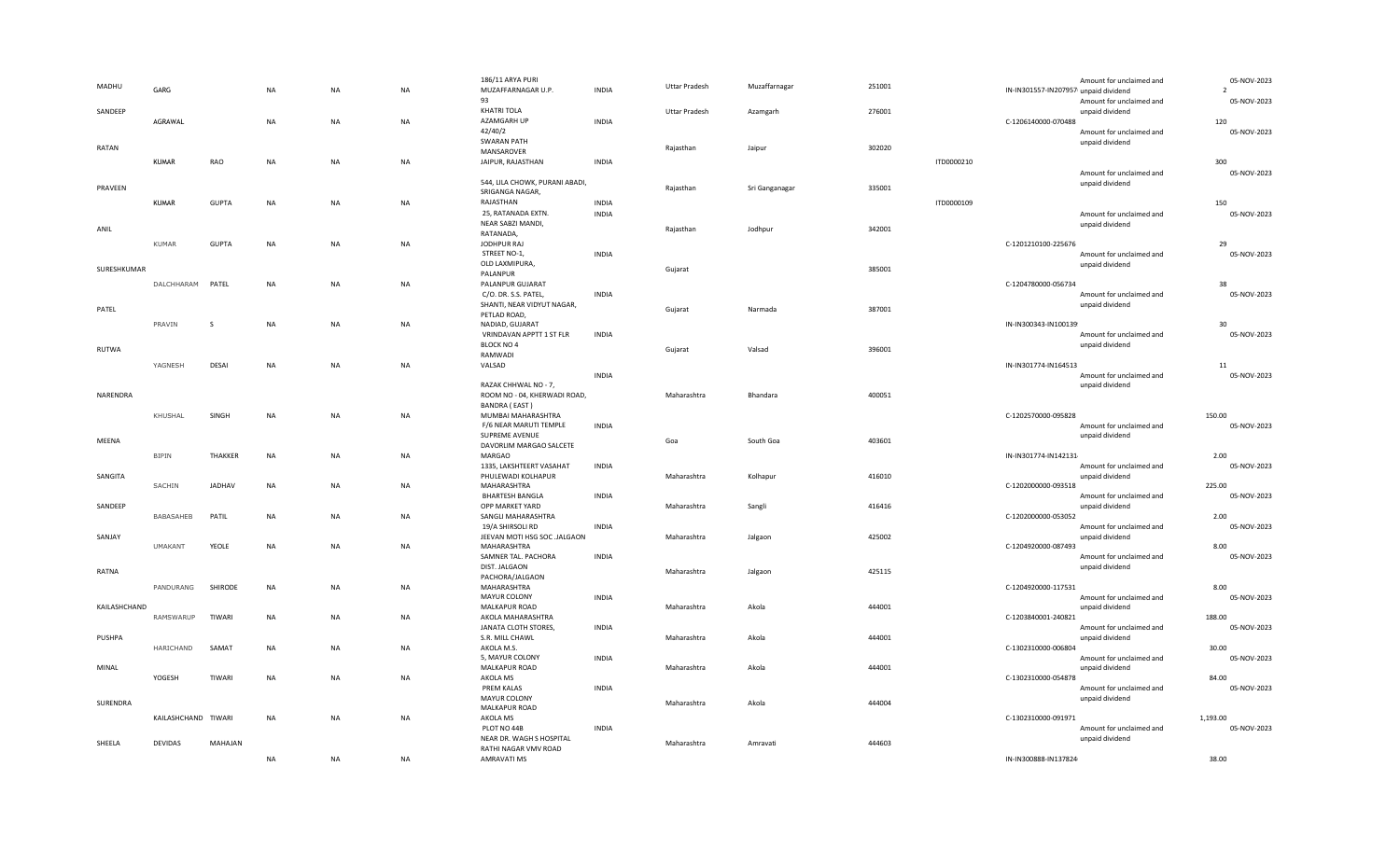| Sharad       | Kumar          | Agrawal       | NA        | NA        | <b>NA</b> | 79, Usha Ganj,<br>Ali Manzil Chhawni Indore M.P.       | <b>INDIA</b> | Madhya Pradesh | Indore           | 452001 |            | Amount for unclaimed and<br>unpaid dividend<br>C-1204370000-012243 | 05-NOV-2023<br>600.00 |
|--------------|----------------|---------------|-----------|-----------|-----------|--------------------------------------------------------|--------------|----------------|------------------|--------|------------|--------------------------------------------------------------------|-----------------------|
| HARI         | LAL            | VISHWAKARMA   |           |           |           | NEAR SHIV SAGAR TALAB<br>KHAJURAHO<br>MADHYA PRADESH   | <b>INDIA</b> | Madhya Pradesh |                  | 471606 | ITD0000202 | Amount for unclaimed and<br>unpaid dividend                        | 05-NOV-2023           |
|              |                |               | <b>NA</b> | NA        | <b>NA</b> |                                                        |              |                |                  |        |            |                                                                    | 300.00                |
| SHIV         | PRASAD         | MODANI        |           |           |           | 15-2-253<br>MAHARAJ GUNJ,                              | <b>INDIA</b> | Andhra Pradesh |                  | 500012 |            | Amount for unclaimed and<br>unpaid dividend                        | 05-NOV-2023           |
|              |                |               | <b>NA</b> | NA        | <b>NA</b> | HYDERABAD. ANDHRA PRADESH                              |              |                |                  |        |            | C-1201350000-012296                                                | 75.00                 |
|              |                |               |           |           |           |                                                        | INDIA        |                |                  |        |            | Amount for unclaimed and                                           | 05-NOV-2023           |
| PRAKASH      | KUMAR          | <b>INDRAM</b> |           |           |           | 7-7-87/1, ASHOK NAGAR, JAGTAL<br>JAGTAL ANDHRA PRADESH |              | Andhra Pradesh |                  | 505327 |            | unpaid dividend                                                    |                       |
|              |                |               | <b>NA</b> | <b>NA</b> | NA        |                                                        |              |                |                  |        |            | C-1202770000-109771                                                | 638.00                |
|              |                |               |           |           |           | ROOM NO 26                                             | <b>INDIA</b> |                |                  |        |            | Amount for unclaimed and                                           | 05-NOV-2023           |
| SREE         | RAMANA         | SIRUGUPPA     |           |           |           | SIYFULLA COMPLEX                                       |              | Andhra Pradesh | Anantapur        | 515005 |            | unpaid dividend                                                    |                       |
|              |                |               | <b>NA</b> | NA        | NA        | ANANTAPUR ANDHRA PRADESH                               |              |                |                  |        |            | C-1203500000-703425                                                | 150.00                |
| M            | R              | SATYALAKSHMI  |           |           |           | 8-3-336 (19) MAIN BAZAAR                               | <b>INDIA</b> | Andhra Pradesh | Anantapur        | 515201 |            | Amount for unclaimed and                                           | 05-NOV-2023           |
|              |                |               | <b>NA</b> | NA        | NA        | <b>HINDUPUR</b>                                        |              |                |                  |        |            | IN-IN302148-IN100187 unpaid dividend<br>Amount for unclaimed and   | 150.00<br>05-NOV-2023 |
|              | <b>JAYATHI</b> |               |           |           |           | D NO 201 PANDARI PURAM<br>WARD 28 ONGOLE               | <b>INDIA</b> | Andhra Pradesh |                  | 523001 |            | unpaid dividend                                                    |                       |
|              |                |               | <b>NA</b> | NA        | NA        | ANDHRA PRADESH                                         |              |                |                  |        |            | IN-IN302269-IN137704                                               | 30.00                 |
|              |                |               |           |           |           | 353                                                    | <b>INDIA</b> |                |                  |        |            | Amount for unclaimed and                                           | 05-NOV-2023           |
| SURJIT       | SINGH          | ALAG          |           |           |           | SARASWATI BHANDAR COLONY                               |              | DELHI          | New Delhi        | 110031 |            | unpaid dividend                                                    |                       |
|              |                |               | <b>NA</b> | <b>NA</b> | <b>NA</b> | <b>GANDHI NAGAR</b><br>DELHI                           |              |                |                  |        |            | IN-IN300966-IN100779                                               | 5.00                  |
|              |                |               |           |           |           | 13, LILLY APARTMENT,                                   | <b>INDIA</b> |                |                  |        |            | Amount for unclaimed and                                           | 05-NOV-2023           |
| SATISH       | KUMAR          | <b>BHALA</b>  |           |           |           | MAHATMA NAGAR, TRAMBAK                                 |              | Maharashtra    | Nashik           | 422007 |            | unpaid dividend                                                    |                       |
|              |                |               |           |           |           | ROAD,                                                  |              |                |                  |        |            |                                                                    |                       |
|              |                |               | <b>NA</b> | <b>NA</b> | <b>NA</b> | NASIK MAHARASHTRA                                      |              |                |                  |        |            | C-1201090700-006243                                                | 3.00<br>05-NOV-2023   |
|              |                |               |           |           |           | 272/6532, SAMTA COLONY,<br>PANTNAGAR,                  | <b>INDIA</b> |                |                  |        |            | Amount for unclaimed and<br>unpaid dividend                        |                       |
| INDRANIL     | SUDHAKAR       | KATWANKAR     |           |           |           | <b>GHATKOPAR (EAST)</b>                                |              | Maharashtra    | Mumbai City      | 400075 |            |                                                                    |                       |
|              |                |               |           |           |           |                                                        |              |                |                  |        |            |                                                                    |                       |
|              |                |               | <b>NA</b> | <b>NA</b> | <b>NA</b> | MUMBAI MAHARASHTRA                                     |              |                |                  |        |            | C-1201200000-023175                                                | 90.00                 |
| HEMAT        |                | SIKAWAT       |           |           |           | <b>BARLON KA CHOWK,</b>                                | <b>INDIA</b> | Rajasthan      | Jodhpur          | 342001 |            | Amount for unclaimed and                                           | 05-NOV-2023           |
|              |                |               | <b>NA</b> | <b>NA</b> | <b>NA</b> | JODHPUR RAJASTHAN                                      |              |                |                  |        |            | C-1201210100-325073 unpaid dividend                                | 150.00                |
| KRISHAN      | LAL            | CHADHA        |           |           |           | 9/38A                                                  | <b>INDIA</b> | Delhi          | West Delhi       | 110015 |            | Amount for unclaimed and<br>unpaid dividend                        | 05-NOV-2023           |
|              |                |               | NA        | NA        | NA        | MOTI NAGAR<br>NEW DELHI                                |              |                |                  |        |            | C-1201410000-010073                                                | 3.00                  |
|              |                |               |           |           |           | 353                                                    | <b>INDIA</b> |                |                  |        |            | Amount for unclaimed and                                           | 05-NOV-2023           |
| AMANDEEP     |                | SINGH         |           |           |           | SARASWATI BHANDAR COLONY                               |              | Delhi          | East Delhi       | 110031 |            | unpaid dividend                                                    |                       |
|              |                |               |           |           |           | <b>GANDHI NAGAR</b>                                    |              |                |                  |        |            |                                                                    |                       |
|              |                |               | <b>NA</b> | <b>NA</b> | <b>NA</b> | DELHI<br>9/38 A                                        | <b>INDIA</b> |                |                  |        |            | C-1202060000-297831<br>Amount for unclaimed and                    | 5.00<br>05-NOV-2023   |
| <b>JYOTI</b> |                | CHADHA        |           |           |           | MOTI NAGAR                                             |              | Delhi          | West Delhi       | 110015 |            | unpaid dividend                                                    |                       |
|              |                |               | NA        | NA.       | NA        | NEW DELHI                                              |              |                |                  |        |            | IN-IN300118-IN114048                                               | 3.00                  |
|              |                |               |           |           |           | 2226 MASJID KHAZOOR                                    | <b>INDIA</b> |                |                  |        |            | Amount for unclaimed and                                           | 05-NOV-2023           |
| MANJU        |                | BHARGAVA      | <b>NA</b> | <b>NA</b> | <b>NA</b> | DHARMPURA<br>DELHI                                     |              | Delhi          | South West Delhi | 110006 |            | unpaid dividend<br>IN-IN300360-IN222136                            | 2.00                  |
|              |                |               |           |           |           | 2786, PEEPAL MAHADEV                                   | <b>INDIA</b> |                |                  |        |            | Amount for unclaimed and                                           | 05-NOV-2023           |
| BHAVISHYA    |                | SAREEN        |           |           |           | <b>HAUZ QAZI</b>                                       |              | Delhi          | Central Delhi    | 110006 |            | unpaid dividend                                                    |                       |
|              |                |               | NA        | NA        | NA        | DELHI                                                  |              |                |                  |        |            | IN-IN301209-IN102129                                               | 2.00                  |
|              |                |               |           |           |           | GRV AND PK OFFICE NO 205 2ND INDIA<br><b>FLOOR</b>     |              |                |                  |        |            | Amount for unclaimed and<br>unpaid dividend                        | 05-NOV-2023           |
|              |                |               |           |           |           | NO 22/23 JALA SAMBHAVI                                 |              |                |                  |        |            |                                                                    |                       |
| G            | VIRCHAND       | NAHAR         |           |           |           | COMPLEX                                                |              | Karnataka      | Bangalore Urban  | 560009 |            |                                                                    |                       |
|              |                |               |           |           |           | 1ST MAIN GANDHINAGAR                                   |              |                |                  |        |            |                                                                    |                       |
|              |                |               | NA        | NA.       | NA        | BANGALORE<br>$G - 12/3$                                | <b>INDIA</b> |                |                  |        |            | IN-IN302148-IN100686<br>Amount for unclaimed and                   | 525.00<br>05-NOV-2023 |
| ATUL         |                | MONGA         |           |           |           | MALVIYA NAGAR                                          |              | Delhi          | South Delhi      | 110017 |            | unpaid dividend                                                    |                       |
|              |                |               | <b>NA</b> | NA        | NA        | NEW DELHI                                              |              |                |                  |        |            | IN-IN302316-IN100981                                               | 654.00                |
|              |                |               |           |           |           | H NO-08, THIRD FLOOR                                   | <b>INDIA</b> |                |                  |        |            | Amount for unclaimed and                                           | 05-NOV-2023           |
| POOJA        |                | RAJPUT        |           |           |           | ANMOL VATIKA, CHAUKHANDI<br>ROAD                       |              | DELHI          | West Delhi       | 110018 |            | unpaid dividend                                                    |                       |
|              |                |               | <b>NA</b> | NA        | <b>NA</b> | <b>TILAK NAGAR</b><br>NEW DELHI                        |              |                |                  |        |            | C-1201880000-003416                                                | 6.00                  |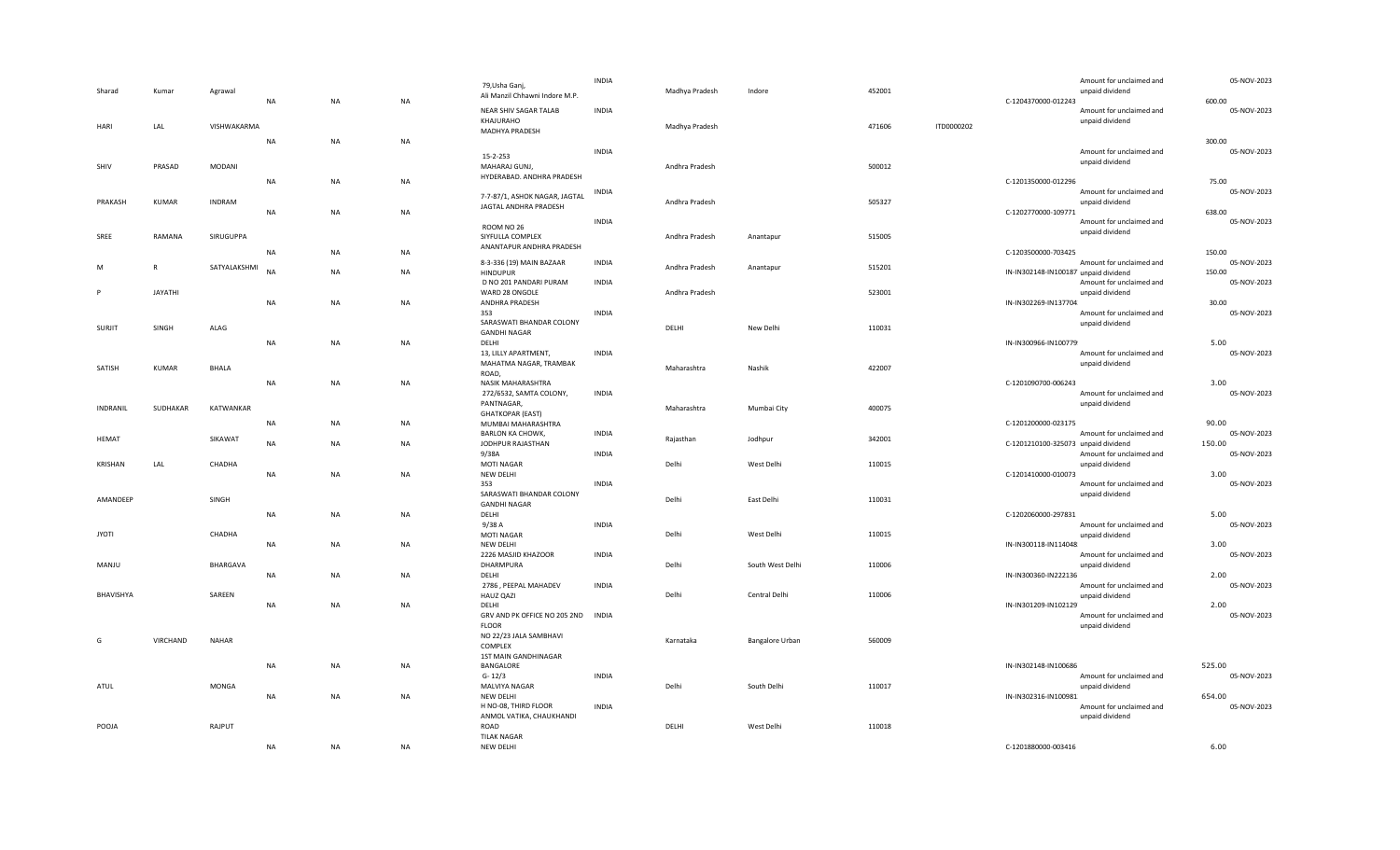|                        |                     |              |           |           |           | C-37,11 CHHANI                             | <b>INDIA</b> |             |                 |        |                       | Amount for unclaimed and | 05-NOV-2023          |
|------------------------|---------------------|--------------|-----------|-----------|-----------|--------------------------------------------|--------------|-------------|-----------------|--------|-----------------------|--------------------------|----------------------|
| MEENABEN               | PUNAMBHAI           | WAGHELA      |           |           |           | TA VADODARA                                |              | Gujarat     | Gandhinagar     | 390002 |                       | unpaid dividend          |                      |
|                        |                     |              |           |           |           | OPP AKASH GANGA                            |              |             |                 |        |                       |                          |                      |
|                        |                     |              | <b>NA</b> | NA        | NA        | <b>BARODA GUJARAT</b>                      | <b>INDIA</b> |             |                 |        | IN-IN303116-IN116054. | Amount for unclaimed and | 23.00<br>05-NOV-2023 |
|                        |                     |              |           |           |           | C-215, 2ND FLOOR                           |              |             |                 |        |                       | unpaid dividend          |                      |
| ARUNACHALAM            | ACHAMTHAVIRT PILLAI |              |           |           |           | 2ND TOWER                                  |              | Maharashtra | Mumbai City     | 400705 |                       |                          |                      |
|                        | <b>HAN</b>          |              |           |           |           | INTERNATIONAL INFOTECH PARK                |              |             |                 |        |                       |                          |                      |
|                        |                     |              | NA        | NA        | NA        | VASHI MAHARASHTRA                          |              |             |                 |        | C-1201060000-593689   |                          | 6.00                 |
|                        |                     |              |           |           |           | C 47                                       | <b>INDIA</b> |             |                 |        |                       | Amount for unclaimed and | 05-NOV-2023          |
| <b>JINDER</b>          | PALKAUR             | DANDONA      |           |           |           | FIRST FLOOR FATEH NAGAR                    |              | DELHI       | West Delhi      | 110018 |                       | unpaid dividend          |                      |
|                        |                     |              |           |           |           | JAIL ROAD                                  |              |             |                 |        |                       |                          |                      |
|                        |                     |              | <b>NA</b> | NA        | NA        | NEW DELHI<br>B/405 LUCKY TOWER             | <b>INDIA</b> |             |                 |        | IN-IN300708-IN106228  | Amount for unclaimed and | 3.00<br>05-NOV-2023  |
|                        |                     |              |           |           |           | M G ROAD NO 4                              |              |             |                 |        |                       | unpaid dividend          |                      |
| RASHMI                 | DEEPAK              | SUBA         |           |           |           | KANDIVALI WEST                             |              | Maharashtra | Mumbai City     | 400067 |                       |                          |                      |
|                        |                     |              | NA        | NA        | <b>NA</b> | MUMBAI                                     |              |             |                 |        | IN-IN300888-IN147037  |                          | 225.00               |
|                        |                     |              |           |           |           | GLORIA AGASHI DHOBITALAO                   | <b>INDIA</b> |             |                 |        |                       | Amount for unclaimed and | 05-NOV-2023          |
| SWEEDAL                | CHAPEL              | <b>DIAS</b>  |           |           |           | KOLHAPUR ROAD                              |              | Maharashtra | Kolhapur        | 401301 |                       | unpaid dividend          |                      |
|                        |                     |              |           |           |           | VIA-VIRAR WEST                             |              |             |                 |        |                       |                          |                      |
|                        |                     |              | <b>NA</b> | NA        | NA        | THANE                                      |              |             |                 |        | IN-IN301604-IN104493  |                          | 15.00                |
|                        |                     | BHARGAVA     |           |           |           | 5/2226 KATRA KHUSHHAL ROY                  | <b>INDIA</b> | DELHI       |                 |        |                       | Amount for unclaimed and | 05-NOV-2023          |
| NEERAJ                 |                     |              | <b>NA</b> | NA        | <b>NA</b> | CHANDINI CHOWK<br>DELHI                    |              |             | North Delhi     | 110006 | IN-IN301774-IN162096  | unpaid dividend          | 2.00                 |
|                        |                     |              |           |           |           |                                            | INDIA        |             |                 |        |                       | Amount for unclaimed and | 05-NOV-2023          |
|                        |                     |              |           |           |           | FLAT NO.1, 1ST FLR MIDTOWN CHS             |              |             |                 |        |                       | unpaid dividend          |                      |
|                        |                     |              |           |           |           | BHANDARALI, BEHIND VIJAYA                  |              |             |                 |        |                       |                          |                      |
| BUDDHAREDDY ANANTREDDY |                     | KONDAMPALLY  |           |           |           | BANK<br>PAPDY, VASAI WEST                  |              | Maharashtra | Bhandara        | 401207 |                       |                          |                      |
|                        |                     |              |           |           |           | THANE MAHARASHTRA                          |              |             |                 |        |                       |                          |                      |
|                        |                     |              | <b>NA</b> | NA        | <b>NA</b> |                                            |              |             |                 |        | C-1202470000-152729   |                          | 38.00                |
|                        |                     |              |           |           |           | 304- KHODIVAR COMPLEX                      | <b>INDIA</b> |             |                 |        |                       | Amount for unclaimed and | 05-NOV-2023          |
| ASHOKKUMAR SHANTARAM   |                     | PAWAR        |           |           |           | VED ROAD,<br>SURAT                         |              | Gujarat     | Surat           | 395004 |                       | unpaid dividend          |                      |
|                        |                     |              | NA        | NA        | <b>NA</b> | <b>SURAT GUJARAT</b>                       |              |             |                 |        | C-1202470000-278271   |                          | 38.00                |
|                        |                     |              |           |           |           | NO 335 1ST FLOOR 13TH CROSS                | <b>INDIA</b> |             |                 |        |                       | Amount for unclaimed and | 05-NOV-2023          |
|                        |                     |              |           |           |           |                                            |              |             |                 |        |                       |                          |                      |
|                        |                     |              |           |           |           | 2ND MAIN MALLESWARAM                       |              |             |                 |        |                       | unpaid dividend          |                      |
| RAVINDRANATH S         |                     | $\mathbb{R}$ |           |           |           | BANGALORE                                  |              | Karnataka   | Bangalore Urban | 560003 |                       |                          |                      |
|                        |                     |              |           |           |           | KARNATAKA                                  |              |             |                 |        |                       |                          |                      |
|                        |                     |              | <b>NA</b> | NA        | NA        | 560003                                     |              |             |                 |        | IN-IN303077-IN106202  |                          | 300.00               |
|                        |                     |              |           |           |           | 9/38A                                      | <b>INDIA</b> |             |                 |        |                       | Amount for unclaimed and | 05-NOV-2023          |
| CHETAN                 |                     | CHADHA       |           |           |           | MOTI NAGAR                                 |              | DELHI       | West Delhi      | 110015 |                       | unpaid dividend          |                      |
|                        |                     |              | <b>NA</b> | NA        | NA        | NEW DELHI                                  |              |             |                 |        | IN-IN300118-IN108266. |                          | 3.00                 |
|                        |                     |              |           |           |           | LIC OF INDIA                               | <b>INDIA</b> |             |                 |        |                       | Amount for unclaimed and | 05-NOV-2023          |
| VINEY                  | KUMAR               | SHARMA       |           |           |           | DIVISIONAL OFFICE<br><b>HARIDWAR ROAD</b>  |              | Uttarakhand | Dehradun        | 248001 |                       | unpaid dividend          |                      |
|                        |                     |              | <b>NA</b> | NA        | <b>NA</b> | DEHRADUN                                   |              |             |                 |        | IN-IN301774-IN167707  |                          | 38.00                |
|                        |                     |              |           |           |           | 338 1ST PHASE                              | INDIA        |             |                 |        |                       | Amount for unclaimed and | 05-NOV-2023          |
| C                      |                     | RAMAIAH      |           |           |           | 3RD MAIN WOC ROAD                          |              | Karnataka   |                 | 560010 |                       | unpaid dividend          |                      |
|                        |                     |              |           |           |           | MANJUNATHANAGAR                            |              |             | Bangalore Urban |        |                       |                          |                      |
|                        |                     |              | <b>NA</b> | NA        | <b>NA</b> | BANGALORE                                  |              |             |                 |        | IN-IN302148-IN103844  |                          | 150.00               |
|                        |                     |              |           |           |           | $J-1/11$<br><b>BUDH VIHAR</b>              | <b>INDIA</b> |             |                 |        |                       | Amount for unclaimed and | 05-NOV-2023          |
| SANDHYA                |                     | JAIN         |           |           |           | PHASE-1                                    |              | DELHI       | West Delhi      | 110041 |                       | unpaid dividend          |                      |
|                        |                     |              | NA        | NA        | NA        | DELHI                                      |              |             |                 |        | IN-IN303108-IN100068  |                          | 450.00               |
|                        |                     |              |           |           |           | H.NO.200                                   | <b>INDIA</b> |             |                 |        |                       | Amount for unclaimed and | 05-NOV-2023          |
| GURWINDER              |                     | SINGH        |           |           |           | AJIT NAGAR                                 |              | Punjab      | Amritsar        | 143001 |                       | unpaid dividend          |                      |
|                        |                     |              | <b>NA</b> | NA        | <b>NA</b> | AMRITSAR PUNJAB                            |              |             |                 |        | C-1202890001-017978   |                          | 8.00                 |
|                        |                     |              |           |           |           | AKSHAR TOWNSHIP,                           | <b>INDIA</b> |             |                 |        |                       | Amount for unclaimed and | 05-NOV-2023          |
| GUNJAN                 | SANJAY              | DAGA         |           |           |           | NEAR PARVAT PATIA,                         |              | Gujarat     | Surat           | 395010 |                       | unpaid dividend          |                      |
|                        |                     |              | <b>NA</b> | NA        | NA        | NEAR INTERCITY TOWN HALL,<br>SURAT GUJARAT |              |             |                 |        | C-1204150000-252697   |                          | 390.00               |
|                        |                     |              |           |           |           | $S - 98$                                   | <b>INDIA</b> |             |                 |        |                       | Amount for unclaimed and | 05-NOV-2023          |
|                        |                     |              |           |           |           | <b>GREATER KAILASH - I</b>                 |              |             |                 |        |                       | unpaid dividend          |                      |
| ADARSH                 |                     | ARORA        |           |           |           | NEW DELHI                                  |              | DELHI       | South Delhi     | 110048 |                       |                          |                      |
|                        |                     |              | NA        | <b>NA</b> | <b>NA</b> | NEW DELHI                                  |              |             |                 |        | C-1204470000-153843   |                          | 2.00                 |
|                        |                     |              |           |           |           | SHARMA SAHKAR                              | <b>INDIA</b> |             |                 |        |                       | Amount for unclaimed and | 05-NOV-2023          |
| SHASHANK               | YASHWANT            | MOHADKAR     |           |           |           | OLD PANDIT COLONY                          |              | Maharashtra | Nashik          | 422002 |                       | unpaid dividend          |                      |
|                        |                     |              | <b>NA</b> | NA        | <b>NA</b> | SHARANPUR RD NASHIK<br>NASHIK MAHARASHTRA  |              |             |                 |        | C-1204920000-057027   |                          | 3.00                 |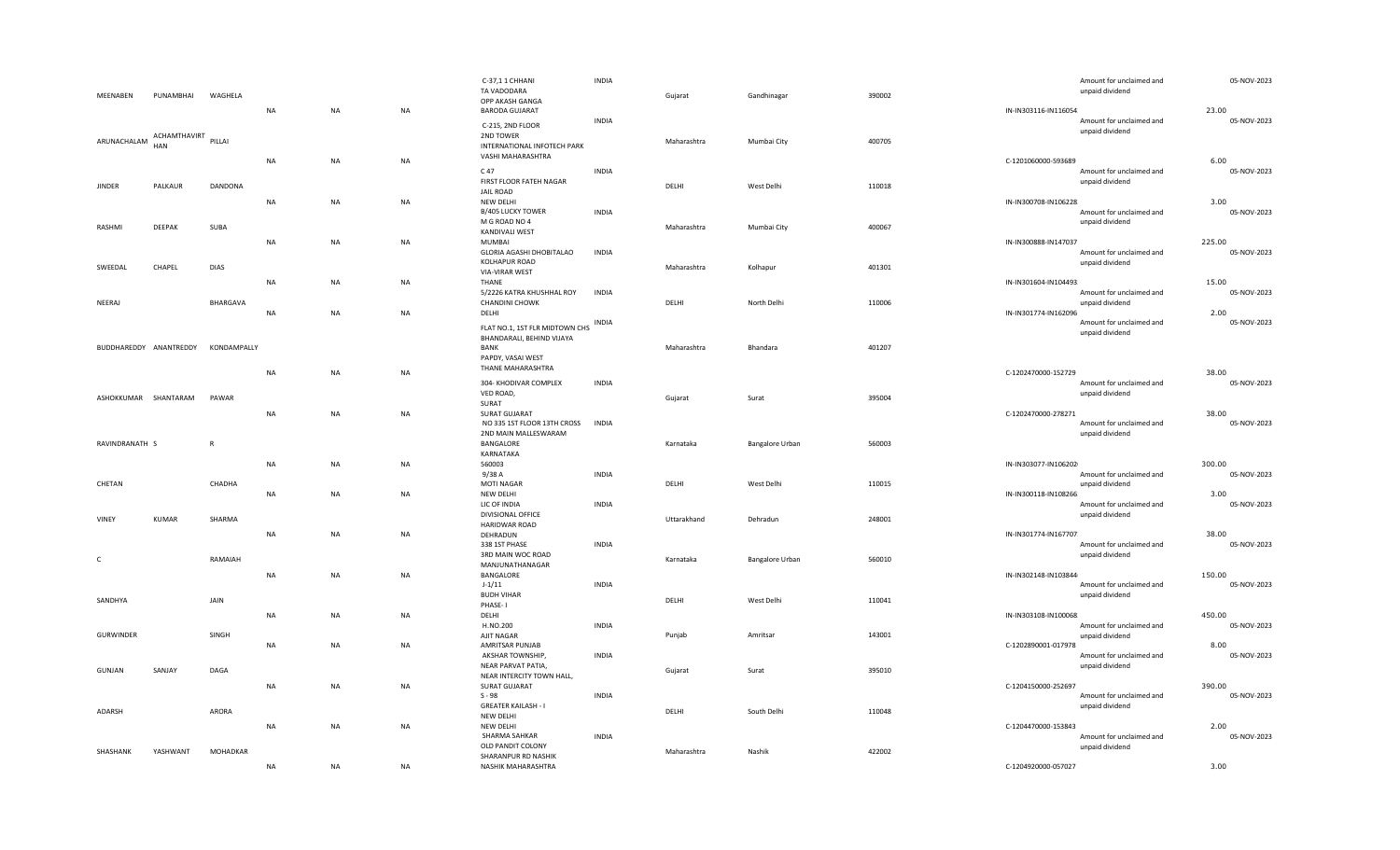| PURUSHOTTAM  |               | <b>GUPTA</b>  |           |           |           | <b>PLOT NO. 142</b><br>BACK SIDE OF GEHLOT KA<br>BANGLOW<br>BHARGU NAGAR . AJMER ROAD | <b>INDIA</b> | Rajasthan            | Ajmer       | 302021 | Amount for unclaimed and<br>unpaid dividend       | 05-NOV-2023           |
|--------------|---------------|---------------|-----------|-----------|-----------|---------------------------------------------------------------------------------------|--------------|----------------------|-------------|--------|---------------------------------------------------|-----------------------|
|              |               |               | <b>NA</b> | <b>NA</b> | <b>NA</b> | JAIPUR RAJASTHAN                                                                      |              |                      |             |        | C-1201770100-002360                               | 300.00                |
|              |               |               |           |           |           | 9/38A                                                                                 | <b>INDIA</b> |                      |             |        | Amount for unclaimed and                          | 05-NOV-2023           |
| SUNITA       |               | CHADHA        | <b>NA</b> | NA        | <b>NA</b> | <b>MOTI NAGAR</b><br>NEW DELHI                                                        |              | DELHI                | West Delhi  | 110015 | unpaid dividend<br>IN-IN300118-IN114047           | 3.00                  |
|              |               |               |           |           |           | D/14/51 BLOCK D POCKET 14                                                             | <b>INDIA</b> |                      |             |        | Amount for unclaimed and                          | 05-NOV-2023           |
| PARUL        |               | DEEP          |           |           |           | SECTOR 8                                                                              |              | DELHI                | North West  | 110085 | unpaid dividend                                   |                       |
|              |               |               | <b>NA</b> | <b>NA</b> | NA        | ROHINI<br>NEW DELHI                                                                   |              |                      |             |        | IN-IN301313-IN210176                              | 60.00                 |
|              |               |               |           |           |           | 529 K /234,                                                                           | <b>INDIA</b> |                      |             |        | Amount for unclaimed and                          | 05-NOV-2023           |
| DILIP        |               | PANDEY        |           |           |           | PANT NAGAR COLONY,                                                                    |              | <b>Uttar Pradesh</b> | Lucknow     | 226017 | unpaid dividend                                   |                       |
|              |               |               | <b>NA</b> | NA        | <b>NA</b> | SEC-A, KHURRAM NAGAR,<br>LUCKNOW U.P.                                                 |              |                      |             |        | C-1201090400-020801                               | 750.00                |
|              |               |               |           |           |           | H NO-08, THIRD FLOOR                                                                  | <b>INDIA</b> |                      |             |        | Amount for unclaimed and                          | 05-NOV-2023           |
|              |               |               |           |           |           | ANMOL VATIKA CHAUKHANDI                                                               |              |                      |             |        | unpaid dividend                                   |                       |
| $\mathsf{R}$ | $\mathcal{S}$ | RAJPUT        |           |           |           | ROAD<br><b>TILAK NAGAR</b>                                                            |              | DELHI                | West Delhi  | 110018 |                                                   |                       |
|              |               |               | <b>NA</b> | <b>NA</b> | <b>NA</b> | NEW DELHI                                                                             |              |                      |             |        | C-1201880000-002621                               | 9.00                  |
|              |               |               |           |           |           | 24, KALEWADI                                                                          | <b>INDIA</b> |                      |             |        | Amount for unclaimed and                          | 05-NOV-2023           |
| COSTANCIO    | ANTHONY       | FERNANDES     | <b>NA</b> | NA        | <b>NA</b> | RAHEVASHI SANGH<br>MUMBAI MAHARASHTRA                                                 |              | Maharashtra          | Mumbai City | 400033 | unpaid dividend<br>C-1203440000-035252            | 3.00                  |
|              |               |               |           |           |           | 14 NISHANT PRIDE GANGAPUR                                                             | <b>INDIA</b> |                      |             |        | Amount for unclaimed and                          | 05-NOV-2023           |
|              |               |               |           |           |           | ROAD                                                                                  |              |                      |             |        | unpaid dividend                                   |                       |
| SUNIL        | SHANTARAM     | DHAMANE       |           |           |           | NEAR AKASHWANI TOWER<br>ANAND NAGAR                                                   |              | Maharashtra          | Nashik      | 422013 |                                                   |                       |
|              |               |               | <b>NA</b> | <b>NA</b> | <b>NA</b> | <b>NASIK MAHARASHTRA</b>                                                              |              |                      |             |        | C-1204920000-098771                               | 30.00                 |
|              |               |               |           |           |           | 701, B WING                                                                           | <b>INDIA</b> |                      |             |        | Amount for unclaimed and                          | 05-NOV-2023           |
| KETAN        | MALSHI        | DEDHIA        |           |           |           | HILL RESIDENCY, AMAR NAGAR<br>MULUND (W)                                              |              | Maharashtra          | Mumbai City | 400080 | unpaid dividend                                   |                       |
|              |               |               |           |           |           | MUMBAI MAHARASHTRA                                                                    |              |                      |             |        |                                                   |                       |
|              |               |               | <b>NA</b> | <b>NA</b> | NA        |                                                                                       |              |                      |             |        | C-1203150000-128870                               | 15.00                 |
|              |               |               |           |           |           |                                                                                       |              |                      |             |        |                                                   |                       |
|              |               |               |           |           |           | MU 13/D                                                                               | <b>INDIA</b> |                      |             |        | Amount for unclaimed and                          | 05-NOV-2023           |
| RAKESH       |               | <b>BHANOT</b> | <b>NA</b> | NA        | <b>NA</b> | PITAMPURA<br>NEW DELHI                                                                |              | DELHI                | North West  | 110088 | unpaid dividend<br>IN-IN301696-IN105343           | 270.00                |
|              |               |               |           |           |           | 401- VASUNDHARA FLAT,<br>12- JAIN SOCIETY, NEAR PRITAM                                | <b>INDIA</b> |                      |             |        | Amount for unclaimed and<br>unpaid dividend       | 05-NOV-2023           |
| VAGHAJIBHAI  |               | VORA          |           |           |           | NAGAR,                                                                                |              | Gujarat              | Ahmedabad   | 380006 |                                                   |                       |
|              |               |               | <b>NA</b> | NA        | NA        | ELLIS BRIDGE,<br>AHMEDABAD                                                            |              |                      |             |        | IN-IN302461-IN100736                              | 6.00                  |
|              |               |               |           |           |           | $H - 6/8$                                                                             | <b>INDIA</b> |                      |             |        | Amount for unclaimed and                          | 05-NOV-2023           |
| SAVITA       |               | SETH          |           |           |           | MALVIYA NAGAR                                                                         |              | DELHI                | South Delhi | 110017 | unpaid dividend                                   |                       |
|              |               |               | <b>NA</b> | <b>NA</b> | <b>NA</b> | NEW DELHI<br>NANIK NIWAS SOCIETY,                                                     | <b>INDIA</b> |                      |             |        | IN-IN302822-IN100214.<br>Amount for unclaimed and | 2.00<br>05-NOV-2023   |
| NARAIN       | GOPALDAS      | KHEMANI       |           |           |           | FLAT NO.8, DT. SECTION,                                                               |              | Maharashtra          | Thane       | 421004 | unpaid dividend                                   |                       |
|              |               |               |           |           |           | ULHASNAGAR,                                                                           |              |                      |             |        |                                                   |                       |
|              |               |               | <b>NA</b> | NA        | NA        | THANE MAHARASHTRA<br>30/2, BARGARI NI POLE,                                           | <b>INDIA</b> |                      |             |        | C-1202810000-064401<br>Amount for unclaimed and   | 2.00<br>05-NOV-2023   |
| ROONIT       | NARESHBHAI    | SHAH          |           |           |           | CHUNARA NO KHANCHO,                                                                   |              | Gujarat              | Ahmedabad   | 380001 | unpaid dividend                                   |                       |
|              |               |               |           |           |           | SHAHPUR,                                                                              |              |                      |             |        |                                                   |                       |
|              |               |               | <b>NA</b> | <b>NA</b> | <b>NA</b> | AHMEDABAD GUJARAT<br>9/38A                                                            | <b>INDIA</b> |                      |             |        | C-1203300000-079707<br>Amount for unclaimed and   | 300.00<br>05-NOV-2023 |
| HIMANSHU     |               | CHADHA        |           |           |           | MOTI NAGAR                                                                            |              | DELHI                | West Delhi  | 110015 | unpaid dividend                                   |                       |
|              |               |               | <b>NA</b> | <b>NA</b> | <b>NA</b> | NEW DELHI                                                                             |              |                      |             |        | IN-IN300118-IN114048                              | 3.00                  |
|              |               |               |           |           |           | 81, SARVAMANGAL SOCIETY,<br>INDIA COLONY,                                             | <b>INDIA</b> |                      |             |        | Amount for unclaimed and<br>unpaid dividend       | 05-NOV-2023           |
| BHANDERI     | DIPAKKUMAR    | LALJIBHAI     |           |           |           | BAPUNAGAR,                                                                            |              | Gujarat              | Ahmedabad   | 380024 |                                                   |                       |
|              |               |               | <b>NA</b> | NA        | NA        | AHMEDABAD<br>$A-7$                                                                    |              |                      |             |        | IN-IN300343-IN107058<br>Amount for unclaimed and  | 38.00<br>05-NOV-2023  |
| AMITA        |               | JAIN          |           |           |           | C C COLONY                                                                            | <b>INDIA</b> | DELHI                | South Delhi | 110007 | unpaid dividend                                   |                       |
|              |               |               | <b>NA</b> | NA        | NA        | DELHI                                                                                 |              |                      |             |        | IN-IN300394-IN125769.                             | 2.00                  |
|              |               |               |           |           |           | $C - 160$                                                                             | <b>INDIA</b> |                      |             |        | Amount for unclaimed and                          | 05-NOV-2023           |
| BHAGWAT      | SWAROOP       | SHARMA        | <b>NA</b> | <b>NA</b> | <b>NA</b> | PUSHPANJALI<br>PITAM PURA<br>DELHI                                                    |              | DELHI                | North West  | 110034 | unpaid dividend<br>IN-IN301209-IN100991           | 150.00                |